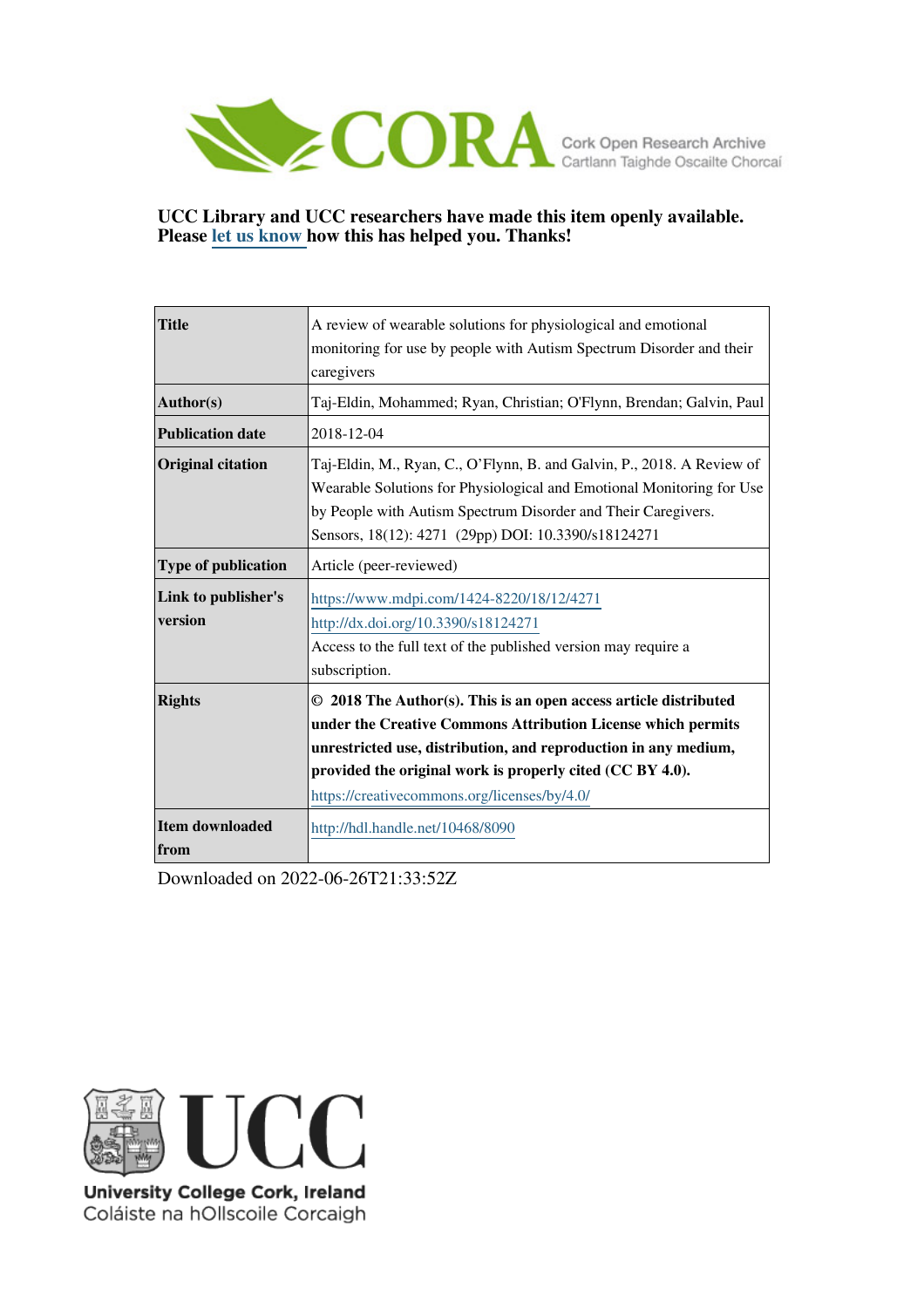

*Review*

# **A Review of Wearable Solutions for Physiological and Emotional Monitoring for Use by People with Autism Spectrum Disorder and Their Caregivers**

# **Mohammed Taj-Eldin 1,[\\*](https://orcid.org/0000-0002-9147-4580) , Christian Ryan <sup>2</sup> [,](https://orcid.org/0000-0003-4940-1377) Brendan O'Flynn <sup>1</sup> and Paul Galvin <sup>1</sup>**

- <sup>1</sup> Tyndall National Institute, University College Cork, T12 R5CP Cork, Ireland;
- brendan.oflynn@tyndall.ie (B.O.); paul.galvin@tyndall.ie (P.G.)
- <sup>2</sup> School of Applied Psychology, University College Cork, T12 R5CP Cork, Ireland; christian.ryan@ucc.ie
- **\*** Correspondence: tageaddin@yahoo.com or mohammed.tajeldin@tyndall.ie; Tel.: +353-89-455-8994

Received: 31 October 2018; Accepted: 1 December 2018; Published: 4 December 2018



**Abstract:** The goal of real-time feedback on physiological changes, stress monitoring and even emotion detection is becoming a technological reality. People in their daily life experience varying emotional states, some of which are negative and which can lead to decreased attention, decreased productivity and ultimately, reduced quality of life. Therefore, having a solution that continuously monitors the physiological signals of the person and assesses his or her emotional well-being could be a very valuable tool. This paper aims to review existing physiological and motional monitoring devices, highlight their features and compare their sensing capabilities. Such technology would be particularly useful for certain populations who experience rapidly changing emotional states such as people with autism spectrum disorder and people with intellectual disabilities. Wearable sensing devices present a potential solution that can support and complement existing behavioral interventions. This paper presents a review of existing and emerging products in the market. It reviews the literature on state-of-the-art prototypes and analyzes their usefulness, clinical validity, and discusses clinical perspectives. A small number of products offer reliable physiological internal state monitoring and may be suitable for people with Autism Spectrum Disorder (ASD). It is likely that more promising solutions will be available in the near future. Therefore, caregivers should be careful in their selection of devices that meet the care-receiver's personal needs and have strong research support for reliability and validity.

**Keywords:** autism spectrum disorder; challenging behavior; emotional monitoring; physiological monitoring; wearable devices

# **1. Introduction**

Modern life is intensely social, both in person and online: people interact with much wider social networks than ever before. For some people, intense interaction can expose the person to extreme emotional states which can be distressing in their own right and have been linked as potential causes of chronic cardiovascular diseases, if not treated.

Therefore, physiological changes and physiological markers of emotional states could be monitoring to keep track of the individual's distress levels and notify the person of concern if the values of such parameters exceed safe limits. With the explosion of Information and Communication (ICT) technologies and the widespread adoption of consumer electronics devices such as wristbands and smart watches, this presents an opportunity for using these technologies to monitor the health and wellbeing of the user at the same time.

This paper reviews wearable devices that can monitor physiological signals and markers of emotional states for the general population. Besides this, the present work also reviews the devices that

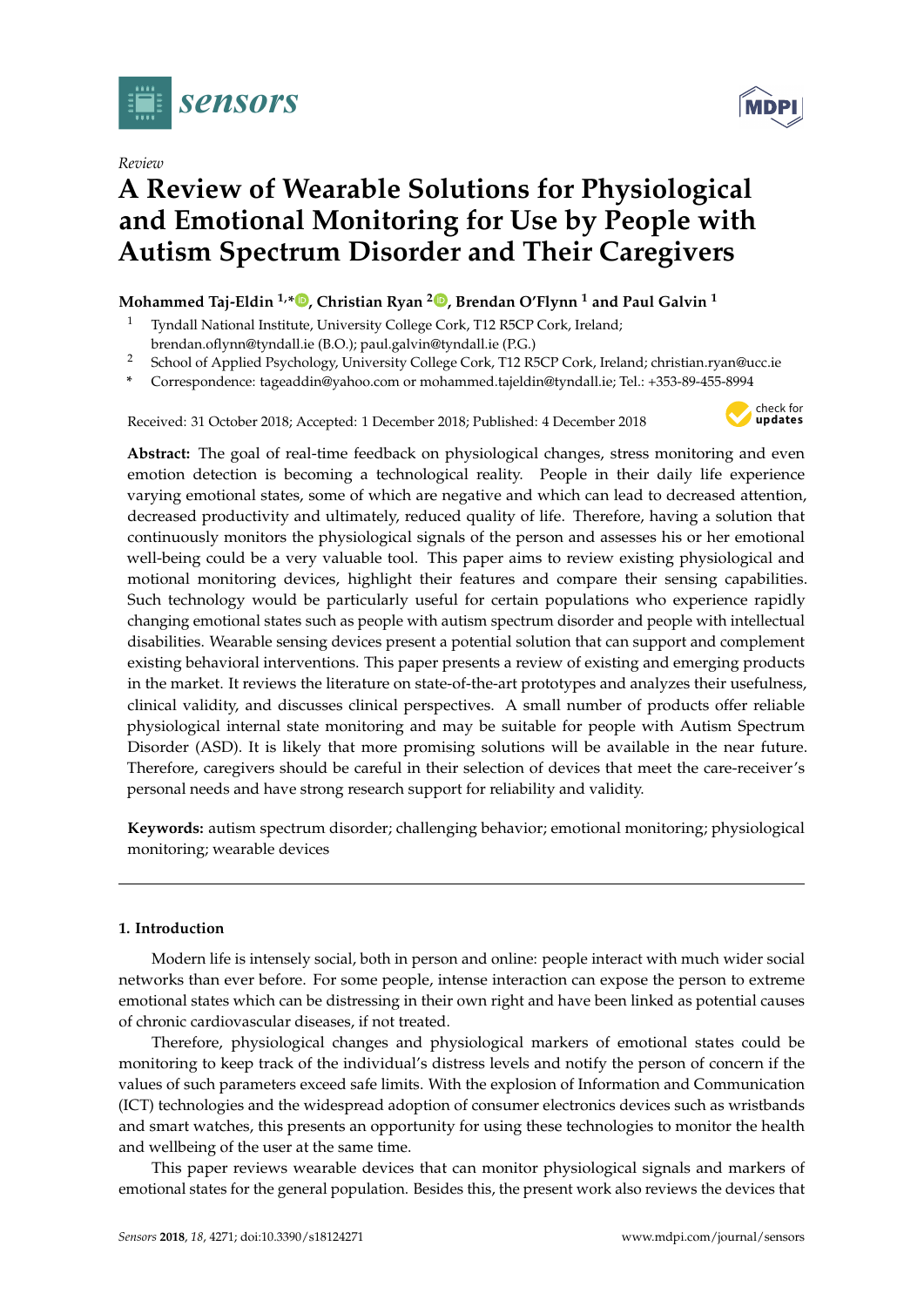can be adopted or designed for people with Autism Spectrum Disorder (ASD). Specifically, it presents the existing commercial solutions, compares their features and associated sensors, and comments on their usefulness.

The rest of this paper is organized as follows: Section [2](#page-2-0) gives an overview of Autism Spectrum Disorder (ASD) and discusses emotional arousal and stressors as potential precursors to challenging behavior. Also, it gives an overview of the physiological biomarkers typically used for emotion monitoring and discusses the unique physiological changes in the ASD population compared to the general population. Section [3](#page-6-0) provides a survey of relevant review papers that address physiological and emotional monitoring for various applications. Then, Section [4](#page-7-0) explains the methodology followed in searching for target devices and solutions and then reviews and compares those devices and research prototypes. Also, it reviews existing wearable physiological and emotion monitoring products, research prototypes and emerging solutions with particular interest to those which can be adopted or designed for people with ASD with a comparative analysis of the devices and prototypes. Specifically, it highlights the features of the devices together with their advantages and potential limitations. Section [5](#page-20-0) presents a discussion on the reviewed devices and how they can help people with ASD in their daily life, monitor their emotional states and how they can assist parents and caregivers in improving existing treatment and intervention programs by integrating wearable assistive technology to complement and optimize their treatment and stress management approaches and it discusses open challenges. Section [6](#page-21-0) provides a summary of the work and open challenges for adopting wearable assistive technologies by people with ASD, their caregivers, and health support service providers.

#### <span id="page-2-0"></span>**2. Physiological Changes in ASD Population, Their Relevance in the Context of Anxiety, Stress, and Challenging Behavior Detection, and the Potential for Wearable Assistive Technology**

In this section, we will briefly define ASD, give an overview of the physiological biomarkers that can be used for stress detection, and examine the literature on physiological changes associated with emotional arousal such as anxiety and stress.

#### *2.1. Autism, and Prevelance of Anxiety in ASD Population*

Autism Spectrum Disorder (ASD) is a neurodevelopmental condition characterized by deficits in reciprocal social interactions and communication skills, accompanied by restrictive and repetitive behaviors. Comorbid psychiatric problems are common among children with an ASD [\[1\]](#page-23-0). Anxiety and poor stress management in people with ASD are prevalent comorbid psychiatric problems, with reported prevalence rates varying between 11% and 84% [\[2\]](#page-23-1). In particular, it has been reported that more than half of the children with an ASD suffer from at least subclinical levels of anxiety [\[3\]](#page-23-2). Some of the most frequently reported anxiety disorders and symptoms seen in children with ASD include generalized anxiety disorder and social phobia [\[2\]](#page-23-1). In ASD, anxiety can intensify social interaction difficulties, increase levels of ritualized or repetitive behaviors, and magnify irritability and aggression [\[4\]](#page-23-3). Some aspects of challenging behaviors are associated with anxiety and negative emotional states [\[5\]](#page-23-4). For instance, a link has been established between challenging behaviors and Generalized Anxiety Disorder in young males with ASD [\[6\]](#page-23-5). Challenging behaviors are common in individuals with ASD and the impact of the behavior reduces well-being and quality of life. Individuals with ASD are at higher risk of developing challenging behaviors compared to the general population. Aggression in particular, is associated with negative outcomes for children with ASD and their caregivers, including increased stress levels and decreased quality of life [\[7\]](#page-23-6).

Monitoring the physiological changes associated with negative emotions in people with ASD can empower caregivers by giving them insights into the internal emotional changes and enabling them to understand what such individuals are experiencing in a real-time fashion. This can be particularly important for children and adults with ASD due to the high comorbidity of Alexithymia, which is a commonly associated difficulty in identifying and describing one's own emotional state [\[8\]](#page-23-7). Increasing caregivers' awareness of the individual's emotional state, has the potential to allow the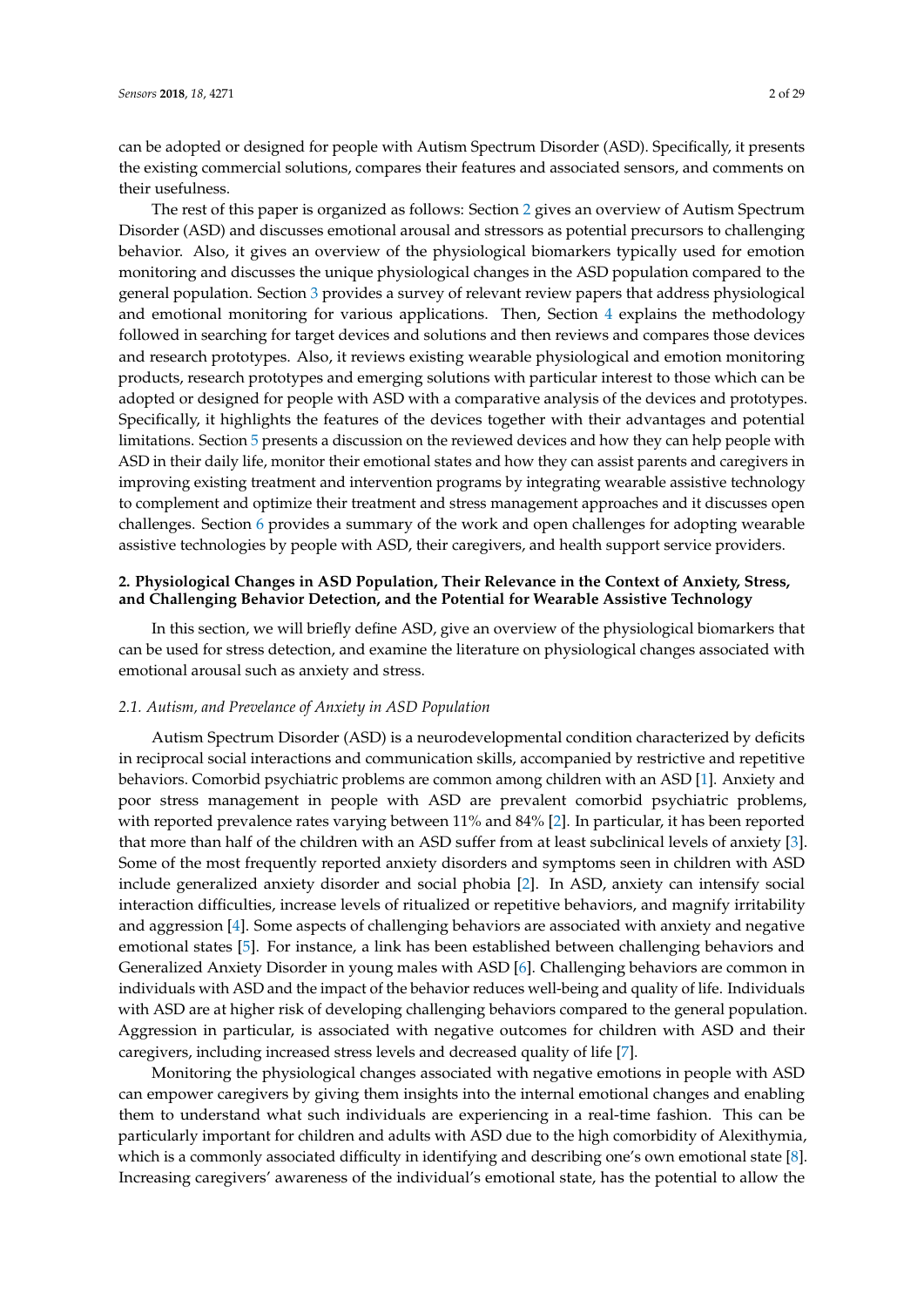caregiver to take necessary actions to alleviate the symptoms of stress and encourage the individual to utilize better coping strategies to manage stress.

#### *2.2. Physiological Signals for Emotional Monitoring*

There are various physiological signals and parameters which are used for physiological and emotional assessment. Each parameter is briefly explained in the following.

#### 2.2.1. Heart Rate, Heart Rate Variability, and Heart Rate Reactivity

Heart rate (HR) is a measure of the number of beats per minute and can be used for monitoring the cardiovascular activity of the heart. However, heart rate gives limited information about the heart activity. A more useful measure is called heart rate variability (HRV) which calculates the time intervals between two consecutive R peaks in the ECG signal, if measured from ECG sensor. The gold standard for measuring and calculating HRV typically used is [\[9\]](#page-23-8) which is widely recognized and used by physiology researchers and clinicians. However, in the context of this review, as most of the reviewed devices in this paper are for the well-being electronics consumer market, very few devices have been validated against this standard. However, most heart rate validation studies use another commonly used device which is widely used for this parameter validation. For example, Polar H7 and Polar H10 are commonly used for heat rate validation studies.

However, in the recent developments of wearable devices, a new class of device that measure heart rate and heart rate variability has emerged, using a photoplethysmography (PPG) sensor on wristbands. PPG sensor relies on a different principle the measurement of Blood Volume Pulse (BVP) to estimate the heart rate and approximated heart rate variability value. Although this seems to provide fairly accurate heart rate measurements, its heart rate variability recording is not as accurate as an ECG sensor and the decision to trust HRV analysis using PPG depends on the parameter one intends to use [\[10,](#page-23-9)[11\]](#page-23-10).

Another parameter that is closely related to Heart Rate Variability is the Respiratory Sinus Arrhythmia (RSA). RSA can be defined as the heart rate variability in synchrony with respiration, by which the R-R interval on an ECG signal is reduced during inhalation and increased during exhalation [\[12\]](#page-23-11). RSA reacts to stress or other emotional experiences and thus can be used to characterize anxiety disorder, by revealing information pertinent to the emotion regulation process. In addition, RSA changes as a function of stressor. For instance, it has been reported that high resting RSA amplitude is associated with a greater withdrawal of stressors and subsequent recovery could represent a flexible and adaptive physiological response system to a challenge [\[13\]](#page-23-12). On the other hand, low resting RSA accompanied by an inadequate reactivity to stress could indicate an inappropriate regulatory mechanism.

#### 2.2.2. Respiration Rate

Respiration rate (RR) is the total number of breaths, or respiratory cycles, that occur each minute. Respiration rate can change due to illness, stress, etc. The respiratory rate is controlled by the respiratory center located within the medulla oblongata of the brain. It has been shown that the respiration rate is a useful indicator for stress [\[14\]](#page-23-13).

#### 2.2.3. Electrodermal Activity

Electrodermal activity (EDA) is also called Galvanic Skin Response (GSR) measures the conductance of the skin. The EDA can be measured by using two electrodes on the skin surface when one electrode injects an AC current with small amplitude into the skin and the other is used to calculate the impedance of the skin using Ohm's Law given a certain voltage. It has been reported that EDA can be a useful indicator of stress [\[15\]](#page-23-14).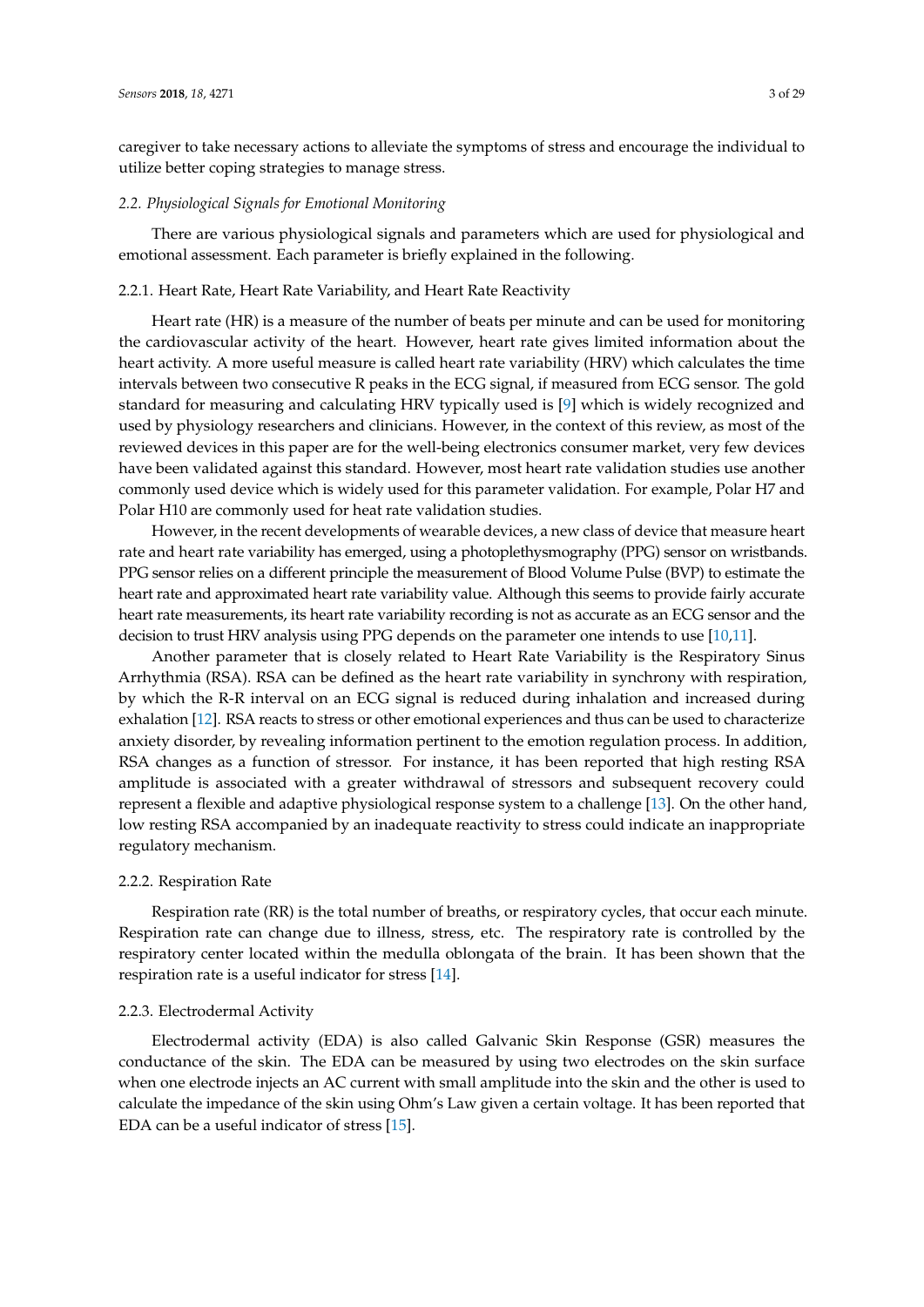## 2.2.4. Skin and Body Temperature

Skin temperature (ST) refers to the temperature measured on the surfaced of the human skin. Body temperature refers to the temperature of the core body. Skin temperature is easier to measure as it only requires skin contact and thus can be measured using most wearable devices. Research has shown that including body and peripheral temperature can be useful physiological parameter of stress, although this depends on the location of temperature measurement [\[12\]](#page-23-11).

# 2.2.5. Cortisol Level

Cortisol is a hormone that is released by the adrenal gland of the human body when the person is exposed to particular external stimuli that causes stress. Cortisol Level refers to the level of cortisol in the body and can be measured conventionally from Saliva. More recently, there has been works reporting the potential for measuring cortisol level non-invasively using wearable patches attached to the skin [\[16\]](#page-23-15). When the person experiences stress, his/her autonomous nervous system orders the glands to release hormones including cortisol to cope with stress [\[12\]](#page-23-11).

## <span id="page-4-0"></span>2.2.6. Blood Pressure

Blood Pressure (BP) is the pressure of the blood in the circulatory system, often measured for diagnosis. However, another use of blood pressure can be to monitor changes in the emotional state of the person such as stress. When the person is exposed to a stressful situation, the body produces a surge of hormones which temporarily increase the blood pressure.

It has been found that experiencing prolonged and repeated daily stress contributes to an acute rise in blood pressure [\[17\]](#page-23-16). In another study, it has been reported that experiencing a combination of physical and mental stress resulted in significantly higher systolic blood pressure. However, having the mental stress by itself did not have an effect on the systolic blood pressure [\[18\]](#page-23-17).

#### 2.2.7. Blood Volume Pulse

Blood Volume Pulse (BVP) is measured using a photoplethysmography (PPG) and indicates dynamic changes in blood volume underneath the sensor. The BVP signal indicates relative changes in the vascular bed due to vasodilation or vasoconstriction (increase or decrease in blood flow) as well as to changes in the elasticity of the vascular walls. BVP is commonly used to detect heart rate, heart rate variability, and relative blood volume. In the context of stress detection, research has shown features extracted from blood volume pulse can be used to detect stress [\[19\]](#page-23-18).

# 2.2.8. Blood Oxygen Saturation

Blood Oxygen Saturation refers to the extent to which hemoglobin is saturated with oxygen. Hemoglobin is an element in the blood that binds with oxygen to carry it through the bloodstream to the organs, tissues, and cells of the body [\[20\]](#page-24-0). Normal oxygen saturation is usually between 96% and 98%. Research has shown that stress alters the oxygen saturation [\[21\]](#page-24-1) which means that it has potential for stress detection.

#### 2.2.9. Electromyography

Electromyography (EMG) refers to the muscle response or electrical activity in response to a nerve's stimulation of the muscle [\[22\]](#page-24-2). The test is used to help detect neuromuscular abnormalities. In the context of stress detection, the literature has reported that muscle activity of certain body parts such as face, shoulder, and lower back exhibit increased EMG activity during stress [\[23](#page-24-3)[,24\]](#page-24-4) suggesting the potential for using EMG to detect stress.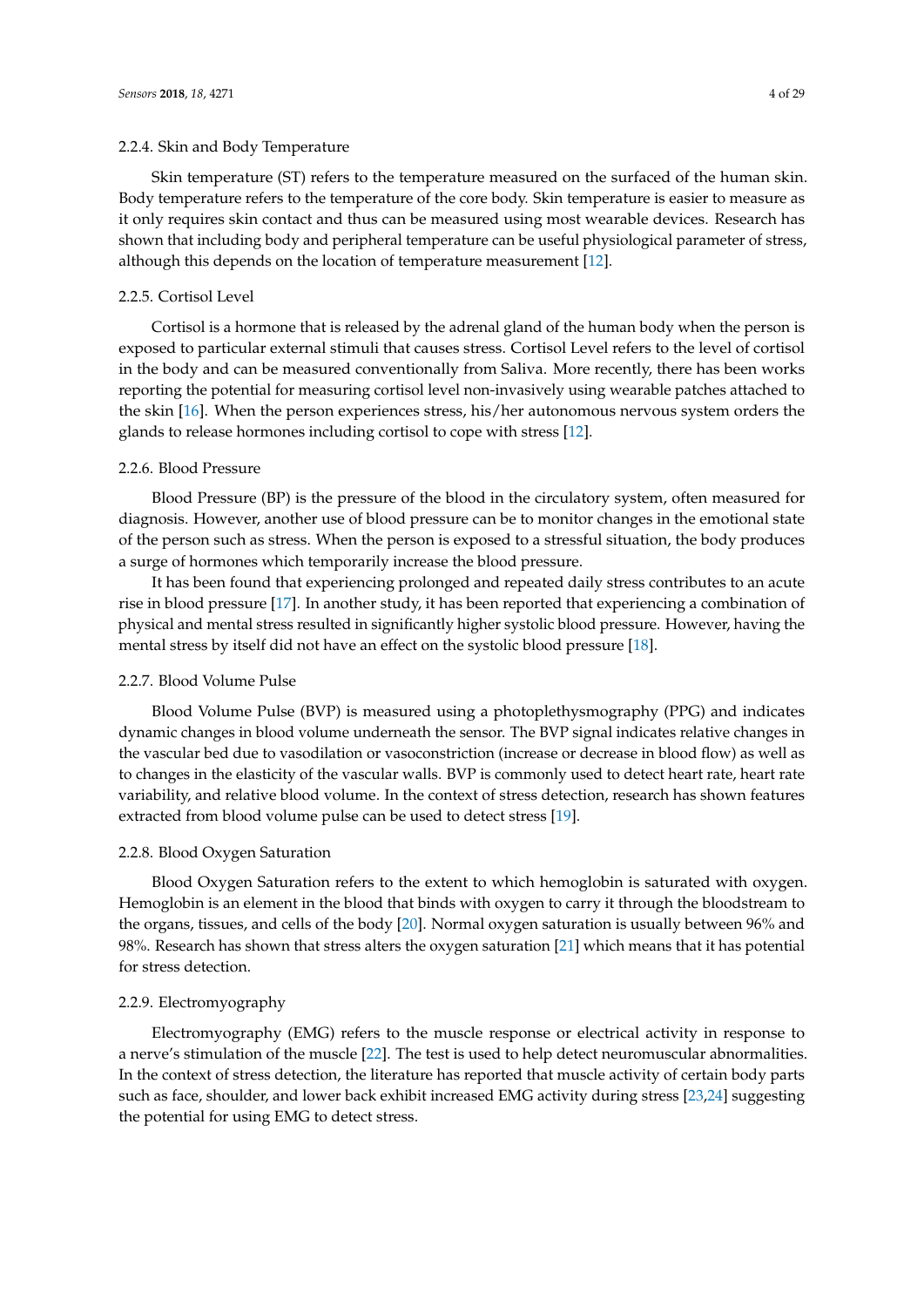#### 2.2.10. Electroencephalogram

Electromyography (EEG) refers to the measurement of voltage fluctuations resulting from ionic current within the neurons of the brain. Clinically, EEG refers to the recording of the spontaneous electrical activity of the brain over a certain period of time. To measure EEG signal, electrodes are typically placed on the skin of the head to make a good contact with the scalp and register the electrical potentials due to neuronal activity [\[25\]](#page-24-5). The spectral analysis of EEG can be split into several frequency bands, called waves. Those bands have names: Delta for frequencies less than 4 Hz, Theta for frequencies between 4 and 8 Hz, Alpha for frequencies between 8 and 12 Hz, Beta for frequencies between 13 and 31 Hz). EEG has shown good correlation with mental stress in terms of suppression of alpha waves [\[26\]](#page-24-6) and improvement of theta waves [\[27\]](#page-24-7).

#### <span id="page-5-0"></span>*2.3. Physiological Changes Associated with Anxiety, Stress in ASD Population*

Children and adolescents with ASD experience high levels of anxiety disorders with an estimate prevalence rate of 40% [\[28\]](#page-24-8). This varies across anxiety diagnoses [\[29\]](#page-24-9), but overall the prevalence of is higher than in the general population [\[30\]](#page-24-10).

People with ASD can exhibit different physiological response patterns compared with typically developing peers. For example, Jansen et al. have shown some evidence of variability in heart rate arousal in response to public speaking stressors [\[31\]](#page-24-11). Adults with ASD can exhibit decreased heart rate in response to psychosocial stressor compared to non-ASD adults. Also, it was reported that a group with autism was more likely to have a decrease in salivary cortisol following the stressor [\[32\]](#page-24-12). In addition, the autonomic arousal represented by electrodermal activity among children was investigated where higher baseline heart rates in ASD participants was found [\[33\]](#page-24-13).

Heart rate variability, as an important physiological biomarker, provides deep insights for the clarification of the relationship between psychological and physiological processes [\[34\]](#page-24-14). People with ASD exhibit heightened cardiovascular arousal even without the apparent presence of a stressor [\[35\]](#page-24-15).

Other researchers have investigated other biomarkers. For instance, Kushki et al. have used Respiratory Sinus Arrhythmia together with heart rate to characterize the cardiac autonomic profile of children with ASD during anxiety [\[36\]](#page-24-16). They found that ASD group had an elevated basal heart rate, and showed decreased heart rate reactivity to social anxiety and increased RSA reactivity to the social cognition task.

#### *2.4. Emotional Changes Assosciated with Challenging Behavior in Population with ASD*

Many people with ASD have difficulty in communicating distress to family, carers and staff and this is a major impediment to managing emotional dysregulation and likely plays a role in some episodes of self-injurious behavior, as well as other challenging behaviors [\[37,](#page-24-17)[38\]](#page-24-18). Challenging behavior, including self-injury, can be significant barrier to accessing community services, including education and can place unwanted restrictions on a person's ability to participate in society. Additionally, challenging behavior has a profound impact on the emotional well-being of family, carers and staff [\[39\]](#page-24-19).

As early as the mid-eighties, researchers were highlighting the potential benefit of supplementing the study of psychological and environmental variables with biological measurement [\[40\]](#page-25-0) as a potential parameter in analyzing challenging behavior. A number of theories around the factors driving self-injury have suggested that it can be caused by a need to release tension, vent anger or modulate affect or by high levels of arousal [\[41](#page-25-1)[,42\]](#page-25-2). The affect regulation model of self-injury [\[43\]](#page-25-3) suggests that the behavior is driven by a need to control anger, anxiety or pain. Measuring biological parameters such as heart rate, pulse, and changes in temperature may well produce meaningful data to help predict these episodes.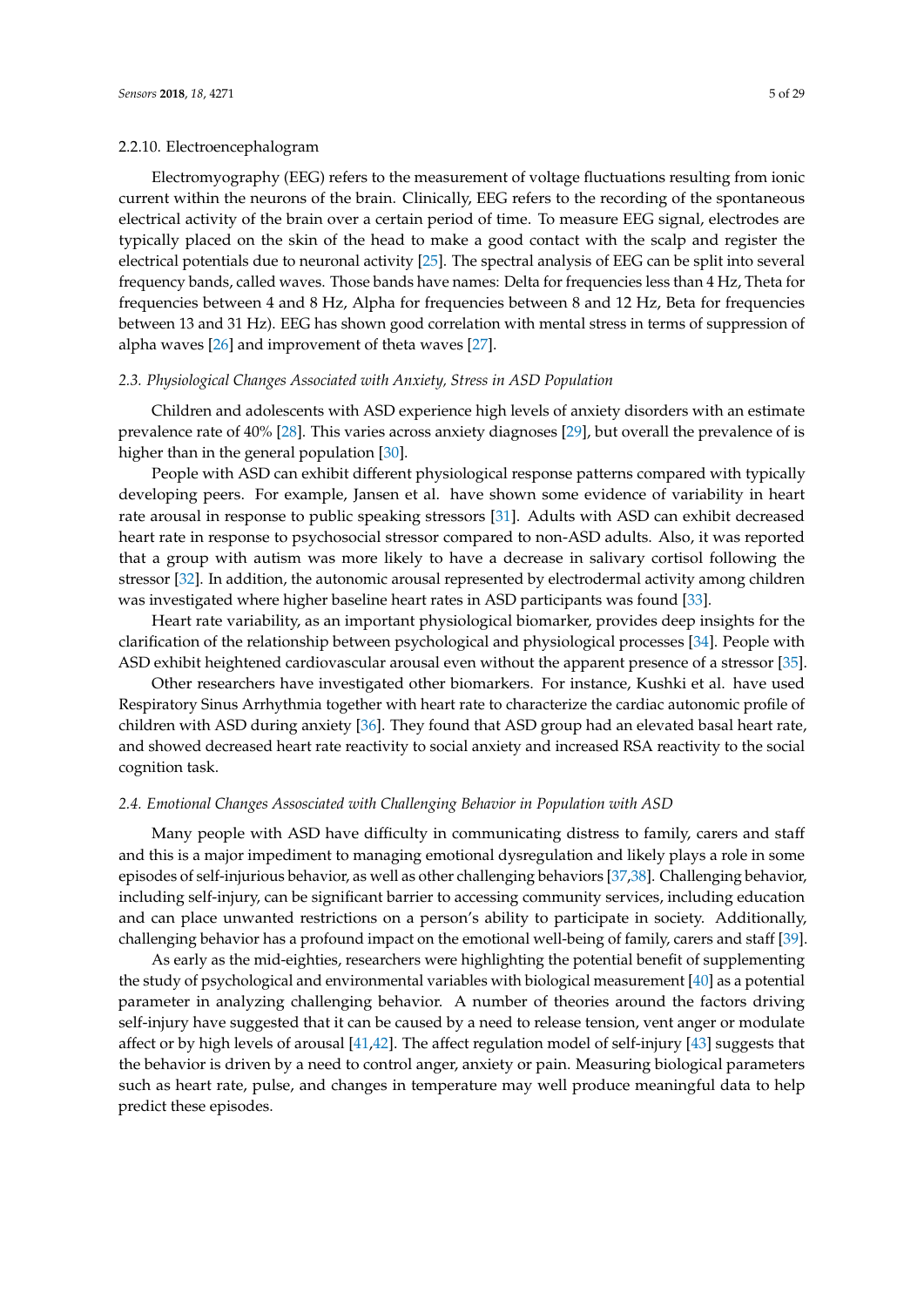#### *2.5. The Potential for Wearable Technology for Stress Detection in ASD in Daily Life*

Our ability to measure biological variables has improved immensely in the last 10 years, which has culminated in discreet, socially acceptable devices, widely adopted by mainstream society. There is an increasing recognition that technology may play a critical role in improving our early detection of the onset of challenging behavior [\[37\]](#page-24-17). We now have the technology to examine in much more detail the role biological variables may have in anticipating and predicting episodes of self-injury and challenging behavior in people with ASD. Such devices could potentially be used to monitor physiological signals, which may correlate with internal emotional states, such as high levels of stress. Also, having a wearable device may help some individuals with ASD to increase their self-awareness of their internal emotional state and anxiety levels, so that they can follow certain behavioral techniques and coping strategies to help them self-regulate their emotions. This could be particularly useful for clients with comorbid alexithymia [\[44\]](#page-25-4).

Researchers have been using various techniques including invasive tools for detecting stress/anxiety in individuals with ASD [\[45\]](#page-25-5). Conventional markers of stress are typically in blood, saliva, or urine. However, the tools associated with collecting those samples are either invasive or not suitable for real-time stress detection in daily use. The emergence of wearable assistive technologies provides a means for utilizing those technologies that can detect emotional arousal and corresponding changes in the autonomous nervous system non-invasively. Adopting such a wearable device can potentially carry enormous benefits for people with ASD and their caregivers. For example, such a device could potentially be used to monitor physiological signals which may correlate with internal emotional states, such as elevated level of stress. Monitoring the internal physiological and emotional states of the care-receiver may help them understand what they are experiencing in real-time. Furthermore, caregivers can take necessary actions to help the individual modulate their emotional state, for instance if the person is experiencing high levels of stress.

#### <span id="page-6-0"></span>**3. Related Work**

A number of reviews of relevant literature have been published, examining the technologies that can enable remote physiological and emotional monitoring, using various sensing modalities. For example, Majumder et al. [\[46\]](#page-25-6) conducted a review on sensors used for remote monitoring for the general population. The authors compared various physiological and activity monitoring solutions aimed for the older population. Specifically, separate comparative studies for wearable monitoring devices of the cardiovascular system, body temperature, oxygen level parameters, and activity trackers were presented. Another work focused on wearable technology from a clinical perspective where Patel et al. reviewed wearable sensing technologies in several applications including wellness, safety, and home rehabilitation for older adults and individuals with chronic conditions [\[47\]](#page-25-7).

Another category of reviews was aimed at works addressing systems that monitor physiological signals. For example, Kamišalic et al. [\[48\]](#page-25-8) reviewed wristband wearable devices for physiological monitoring, activity monitoring, and environmental monitoring. However, although the review listed commercial devices as well as research prototypes, it was limited in its scope by focusing only on wrist-wearable devices and did not include other device form factors. Other reviews focused on certain types of sensors. For instance, Gao et al. reviewed wearable sweat sensors [\[49\]](#page-25-9) whereas Li et al. reviewed flexible temperature sensors [\[50\]](#page-25-10) and Nag et al. surveyed flexible physiological sensors [\[51\]](#page-25-11).

Some researchers conducted review studies on wearable sensing technologies for a particular application. For example, Stacey et al. reviewed physiological systems for firefighters [\[47\]](#page-25-7) and military personnel [\[52\]](#page-25-12). Baig et al. reviewed physiological devices with potential for clinical adoption [\[53\]](#page-25-13). Reinertsen et al. [\[54\]](#page-25-14) reviewed physiological sensors for particular patients (for instance with neuropsychiatric illnesses). Iqbal et al. [\[55\]](#page-25-15) reviewed wearable sensing technology in the medical domain and in hospital settings.

Another group of researchers have reviewed devices and systems which claim to monitor emotional states of the user. For instance, Alberdia et al. [\[56\]](#page-25-16) reviewed work conducted using automatic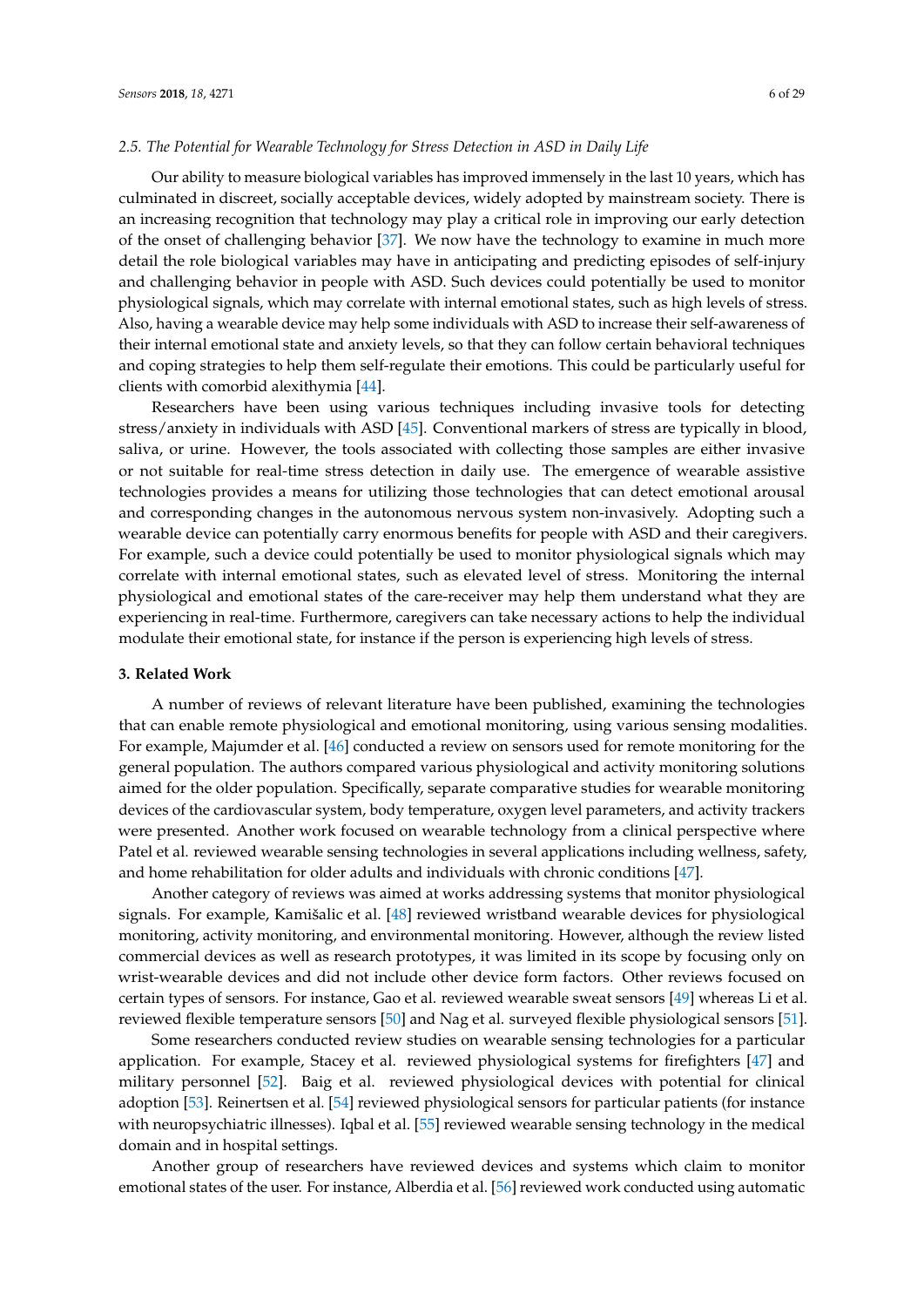stress detection with physiological measurements and also psychological, and behavioral modalities, in addition to contextual measurement, which give more insights into the circumstances accompanying the stressful situation. Peake et al. [\[57\]](#page-25-17) listed the features and evaluated the characteristics of a cross-section of wearable technologies for health and sports performance, and commented on which devices have been validated and which are reliable.

More recently, the application of wearable technology to specific populations has been reviewed. People with certain conditions might have special needs and thus might require unique designs and functionality. Examples of such users include the ASD population. According to a survey conducted by Koo et al. [\[58\]](#page-25-18), parents of individuals with ASD were particularly interested in being able to monitor their son or daughter's physiological signals to understand anxiety levels and other emotions (72%). Cabibihan et al. [\[59\]](#page-25-19) surveyed the research literature on different sensing technologies that can potentially be suitable for screening and intervention in ASD. Those sensing technologies were categorized into eye trackers, movement trackers, physiological activity monitors, tactile sensors, vocal prosody and speech detectors, and sleep quality assessment devices. The benefits and effectiveness of those devices in supporting the treatment of some symptoms of individuals with ASD were assessed, as well as their limitations. Although, the study was wide-ranging in its nature, covering a broad spectrum of sensing technologies used for early screening and treatment programs, the study was too broad to address the devices in detail, rather, it briefly highlighting the emotion assessing technology and focused on devices that use only one parameter. Taj-Eldin et al. [\[60\]](#page-25-20) briefly reviewed commercial wearable devices for location tracking and emotion monitoring with particular focus on people with ASD. However, the study was limited in its scope as it partially covered physiological monitoring devices and the number of devices studied.

As it can be seen, existing review papers either: study wearable devices for general or elderly population [\[46](#page-25-6)[,47\]](#page-25-7), focus on reviewing general physiological sensors, or the type of sensors such as flexible sensors [\[50](#page-25-10)[,51\]](#page-25-11), or physiological sensors and devices for certain workers (such as firefighters [\[47\]](#page-25-7) or military personnel [\[52\]](#page-25-12)), or on emotion assessment devices and algorithms targeted for the general publication, or they focus on the research prototypes designed for individuals with ASD [\[59\]](#page-25-19). However, to the authors' best knowledge; little consideration has been given to reviewing commercial solutions or research prototypes that enable physiological and emotion monitoring with their potential application to ASD population. This paper focuses on reviewing devices and solutions that offer those functionalities, using a variety of physiological parameters.

#### <span id="page-7-0"></span>**4. Review of Physiological and Emotional Wearable Monitoring Solutions**

In this section, we will explain the search methodology followed in conducting this study. Then, we will proceed to review commercially available physiological and emotion monitoring devices with various form factors and the associated sensing parameters. After that, we will review the state-of-the-art research solutions presented in the literature, showing their form factors, sensing capabilities, and their unique benefits. Then, emerging commercial solutions will be reviewed and discussed. Finally, a discussion on the overall physiological and emotion monitoring solutions will be provided.

#### <span id="page-7-1"></span>*4.1. Research Methodology*

The research methodology followed in conducting this review was as follows: The authors compiled a list of commercially available devices, emerging solutions, and research prototypes that collect and record any one or a combination of the physiological parameters discussed in Section [4.1.](#page-7-1) It should be noted that the search excluded fitness devices that only collect limited physiological parameters such as only heart rate (such as Fitbit Charge 3 [\[61\]](#page-25-21)) unless it is accompanied by other physiological sensors (e.g., skin temperature, electrodermal activity, or electromyography sensor). The search was performed in the period starting from 1 January 2015 until the date of preparing this paper (i.e., October 2018). Devices that are included in the review were identified by searching the internet (e.g., Google Search Engine) for commercial devices. Research Prototypes that are included in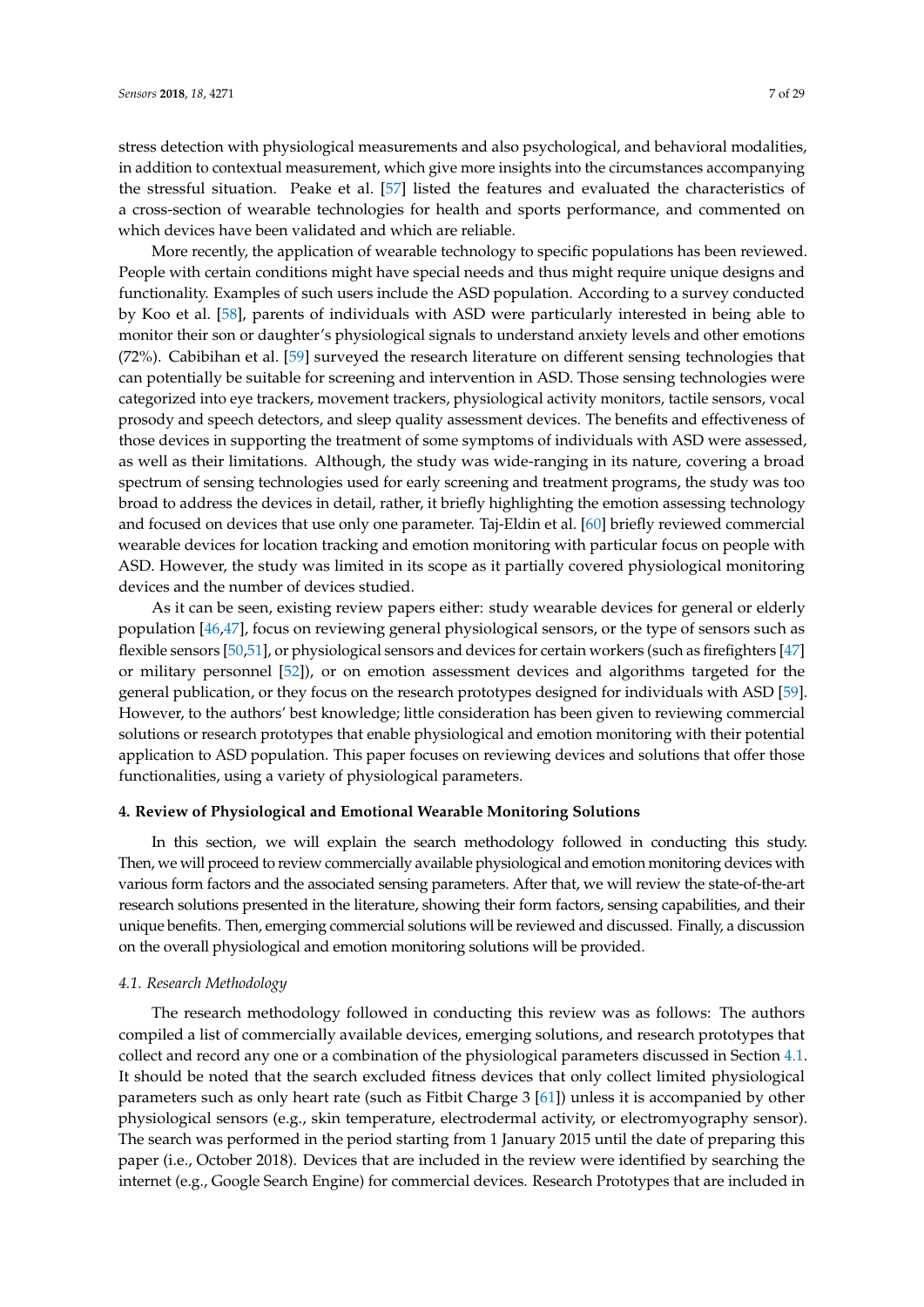the review were identified by searching the internet and databases of scientific literature (e.g., Google Scholar, PubMed) using the following keywords: "physiological wearable device", "stress wearable device", "emotional wearable device", "emotional monitoring wearable device autism", "stress wearable device autism". Then, we broadly divided the technologies into the following three categories:

- Commercially available devices that can monitor physiological signals or emotional states.
- Research prototypes that can monitor physiological signals or emotional states.
- Forthcoming solutions that are still under development which can claim to be able to monitor physiological signals or emotional states.

Our review study investigates the key issues of: (a) what the wearable technology claims to do; (b) the parameters and sensors used; (c) the device form factor; (c) whether the technology has been independently validated against standard devices or validated devices; (d) its support for remote monitoring; (e) its suitability for people with ASD. Based on this information, we have evaluated a list of technologies and provided our own unbiased comments. It should be noted that the lists of products and research prototypes are not exhaustive. The compiled devices and prototypes are presented, evaluated and compared in the following sections.

#### <span id="page-8-0"></span>*4.2. Commercial Wearable Devices*

The market is abundant with wearable devices that are aimed at physiological monitoring and, to a lesser extent, emotion monitoring. A list of commercially available devices is presented in Table [1.](#page-10-0) Those devices vary in the form factors, materials used, the sensors and parameters they use, their support for wireless connectivity and remote monitoring. Also, the target users for those devices are the general public and healthy people. However, those devices may be adopted by people with ASD. The autism spectrum is very broad, with some people with autism able to live fully independent lives and who may well be active consumers of such devices. At the other end of the spectrum are people with ASD and profound intellectual disabilities, who require high levels of support service, but who may also benefit from such devices being used by direct care staff to inform their intervention strategies and environmental management. More details on the potential clinical adoption of such technologies will be discussed in Section [6.](#page-21-0)

The devices presented Table [1](#page-10-0) have various form factors including: wristbands and watches, (b) chest strap, vests, garments and shirts, patches, and sleeves. Each type of device has a certain size, materials, colors, and sensors that can collect certain physiological biomarkers. Examples of wristbands are the E4 Wristband and Embrace (Empatica, Inc., Cambridge, MA, USA), PulseOn OHR (PulseOn, Espoo, Finland), Apple Watch (Apple Inc., Cupertino, CA, USA). Examples of chest strap devices are BioHarness (Zypher, Inc., Dallas, TX, USA), EQ02 LifeMonitor (Equivital, Inc., Cambridge, UK), and Zepher belt (Medtronic, Inc., Minneapolis, MN, USA). Smart clothing has been increasingly popular, and it enables embedding the sensors within the cloth and can be a good alternative for the users who cannot tolerate intrusive devices such as wristbands. An example of such solutions is Hexoskin Smart Shirt, developed by Hexoskin Inc., Montreal, QC, Canada [\[62\]](#page-25-22), which embeds fabric sensors that collect multiple parameters including ECG, heart rate, heart rate variability, respiration rate, and body movement data. An example of a sleeve device is the AIO Sleeve, developed by Komodo Technologies, Winnipeg, MB, Canada. According to the company, the device is capable of collect heart rate, heart rate variability using ECG fabric. However, there are no validation studies verifying the reliability of the data and if it can be used to make any clinical decisions.

An ever-increasing number of devices on the market can collect a single physiological parameter, such as heart rate. However, such devices when found, were excluded from the review as we were interested in devices that can collect multiple physiological signals with the potential for emotional monitoring. Furthermore, many of the devices with limited physiological sensing capabilities produce unreliable readings and cannot provide data of a clinical grade [\[63\]](#page-25-23).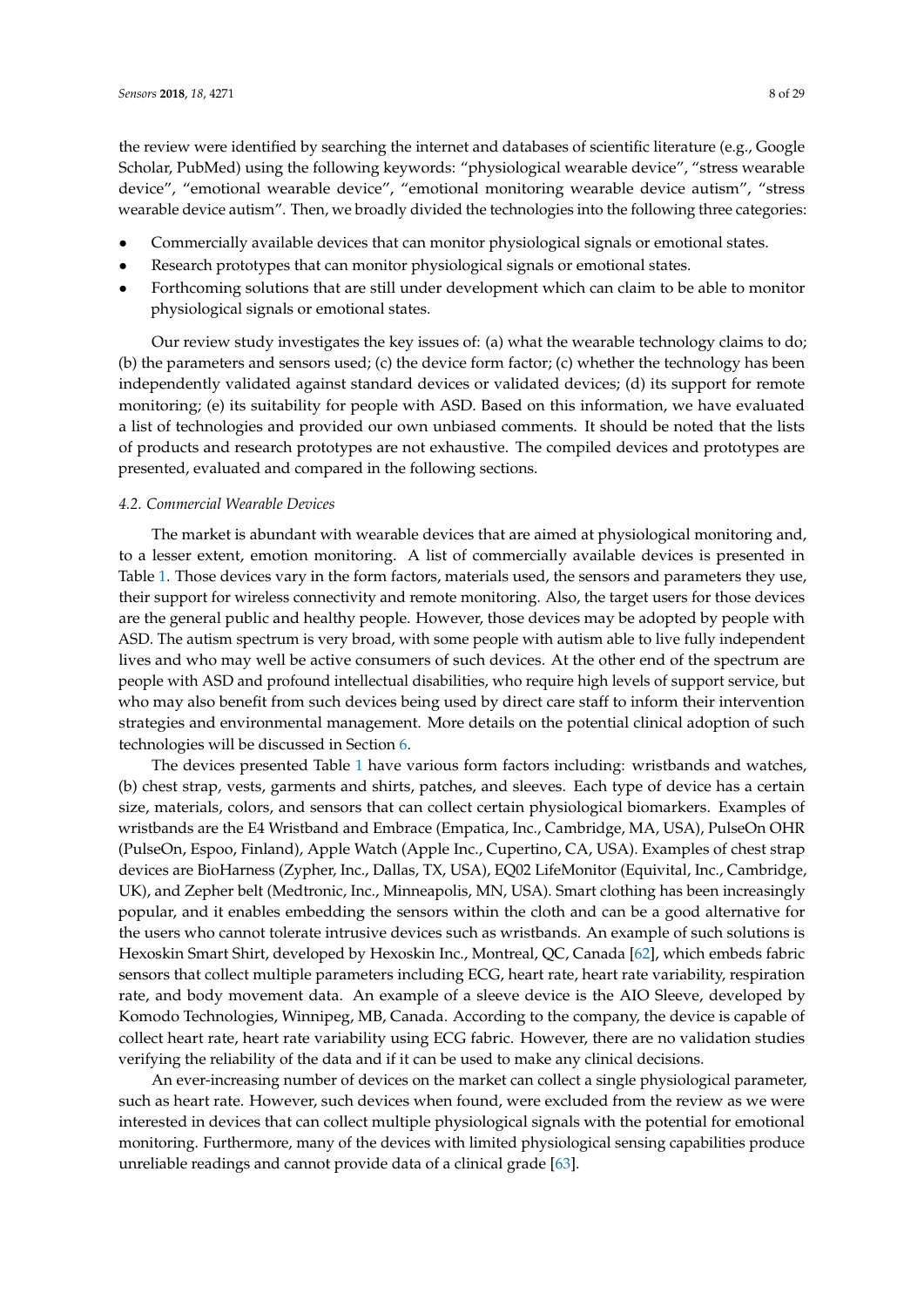| Product, Producer                                                  | Purpose                                                                                                    | <b>Device Form Factor</b>  | Sensors/Parameters                                                           | <b>Support for Wireless</b><br>Technology                     | <b>Clinical Validity</b>                                                     | Suitability for<br>Individual with ASD |
|--------------------------------------------------------------------|------------------------------------------------------------------------------------------------------------|----------------------------|------------------------------------------------------------------------------|---------------------------------------------------------------|------------------------------------------------------------------------------|----------------------------------------|
| Vivosmart 4, Garmin Inc., Olathe,<br><b>KS, USA [64]</b>           | Monitoring stress score<br>using HRV, sleep quality,<br>and activity (step,<br>distance, calories, floors) | Wristband                  | HR, HRV,<br>accelerometer, oxygen<br>saturation                              | Yes, Bluetooth Low<br>Energy (BLE) and<br>$ANT+$              | Not clinically validated                                                     | ☆☆☆                                    |
| Rhythm24, Scosche Inc., Oxnard,<br>CA, USA [65]                    | Monitoring heart rate<br>data                                                                              | Armband                    | HR, HRV                                                                      | Yes, BLE/ANT+<br>Connection                                   | Investigation showed<br>reliable readings [66]                               | ****                                   |
| E4 wristband, Empatica Inc.,<br>Cambridge, MA, USA [67]            | Collecting physiological<br>and movement data only                                                         | Wristband                  | HR, HRV, EDA, ST,<br>acceleration                                            | Yes. BLE and data<br>uploaded to cloud                        | Comparable readings to<br>chest strap [66]                                   | ****                                   |
| Embrace, Empatica Inc.,<br>Cambridge, MA, USA [68]                 | Alerts epileptics (or<br>caregivers) when an<br>attack occurs in ASD<br>population                         | Watch                      | HR using PPG, EDA,<br>ST, and activity                                       | Yes, using BLE                                                | Clinically validated and<br>FDA approved [69]                                | *****                                  |
| PulseOn OHR, PulseOn, Espoo,<br>Finland [70]                       | Monitoring physiological<br>and movement data                                                              | Wristband                  | HR, HRV, acceleration                                                        | Yes, real-time transfer<br>to application using<br><b>BLE</b> | HR/HRV are reliable only<br>during resting condition<br>[71]                 | ☆☆☆                                    |
| ViSi Mobile, Sotera Wireless Inc.,<br>San Diego, CA [72]           | Monitoring physiological<br>data                                                                           | Wristband                  | ECG, HR, pulse rate,<br>BP, RR, SpO2, and ST                                 | Yes, using WiFi                                               | FDA approved for blood<br>pressure monitoring [73]                           | ☆☆☆                                    |
| BioHarness 3.0, Zephyr<br>Technology, Annapolis, MD, USA<br>[74]   | Physiological and activity<br>data collection                                                              | Chest strap                | HR, HRV, EDA, body<br>temperature, RR,<br>activity, location                 | Yes, using BLE and<br>$LP-PAN [74]$                           | Only reliable HR but HRV<br>is not suitable for clinical<br>evaluations [75] | ☆☆                                     |
| EQ02 LifeMonitor, Equivital Inc.,<br>Cambridge, UK [76]            | Physiological and activity<br>data collection                                                              | <b>Chest Belt</b>          | ECG; HR, HRV, RR,<br>EDA, ST, acceleration                                   | Yes, using Bluetooth<br>2.1                                   | EQ02 can accurately<br>measure ECG and HRV<br>[77]                           | ☆                                      |
| Zephyr belt, Medtronic, Inc.,<br>Minneapolis, MN, USA [78]         | Sports health monitoring                                                                                   | Belt                       | HR, HRV, RR                                                                  | Yes, using BLE                                                | Not clinically validated                                                     | ☆                                      |
| Hexoskin Smart Shirt, Hexoskin,<br>Inc., Montreal, QC, Canada [62] | Physiological and activity<br>data collection and<br>monitoring quality of<br>sleep                        | Shirt                      | HR, HRV, Heart rate<br>recovery, RR and<br>volume, acceleration<br>and power | Yes, using BLE and<br>uploaded to cloud                       | Clinically validated to<br>obtain reliable HR and RR<br>[79]                 | ☆☆☆                                    |
| Polar H7 & H10, Polar Electro Oy,<br>Kempele, Finland [80]         | Monitoring HR activity                                                                                     | Chest Strap                | HR, HRV using ECG                                                            | Yes, BLE protocol                                             | Clinically comparable data<br>[81, 82]                                       | ☆                                      |
| Polar V800, Polar Electro Oy,<br>Kempele, Finland [83]             | Monitoring HR activity                                                                                     | Watch                      | HR, HRV using light<br>source sensor                                         | Yes, BLE protocol                                             | Clinically validated during<br>rest $[84]$                                   | ☆☆☆☆                                   |
| Polar Vantage V, Polar Electro Oy,<br>Kempele, Finland [85]        | Monitoring HR and<br>physical activity                                                                     | Watch                      | HR, HRV,<br>accelerometer                                                    | Yes, BLE protocol                                             | Not clinically validated                                                     | ****                                   |
| QardioCore, Qardio, Inc., San<br>Francisco, CA, USA [86]           | Monitoring HR, ST,<br>activity tracking                                                                    | Can be mounted on<br>chest | HR, HRV using ECG<br>sensor, RR, ST,<br>acceleration                         | Yes, BLE protocol                                             | FDA (510) cleared [87]                                                       | ☆                                      |

|  |  |  |  |  |  |  | Table 1. Comparison of commercial physiological and emotional monitoring devices. |
|--|--|--|--|--|--|--|-----------------------------------------------------------------------------------|
|--|--|--|--|--|--|--|-----------------------------------------------------------------------------------|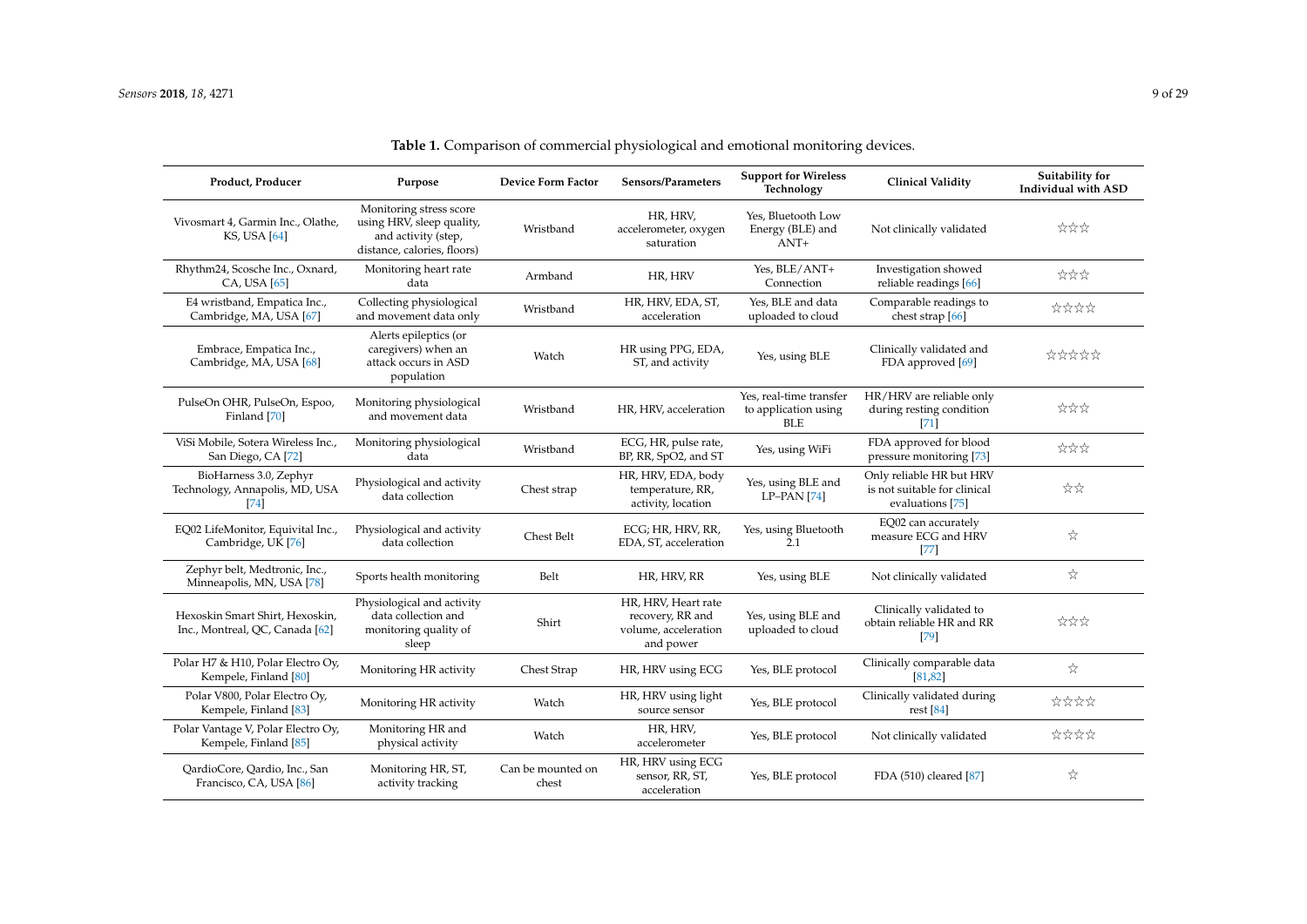<span id="page-10-0"></span>

| Armour39 <sup>®</sup> Module & Chest Strap,<br>Under Armour, Inc., Baltimore,<br><b>MD, USA [88]</b> | Monitoring heart rate,<br>calorie                                             | Chest Strap | HR, HRV using ECG                                     | Yes, BLE protocol                       | HR/HRV are reported to<br>be accurate [89]                        | ☆    |
|------------------------------------------------------------------------------------------------------|-------------------------------------------------------------------------------|-------------|-------------------------------------------------------|-----------------------------------------|-------------------------------------------------------------------|------|
| Wahoo TICKR X, Wahoo Fitness,<br>Atlanta, GA, USA [90]                                               | Monitoring HR, calorie<br>tracking, insights of<br>physical activity          | Chest Strap | HR, HRV using ECG<br>acceleration                     | Yes, using BLE and<br>$ANT+$            | Bluetooth is HR/HRV<br>accurate, ANT+ is just HR<br>accurate [91] | ☆    |
| Suunto 9, Suunto, Inc., Vantaa,<br>Finland [92]                                                      | Monitoring HR activity                                                        | Watch       | HR, HRV                                               | Yes, using BLE                          | Not clinically validated                                          | ☆☆☆☆ |
| Suunto Smart Sensor, Suunto, Inc.,<br>Vantaa, Finland [93]                                           | Monitoring HR activity                                                        | Chest Strap | HR, HRV                                               | Yes, using BLE                          | Tests showed reliable HR<br>and HRV [94]                          | $*$  |
| Apple Watch Series 4, Apple, Inc.<br>[95]                                                            | HR and physical activity                                                      | Watch       | HR, HRV                                               | Yes, using BLE and to<br>cloud          | FDA cleared, initial tests<br>showed good HR and HRV<br>data [96] | ☆☆☆  |
| GoBe 2, Healbe, Corp., Moscow,<br>Russia [97]                                                        | Emotional monitoring,<br>calorie intake, sleep<br>quality                     | Wristband   | HR, EDA, impedance,<br>BP, and acceleration<br>sensor | Yes, using BLE                          | Not clinically validated                                          | ***  |
| BioStamp nPoint, MC10, Inc.,<br>Cambridge, CA, USA [98]                                              | Monitoring heart rate,<br>activity and posture data,<br>sleep quality         | Patch       | HR, HRV, respiration<br>rate, acceleration            | Yes, using BLE and<br>uploaded to cloud | FDA (510) cleared [99]                                            | ☆    |
| VitalPatch, VitalConnect, San Jose,<br>CA, USA [100]                                                 | HR, HRV, respiration rate,<br>skin temperature, body<br>posture, and activity | Patch       | ECG for HR<br>acceleration,<br>thermistor for ST      | Yes, data uploaded to<br>the cloud      | FDA (510) cleared, CE<br>Marked, ISO 13485<br>certified.          | ☆    |
| Lief Smart Patch, Lief Therapeutics,<br>Inc., San Francisco, CA, USA [101]                           | Monitoring heart rate,<br>emotional state, activity                           | Patch       | HR, HRV using ECG<br>sensor, RR,<br>acceleration      | Yes, using BLE                          | Not clinically validated                                          | ☆☆☆  |
| AIO Sleeve, Komodo Technologies,<br>Inc., Winnipeg, MB, Canada [102]                                 | Physiological, activity<br>data, monitoring stress<br>level and sleep quality | Sleeve      | HR and HRV using<br>ECG, acceleration                 | Yes, using BLE<br>protocol              | Not clinically validated                                          | **** |
| Empower Me, Brain Power, LLC.,<br>Cambridge, MA, USA [103]                                           | Recognizing others'<br>emotions for ASD people                                | Glass       | Acceleration                                          | Yes, using BLE<br>protocol              | Clinically validated                                              | ☆☆☆☆ |

**Table 1.** *Cont.*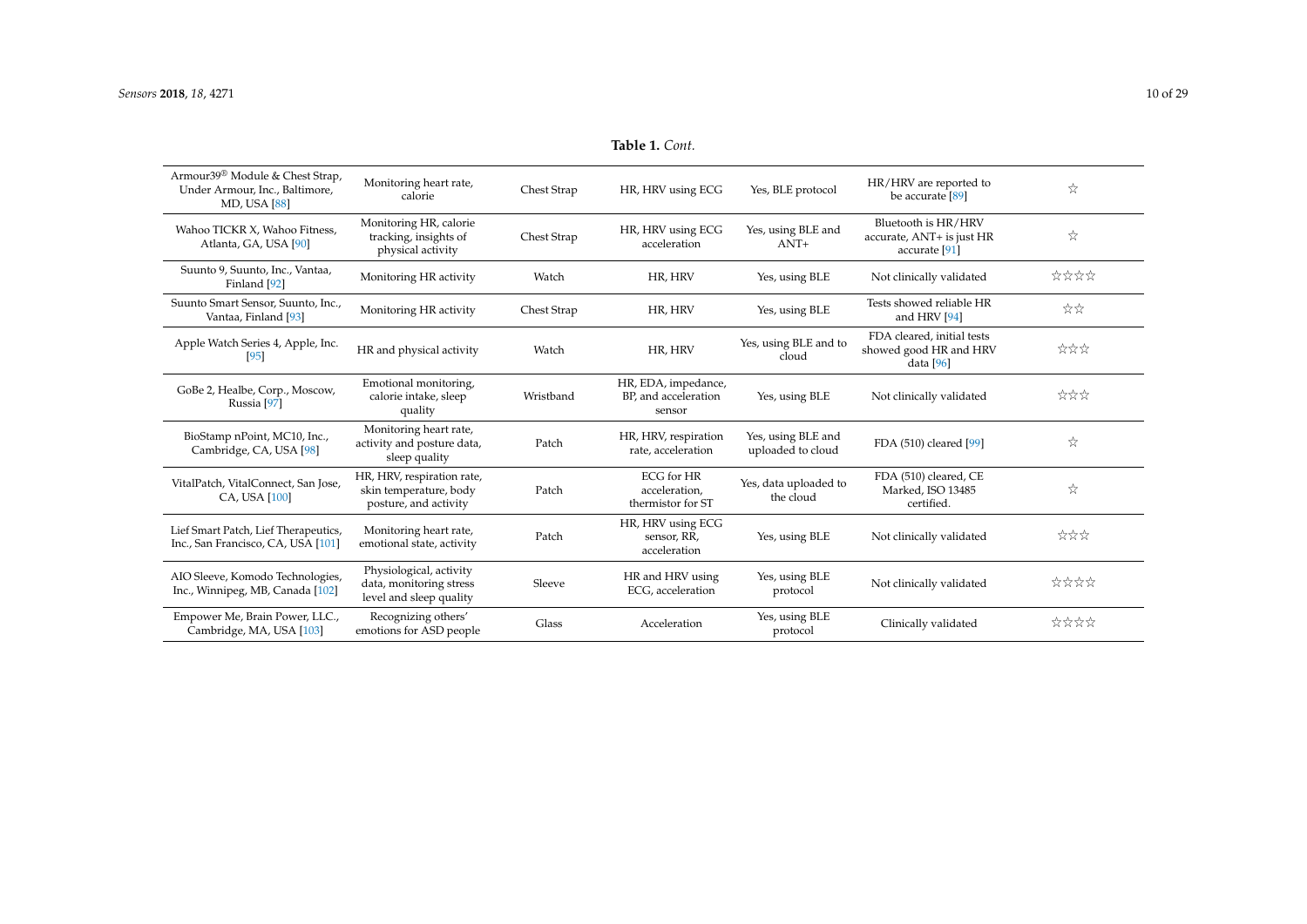As can be seen in Table [1,](#page-10-0) some of the devices have limited functionality, including the collection of a single physiological parameter such as heart related data (Zypher-BioHarness, Inc., Annapolis, MD, USA and Polar H7-Polar Electro Oy, Kempele, Finland). Other devices collect, in addition to heart rate information, other physiological data including electrodermal activity (EDA), and Skin Temperature (ST). Examples of those devices are E4 Wristband (Empatica, Inc.), Visi Mobile (Sotera Wilress, Inc., San Diego, CA, USA), EQ02 LifeMonitor (Equivital, Inc., Cambridge, UK). Other products have the capability of collecting information about the respiratory system, such as ViSi Mobile (Sotera Wilress, Inc.), QardioCore (Qardio, Inc., San Francisco, CA, USA). The majority of these devices include sensors for daily physical activity and posture recognition. More recently, new physiological monitoring devices provide metrics for the assessment of sleep quality.

Examples of these products are Vivosmart 4 (Garmin, Inc.), GoBe2 (Healbe, Corp.), BioStamp nPoint (MC10, Inc.), and AO Sleeve (Komodo Technologies, Inc.).

It should be noted that very few of these devices are certified by regulatory bodies as medical devices (such as E4 Wristband and Embrace) with the majority being consumer electronics products for health and fitness applications. The validity of the devices varies as some have been clinically tested on healthy volunteers. Even among the devices with some validation data, few have been validated and evaluated in terms of their usefulness to consumers. Therefore, the authors have conducted a search and included validation studies, when found, that are peer-reviewed or alternatively have followed some scientific methodology. Few of those studies validated the device against gold standards, but rather against other reliable physiological monitors. For instance, Apple Watch has been validated against Polar H7 chest strap where RR interval series have shown good reliability (i.e., Lin's concordance correlation coefficient > 0.9 and intraclass correlation coefficient > 0.9) and agreement coefficient (i.e., agreement = (1-information-based measure of disagreement) > 0.9) [\[96\]](#page-27-14). Also, the HRV parameters derived from RR interval series were compared and their ability to identify autonomic nervous system (ANS) response to mild cognitive stress and the results showed very good reliability and agreement (>0.9) [\[96\]](#page-27-14). BioHarness 3.0 has been evaluated for heart rate measurements and was demonstrated to be reliable for mean heart rate data but not for heart rate variability analysis [\[75\]](#page-26-24). EQ02 LifeMonitor has been validated against a gold standard Holter ECG monitor and showed variable Pearson correlation coefficient ranging from 0.724 to 0.997 depending on the artifacts content in the signal. The accuracy and precision of the EQ02 Life Monitor is highly dependent on artifact content. Suunto Smart Belt has been also tested on healthy volunteers and compared against gold standard ECG monitor during an orthostatic tilt test [\[94\]](#page-27-15). The data indicated excellent accuracy for the device, with minimal error rates and strong HRV data correlation with that of the reference device.

Some of the listed devices are more suited to people with ASD or intellectual disability (ID) than others. The suitability of each device was assessed using a combination of criteria. The assessors partially used the findings of a survey conducted by Koo et al. who interviewed people with ASD and their parents. The suitability index in our study ranges from one to five points/stars in Table [1](#page-10-0) where one star means not very suitable for people with ASD/ID and five stars indicates highly suitable device for ASD/ID population. Koo et al. [\[58\]](#page-25-18) concluded that, in general, accessories like wristbands and watches are preferred by people with ASD and thus are given higher scores (three to five stars) in our review. This finding is in agreement with results of interviews conducted by Notenboom when asking children with autism about their preferred device type, where 70% reported that the watch was the most preferred choice followed by patches with a preference rate of 30% [\[104\]](#page-27-16). On the other hand, Koo reported that garments and shirts are the second preferred device. The discrepancy between the two studies may be due to the difference in age between the samples: Koo et al. interviewed adults with ASD whereas Notendoom interviewed children. In addition, Notendoom offered a limited number of potential device form factors and did not include vests or shirts in the device list.

Therefore, in our review, for devices including garments, vests, and sleeves, they can receive medium to high score on the Suitability Index. Obtrusive devices such as chest belts are the least suitable for people with ASD/ID.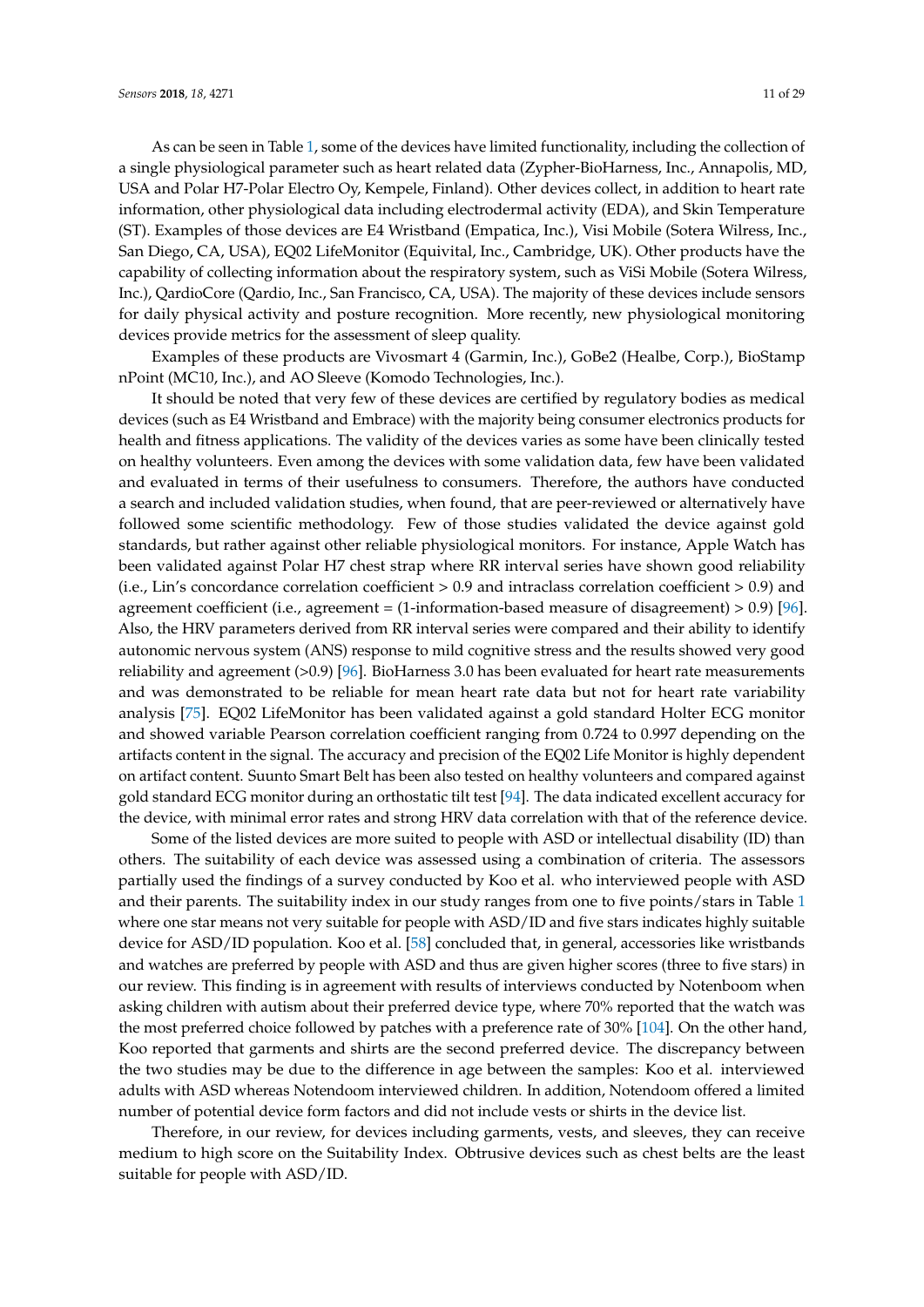#### *4.3. Research Prototypes*

Several prototype devices for emotion monitoring have been developed and are reported in the literature, that can be used for emotion recognition and stress management applications. For example, Imani et al. have developed a hybrid wearable sensor that includes both chemical and physical sensors in one patch. The patch can be used to monitor physical exertion, and electrocardiogram measurements can be used to monitor heart health and function [\[105\]](#page-27-17). The sweat lactate sensor can be used to track an individual's performance and exertion level. The hybrid device has the potential to be programmed to recognize strong emotional states such as stress and anger, once suitable algorithms have been developed.

Another category of devices focuses on utilizing multiple physiological parameters for stress detection. For instance, Yoon et al. have developed wearable flexible patch for stress monitoring [\[106\]](#page-27-18). The system detects three bio-signals namely; skin conductance, skin temperature, and arterial pulse wave, simultaneously utilizing a multi-layer sensor resulting in small contact area ( $25 \text{ mm} \times 15 \text{ mm}$ ) and flexible material which improves wearability.

The process of developing a physiological or emotion monitoring device should take many factors into account. Some of those factors include the user needs and tolerance, device form factor, and the flexibility of the device, to name a few. Further, when the target users are people with ASD, additional stringent design requirements are imposed [\[58\]](#page-25-18). For example, many people with ASD can tolerate only flexible devices made of soft materials as they have hyper-sensory issues. This implies that the device should be embedded into their clothing or used as part of the mainstream technology (e.g., wristbands and smart watches).

There are several research prototypes that have been developed where some are designed specifically for people with ASD, or some are developed for general population with a potential application to ASD population. An example of such a device is a scarf-based emotion state monitor which has been developed by Williams et al. [\[107\]](#page-27-19). The authors claim that the proposed device aims to eventually reflect on the user's emotional state, modify his/her affect, and interpret the emotional states of others. A universal design was utilized that includes people with disabilities and the chosen scarf form factor was perceived to reduce stigma associated with medical devices, by making it as an accessible technology with a fashionable design. According to the authors, the system, upon completion, would recognize five psycho-physiological constructs (also called affective states), namely stress, sad, calm, happy, and excited and include a feedback control system for intervention that responds to certain emotional states (e.g., playing upbeat music when the user feels sad) to mitigate negative emotions and promote positive ones in real-time using actuations. However, this paper presented only the physiological measurement device and did not develop the algorithms or methods that will assess such affective states, nor did it address the clinical utility of such interventions as playing music during episodes of stress. Another smart scarf has been developed by Guo et al. where the device uses a heart rate sensor and a Electrodermal Activity (EDA) sensor to detect and recognize emotional information [\[108\]](#page-27-20). According to the authors, this scarf can also respond to negative emotions when detected, by changing its color and emitting an odor to promote positive emotions. However, this paper presented only the physiological measurement device and did not develop the algorithms or methods that can recognize relevant affective emotional states.

Some other researchers have investigated other device types. For example, Hui et al. also developed a smart glove that utilizes different physiological sensors [\[109\]](#page-27-21). This device used a photoplethysmograph (PPG) sensor for heart rate, electrodermal activity, skin temperature, and electromyography (EMG) sensors. However, the EMG signal showed no significant relationship between signals on different parts of the hand and thus would not be reliable for emotion state recognition. The system was programmed to recognize five emotions (happiness, anger, fear, disgust, sadness) and was tested on sample healthy volunteers who viewing short affective video films. This paper focused only on the preprocessing of emotion recognition, particularly on the analysis of the validation of successful affective moments stimulated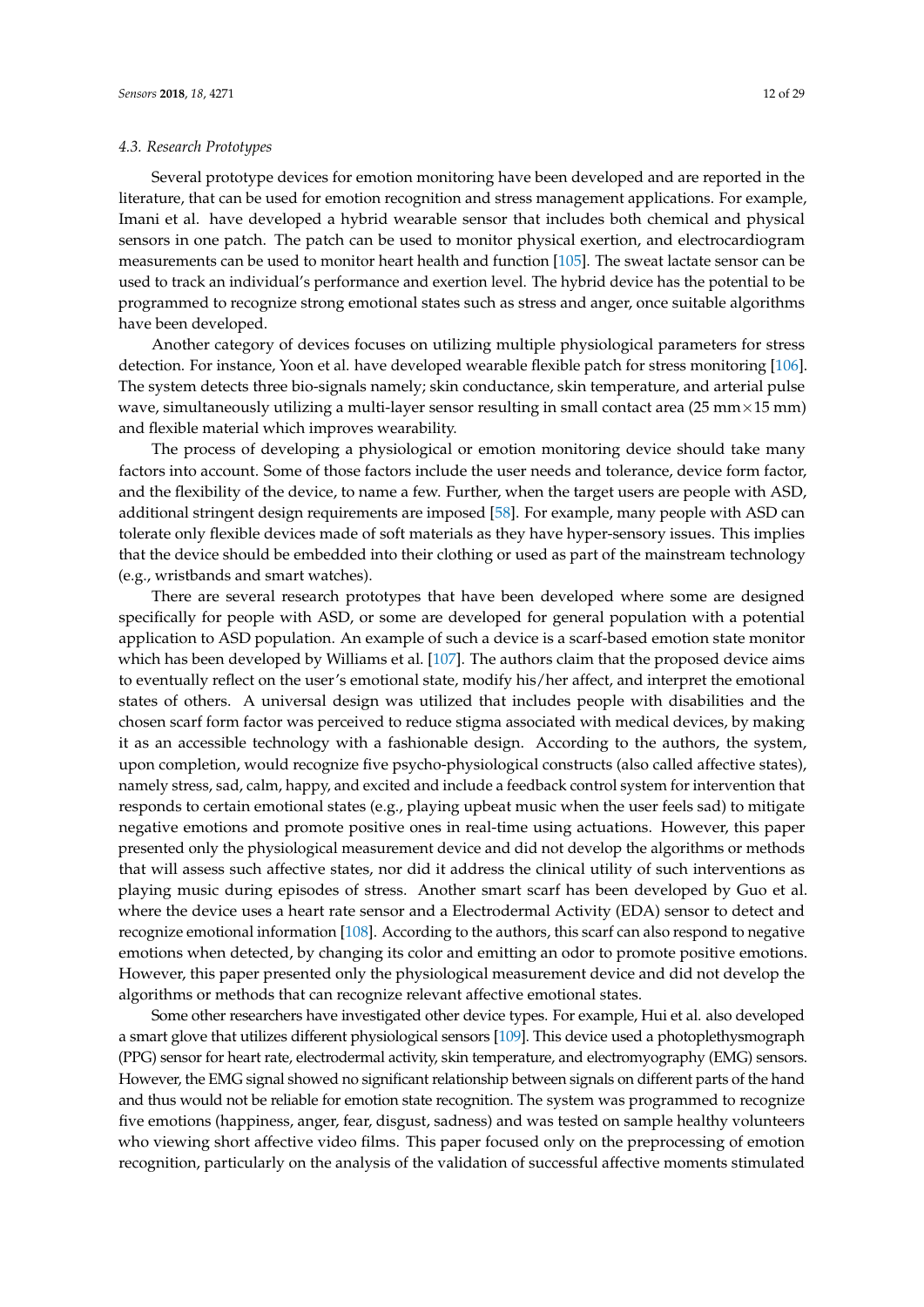by audiovisual cues through simple feature comparison. Therefore, it did not develop the algorithms that make use of those features necessary for emotion recognition.

Another drawback of this study is that it was only tested on healthy participants and did not include people with disabilities such as ASD. A smart glove that is designed for ASD population was developed by Koo et al. [\[58\]](#page-25-18). The glove included an EDA sensor and pulse oximeter sensor. The EDA sensor was made of conductive thread sewn into the glove to make electrical contact with the skin. The pulse oximeter sensor was used to measure heart rate and heart rate variability through a PPG. The glove incorporated a wireless module enabling a remote monitoring and notification for individuals with ASD and their parents.

Other researchers investigated the potential of wearable technology to enable people in the general population to recognize the emotions of people with ASD. For instance, Tang et al. used a novel approach that utilizes multiple sensing modalities, namely physiological data (HR, perspiration); behavioral meters for body gestures and motions; and facial expressions [\[110\]](#page-27-22). Although the platform provides a good preliminary functionality, the system was only able to distinguish between two basic emotion (i.e., sadness and happiness).

The aforementioned research prototypes and other state of the art devices have been compiled in Table [2.](#page-15-0) The authors comment on their suitability for use for people with ASD by providing a score on a scale from one to five stars. Also, when the device is specifically designed for people with ASD, it receives high score (i.e., four or five stars on the five-point rating scheme).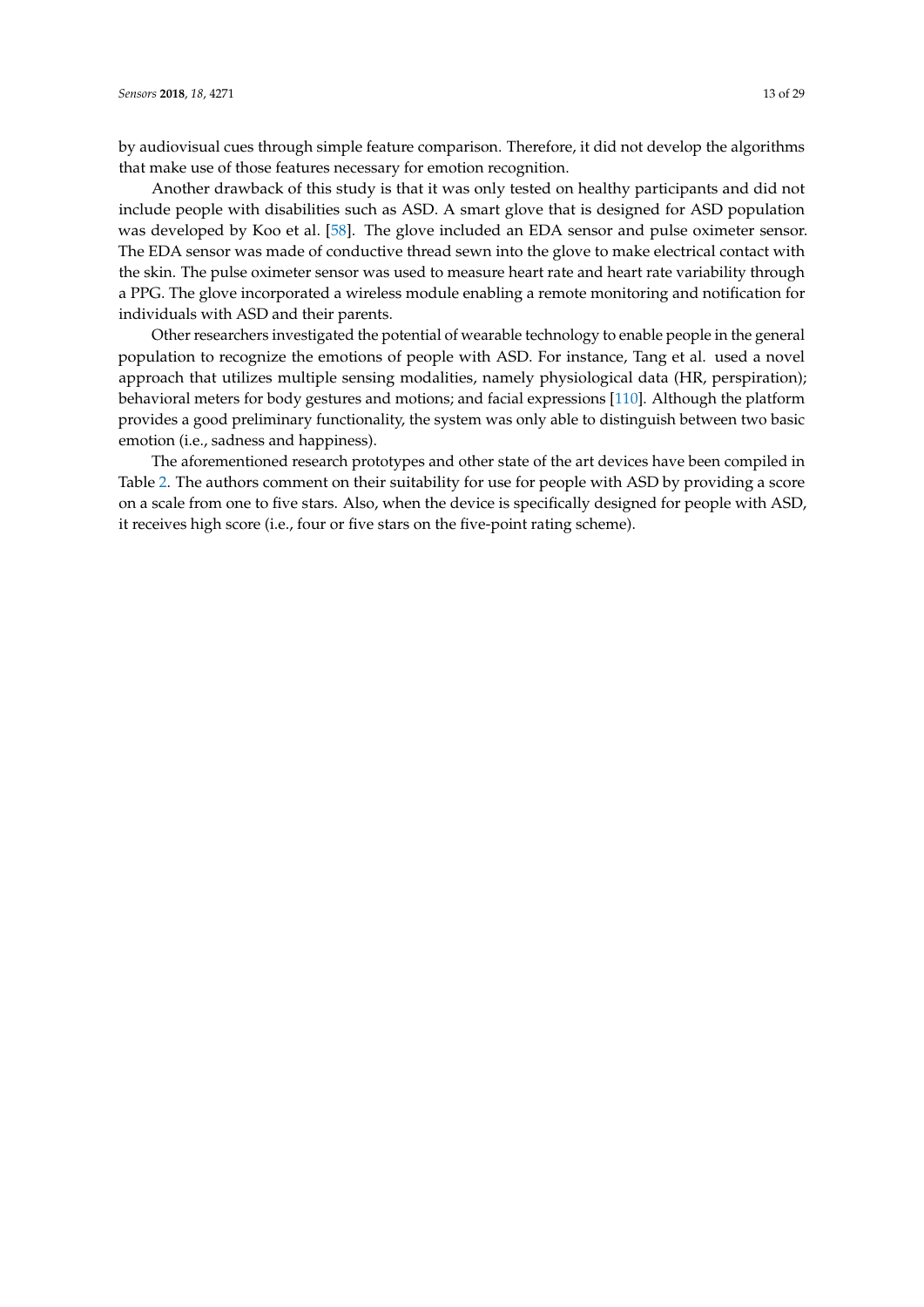| Reference, Institution,<br>Year                                             | Purpose                                                                                                 | <b>Device Form Factor</b> | Sensors/Parameters                                                                                                     | <b>Support for Wireless</b><br>Technology  | <b>Clinical Validity</b>                                                               | <b>Suitability for ASD</b> |
|-----------------------------------------------------------------------------|---------------------------------------------------------------------------------------------------------|---------------------------|------------------------------------------------------------------------------------------------------------------------|--------------------------------------------|----------------------------------------------------------------------------------------|----------------------------|
| Imani et al. [105],<br>University of California,<br>San Diego, 2016         | Heart rate activity and sweat<br>monitoring                                                             | Patch                     | HR from ECG sensor,<br>concentrations of hydrogen and<br>sodium ions, lactate in human<br>sweat                        | Yes, using BLE<br>protocol                 | Initial test on three<br>subject and HR sensor<br>comparable to<br>commercial monitors | ☆☆                         |
| Yoon et al. [106], Advanced<br>Institute of Science and<br>Technology, 2016 | <b>Stress Monitoring</b>                                                                                | Patch                     | EDA, ST, and pulsewave                                                                                                 | No                                         | No                                                                                     | ☆☆☆                        |
| Williams et al. [107].<br>Microsoft, Inc., Redmond,<br>WA, USA 2015         | Reflecting on user' emotional<br>state, recognizing other's<br>emotions and stress-relief<br>system     | Scarf                     | Heart rate (HR)                                                                                                        | Yes, using BLE                             | Tested on small<br>number of<br>participants but not<br>validated yet                  | *****                      |
| Guo et al. [108], Purdue<br>University, 2016                                | Recognizing emotions,<br>enhancing positive emotions<br>and mitigating negative ones.                   | Scarf                     | HR, Electrodermal activity<br>(EDA), and use color-changing<br>and odor emitting tool to<br>promote positive emotions  | Yes, using Infrared<br>technology          | Not validated yet                                                                      | *****                      |
| Tang et al. [110],<br>Wenzhou-Kean University,<br>2016                      | Helping neuro-typical<br>individuals recording<br>emotional states of children<br>with ASD              |                           | HR, perspiration, Pressure, and<br>acceleration sensor                                                                 | Yes, using WiFi to<br>upload data to cloud | No                                                                                     | ☆☆                         |
| Parlak et al. [16], Stanford<br>University, 2018                            | Measuring stress<br>noninvasively                                                                       | Patch                     | Cortisol using novel<br>electrochemical sensor                                                                         | No                                         | Not validated yet                                                                      | ****                       |
| Notenboom [104],<br>University of Twente, 2017                              | Monitoring stress level for<br>people with ASD                                                          | Watch                     | HR, EDA, ST, and oxygen sensor                                                                                         | No                                         | Not validated yet                                                                      | *****                      |
| Torrado et al. [111].<br>Autonomous University of<br>Madrid, 2017           | Inferring outburst patterns<br>and self-regulation                                                      | Watch                     | HR monitor, accelerometer and<br>gyroscope                                                                             | Yes, BLE protocol                          | Not validated yet                                                                      | ☆☆☆☆                       |
| AlHanai et al. [112].<br>Massachusetts Institute of<br>Technology, 2017     | Predicting the mood using<br>para-linguistic cues,<br>linguistic content and the<br>physiological state | Watch                     | ECG, PPG, accelerometer,<br>gyroscope, bioimpedence,<br>electric tissue impedance, EDA,<br>ST, audio and text features | Yes, BLE protocol                          | Not validated yet                                                                      | ☆☆☆☆☆                      |
| Northrup et al., [113], The<br>Center for Discovery, USA,<br>2016           | Monitoring stress to<br>coordinate emotional arousal<br>with contexts in ASD<br>population              | wristband                 | Electrodermal Activity (EDA)                                                                                           | Yes, BLE protocol                          | Preliminary tests<br>showed good results<br>$[113]$                                    | ☆☆☆☆                       |

|  |  | Table 2. Comparison of physiological and emotional recognition/monitoring research prototypes. |  |  |
|--|--|------------------------------------------------------------------------------------------------|--|--|
|  |  |                                                                                                |  |  |
|  |  |                                                                                                |  |  |
|  |  |                                                                                                |  |  |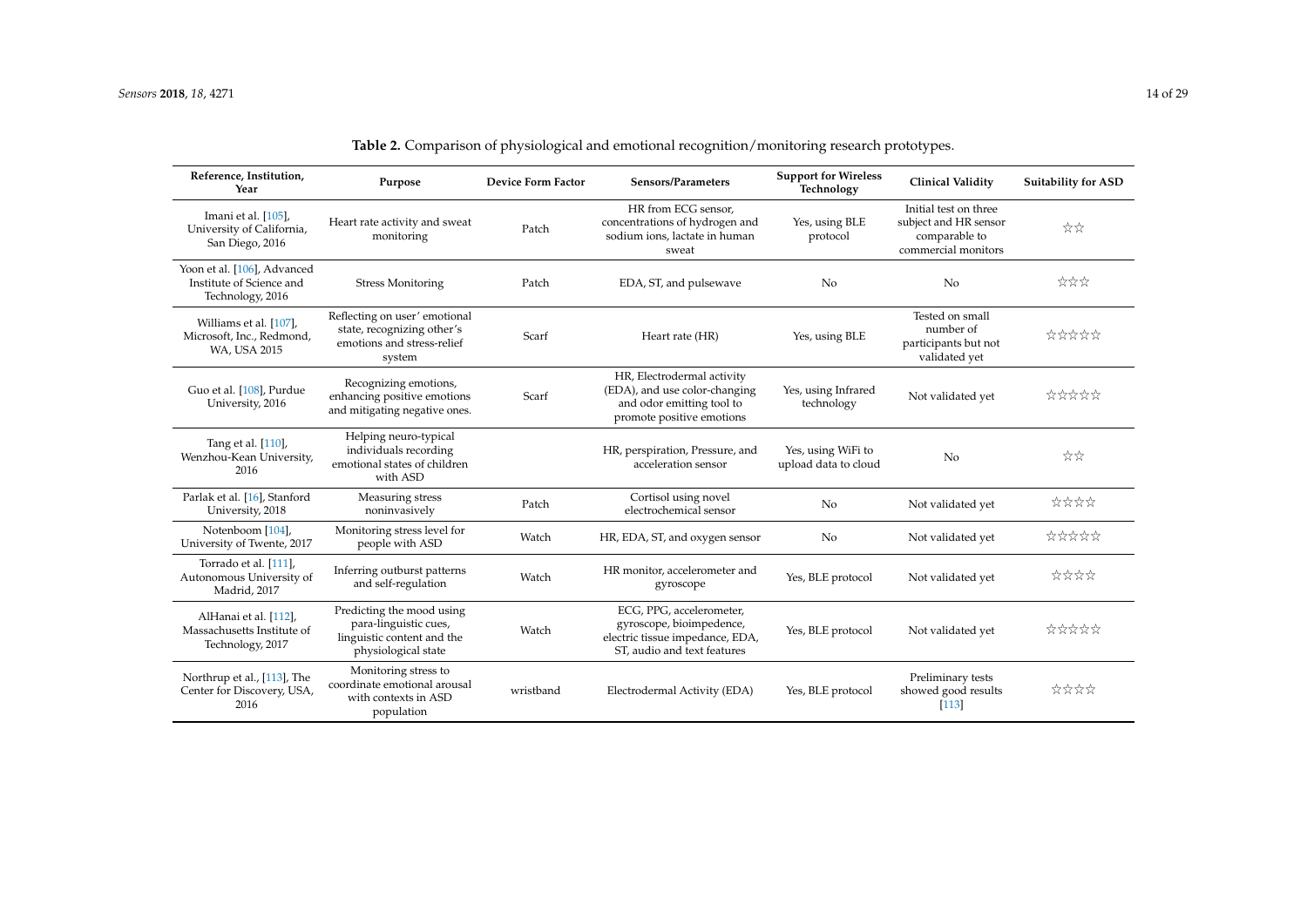<span id="page-15-0"></span>

| Simm et al. [114], Lancaster<br>University, 2017                                 | Assessing anxiety                                  | Wristband | HR, ST, and environmental<br>sensing    | No                                                                              | Preliminary tests on<br>adults with ASD [114] | ***** |
|----------------------------------------------------------------------------------|----------------------------------------------------|-----------|-----------------------------------------|---------------------------------------------------------------------------------|-----------------------------------------------|-------|
| Hui et al. [109], University<br>of Reading, 2018                                 | Emotional monitoring and<br>assessment             | Glove     | Blood volume pulse, EDA, ST             | Yes, using BLE to<br>phone and data<br>uploaded to cloud<br>using WiFi/Cellular | Not validated                                 | ☆☆☆☆  |
| Koo et al. [58], Konkuk<br>University & University of<br>California, Davis, 2018 | Monitoring Emotional states<br>for people with ASD | Glove     | EDA, HR and HRV using pulse<br>oximeter | Yes, using BLE<br>protocol                                                      | Not validated                                 | ☆☆☆   |

**Table 2.** *Cont.*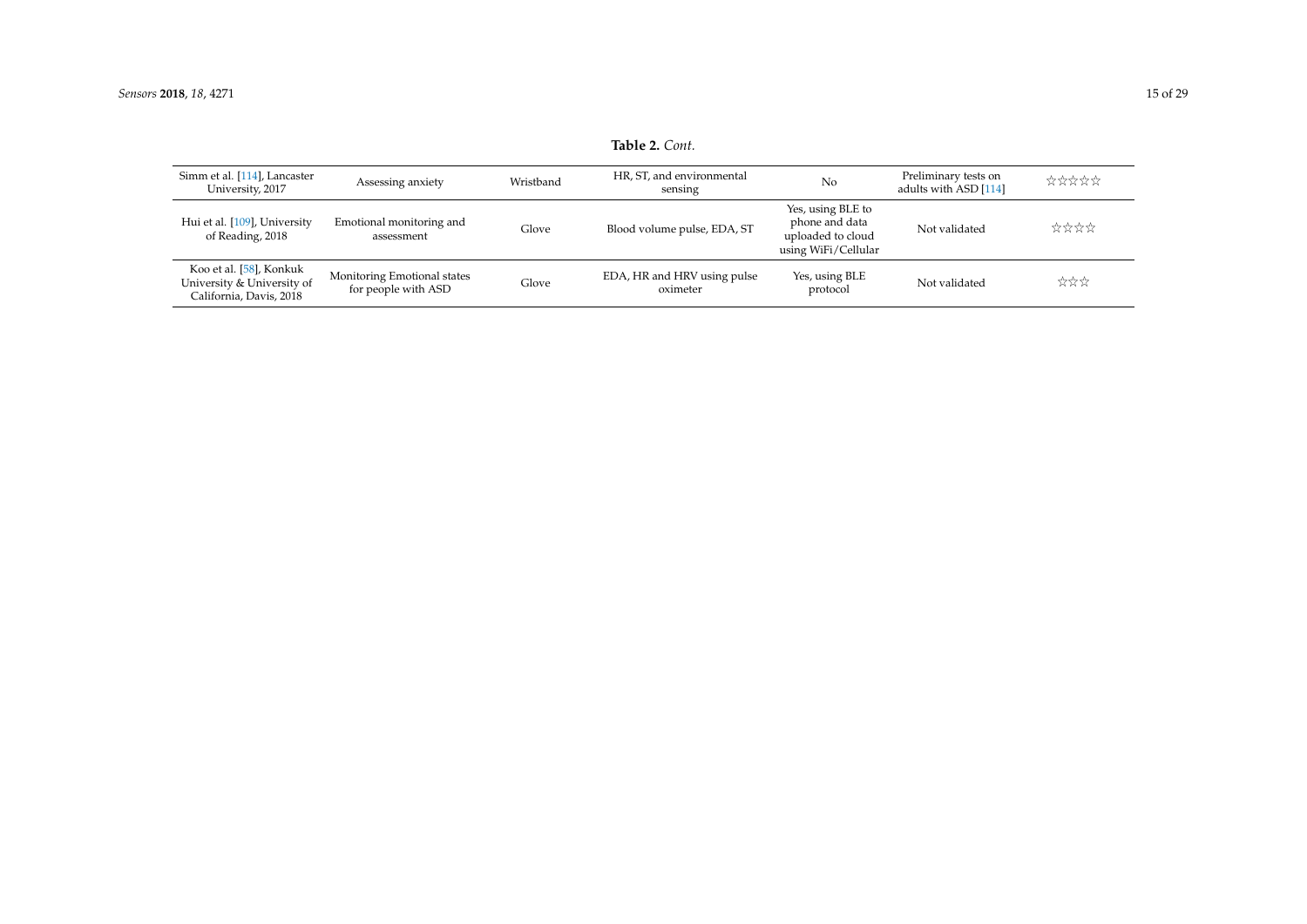More recently, solutions have been under development that utilize advanced artificial intelligence technologies such as machine learning and deep learning for emotion recognition to make meaningful information out of the collected physiological data. For example, MyFeel wristband, from Sentio Solutions Inc [\[115\]](#page-28-1), uses proprietary algorithms to process the data where it collects heart rate, electrodermal activity and skin temperature. The device includes a mobile app aimed at coaching and stress management using cognitive-behavioral techniques.

Another device that is still under development and targeted for people with ASD is called Reveal, from Awake Labs [\[116\]](#page-28-2). This device collects heart rate, electrodermal activity and skin temperature data. The solution integrates a patented technology called Anxiety Meter to assess anxiety level of the individual in a natural setting and can notify the caregiver when anxiety levels start to elevate by applying data analytics techniques to make "smart" clinical decisions [\[117\]](#page-28-3). Gaia Wearable from GAIA LLC., Louisville, CO, USA [\[118\]](#page-28-4) uses a shirt with embedded sensors to monitor signals of stress and notifies individuals with ASD or their caregivers of "behavioral meltdowns". mPath is a startup company that produces smart sensor called MOXO Wearable that uses skin conductance to monitor the emotional state of the user and detect stress. The company developed an algorithm based on data collected during clinical trials monitoring electrodermal activity to predict emotions [\[119\]](#page-28-5).

Another class of solutions aim to do more than monitor stress level but also manage and reduce stress utilizing innovative engineering and neuroscience concepts. An example of such technologies is the TouchPoints wristband produced by Touchpoint Solution™, Scottsdale, AZ, USA [\[120\]](#page-28-6). This solution provides emotional monitoring but also claims to relieve stress using stimulating electrical pulses that a patented technology named Bi-lateral alternating stimulation–tactile (BLAST) [\[121\]](#page-28-7). Serin et al. have reported a significant reduction in the levels of both emotional stress and bodily distress (i.e., 62% and 50%, respectively) after applying BLAST technology suggesting its potential benefits on the stress response by reducing both emotional stress and disturbing body sensations, though their study lacked blinding and could be subject to a placebo effect. Bio Hug Technologies Ltd., Kiryat Tiv'on, Israel [\[122\]](#page-28-8) designed a vest that uses air pressure to calm people with extreme levels of stress such as people with Attention deficit hyperactivity disorder (ADHD), post-traumatic stress disorders (PTSD), and ASD.

Recently developed stress monitor solutions have been both physiological data and other additional information. Muaremi et al. [\[123\]](#page-28-9), Gjoreski et al. [\[124\]](#page-28-10), and Padmaja et al. [\[125\]](#page-28-11) have included contextual information such as voice, physical activity, and sleep data for comprehensive assessment of stress and the associated activities.

A new generation of stress management and stress relief devices is emerging using state of the art innovations in electrical and biomedical engineering. For instance, Thync developed by Thync Global Inc., Los Gatos, CA, USA [\[126\]](#page-28-12) uses two neuro-stimulation technologies, namely Transcutaneous Electrical Nerve Stimulation (TENS) and Transcranial Direct Current Stimulation (tDCS). When using TENS technology, small electrical impulses are delivered to certain areas of the body, where the signals are transmitted through the spinal cord and reach brain, which may help alleviate stress levels by relaxing the muscles. This technology is currently being validated, with a pre-clinical study showning the potential of TENS for stress reduction [\[127\]](#page-28-13). tDCS, on the other hand, applies a small electrical current, that lead to the polarization of the neural tissue and modulation of neural activity and has shown its potential for preventing chronic stress in a preliminary animal study [\[128\]](#page-28-14). As can be seen, some technologies are in their early stage of testing and not thoroughly validated and will require extensive validation to show their usefulness in clinical studies. Such technologies which have been in use in other applications such as pain relief, could be applied in stress relief applications.

Recent developments in neuroscience have allowed the use of EEG signals for emotional state identification. An example of a device that applies this technology is Muse produced by InteraXon, Toronto, ON, Canada [\[129\]](#page-28-15). The device guides the user's meditation through changing sounds of weather based on the state of the brain. The developers claim that it creates a deeper sense of focus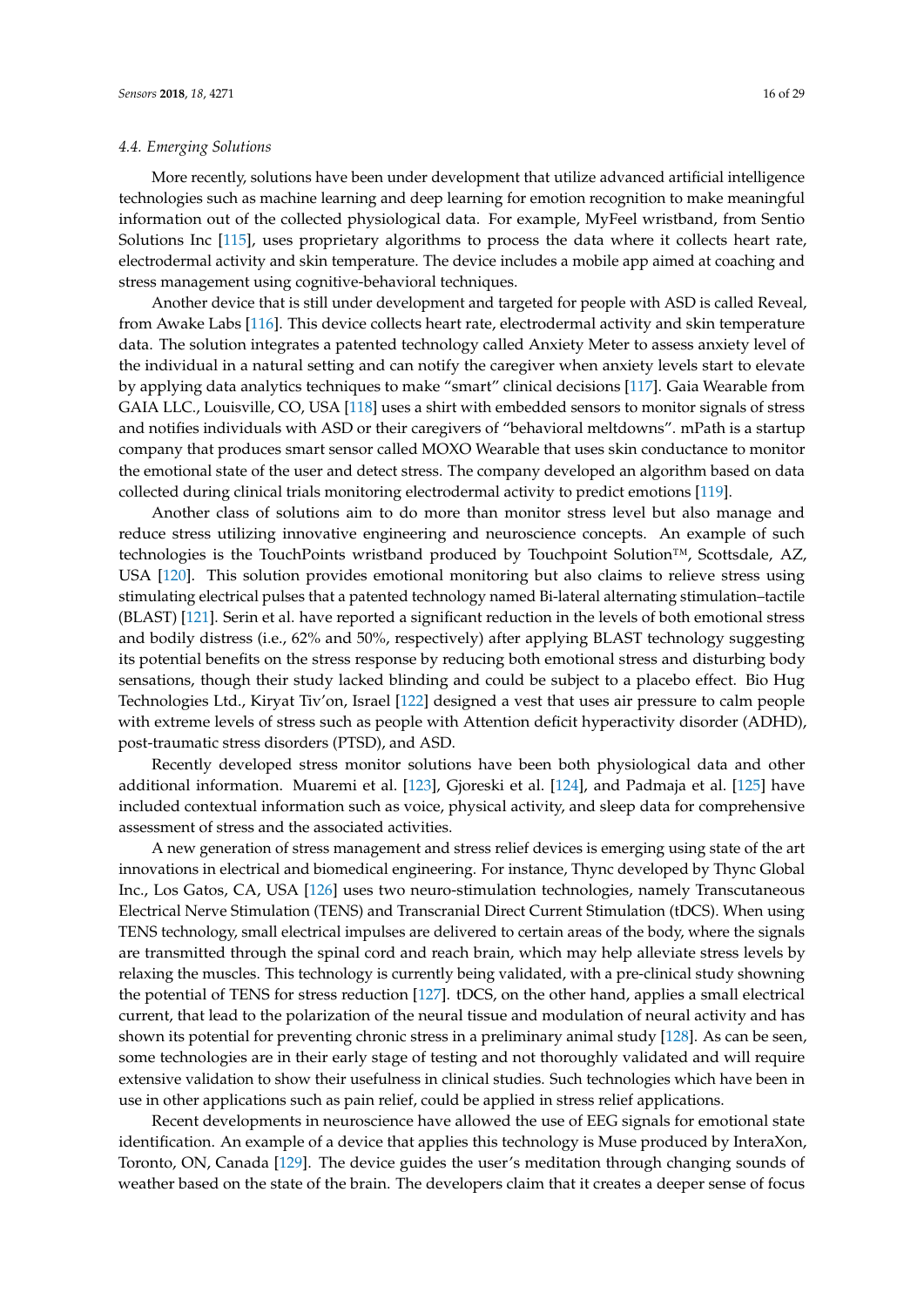and motivation. As shown in Section [2.2.6](#page-4-0) stress may cause a rise in blood pressure among other physiological indicators of stress. A start-up company has recently developed wristband prototype produced by Omron Healthcare [\[130\]](#page-28-16). The device measures blood pressure and heart rate reliably using optical sensors which allow the possibility for developing stress monitor and detection solution.

New trends in technological developments will stimulate further developments in stress monitors. For example, developers are working on a system that can proactively predict stress using measurements of physiological data, activity level, and sleep quality. Leaf Urban wristband from Leaf Urban, Inc., San Francisco, CA, USA [\[92\]](#page-27-32) claims that using propriety algorithms, the system can warn the user of un-healthy physical activities and decreased sleep quality that is likely to lead to increased stress levels, based on data from current readings and sleep report of the night before.

The aforementioned solutions are presented and compared in Table [3.](#page-19-0) Also, the suitability and potential adoption by people with ASD is assessed. Overall, there is an ever expanding market of wearable solutions that use innovative and state of the art technologies bringing together many advances in diverse fields such as neuroscience, electrical and electronic engineering, psychology, psychiatry, and education. This rapid growth is expected to continue in the years to come.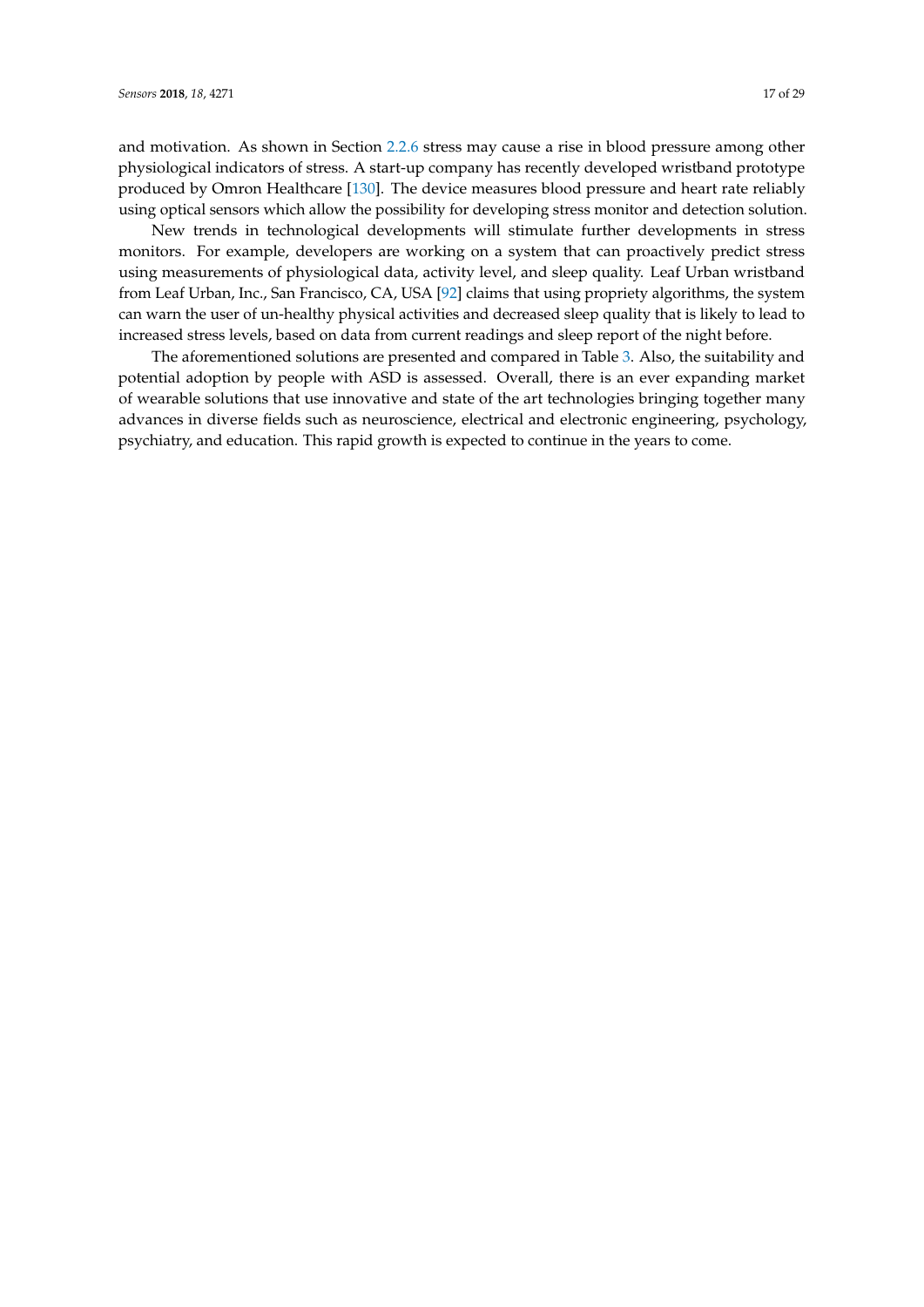| <b>Solution Name, Company</b>                                                  | Purpose                                                                                                                   | <b>Device Form</b><br>Factor | Sensors/Parameters                                       | <b>Support for Wireless</b><br>Technology | <b>Clinical Validity</b>                                               | Suitability for<br><b>Individuals with ASD</b> |
|--------------------------------------------------------------------------------|---------------------------------------------------------------------------------------------------------------------------|------------------------------|----------------------------------------------------------|-------------------------------------------|------------------------------------------------------------------------|------------------------------------------------|
| MyFeel wristband, Sentio<br>Solutions Inc., Palo Alto, CA,<br><b>USA</b> [131] | Recognizing emotions                                                                                                      | Wristband                    | HR, EDA, ST                                              | Yes, using BLE                            | Preliminary study showed<br>usefulness on 150 subjects                 | ****                                           |
| Reveal, Awake Labs, Toronto,<br>ON, Canada <sup>[34]</sup>                     | Monitoring stress and<br>anxiety in ASD                                                                                   | Wristband                    | HR, EDA, ST                                              | Yes, using BLE                            | Undergoing clinical<br>validation and pilot study<br>$[132]$           | *****                                          |
| Gaia Wearable, Gaia LLC.,<br>Las Vegas, NV, USA [118]                          | Monitoring stress,<br>notifying individuals with<br>ASD of meltdowns                                                      | Shirt                        | HR, EDA                                                  | Yes, using BLE                            | Not validated                                                          | *****                                          |
| Dymaxia Wearable, Dymaxia,<br>Inc., Toronto, ON, Canada<br>$[133]$             | Analyzing anxiety trends in<br>ASD                                                                                        | Wristband                    | HR                                                       | Yes, using BLE                            | Not validated                                                          | ☆☆☆                                            |
| BioHug Vest, Bio Hug<br>Technologies Ltd., [122]                               | Calming people with<br>extreme levels of stress in<br>people with ADHD,<br>post-traumatic stress<br>disorders (PTSD), ASD | Vest                         | Air pressure using<br>Deep Pressure patent<br>technology | Yes, using BLE                            | Not validated                                                          | *****                                          |
| MOXO Wearable, mPath,<br>Broomfield, CO, USA [134]                             | Monitoring stress levels                                                                                                  | Watch                        | Electrodermal activity                                   | No known                                  | Preliminary studies<br>showed good results [119]                       | ☆                                              |
| iBreve, iBreve, Ltd., Dublin,<br>Ireland [135]                                 | Monitoring breathing,<br>stress, and activity for<br>women                                                                | Clip                         | RR, HRV, and<br>acceleration                             | Yes, using BLE                            | Initial tests to distinguish<br>between different breathing<br>$[136]$ | ***                                            |
| KiddoWear band, Good<br>Parents Inc., San Francisco,<br>CA, USA [137]          | Monitoring health, stress,<br>activity, and sleep levels                                                                  | Wristband for<br>kids        | HR, ST, EDA, and<br>acceleration                         | Yes, using BLE                            | Not validated yet                                                      | ****                                           |
| Spire Health Tag, Spire, St.<br>Louis, MO, USA [138]                           | Monitoring respiration and<br>HR, sleep quality                                                                           | Tag                          | HR, RR, and<br>acceleration                              | Yes, using BLE                            | Undergoing clinical trial<br>$[139]$                                   | *****                                          |
| SKIIN Smart Clothing,<br>Myant Inc., Toronto, ON,<br>Canada <sup>[140]</sup>   | Monitoring respiration<br>heart rate, and sleep                                                                           | Textile clothing             | HR, ST, RR and<br>acceleration                           | Yes, using BLE                            | Not validated yet                                                      | *****                                          |
| U-Check-It, Bedell<br>Innovations, LLC., PA, USA<br>[141]                      | Monitoring stress level,<br>stress relief                                                                                 | Wristband                    | EDA, body<br>temperature,<br>acceleration                | Yes, using BLE                            | Not validated yet                                                      | ****                                           |
| Moodmetric Smart Ring,<br>Vigofere Oy, Tampere,<br>Finland [142]               | Monitoring stress level                                                                                                   | Ring                         | Electrodermal activity                                   | Yes, using BLE                            | Not validated yet                                                      | ****                                           |

# **Table 3.** Comparison of emerging solutions for emotional monitoring.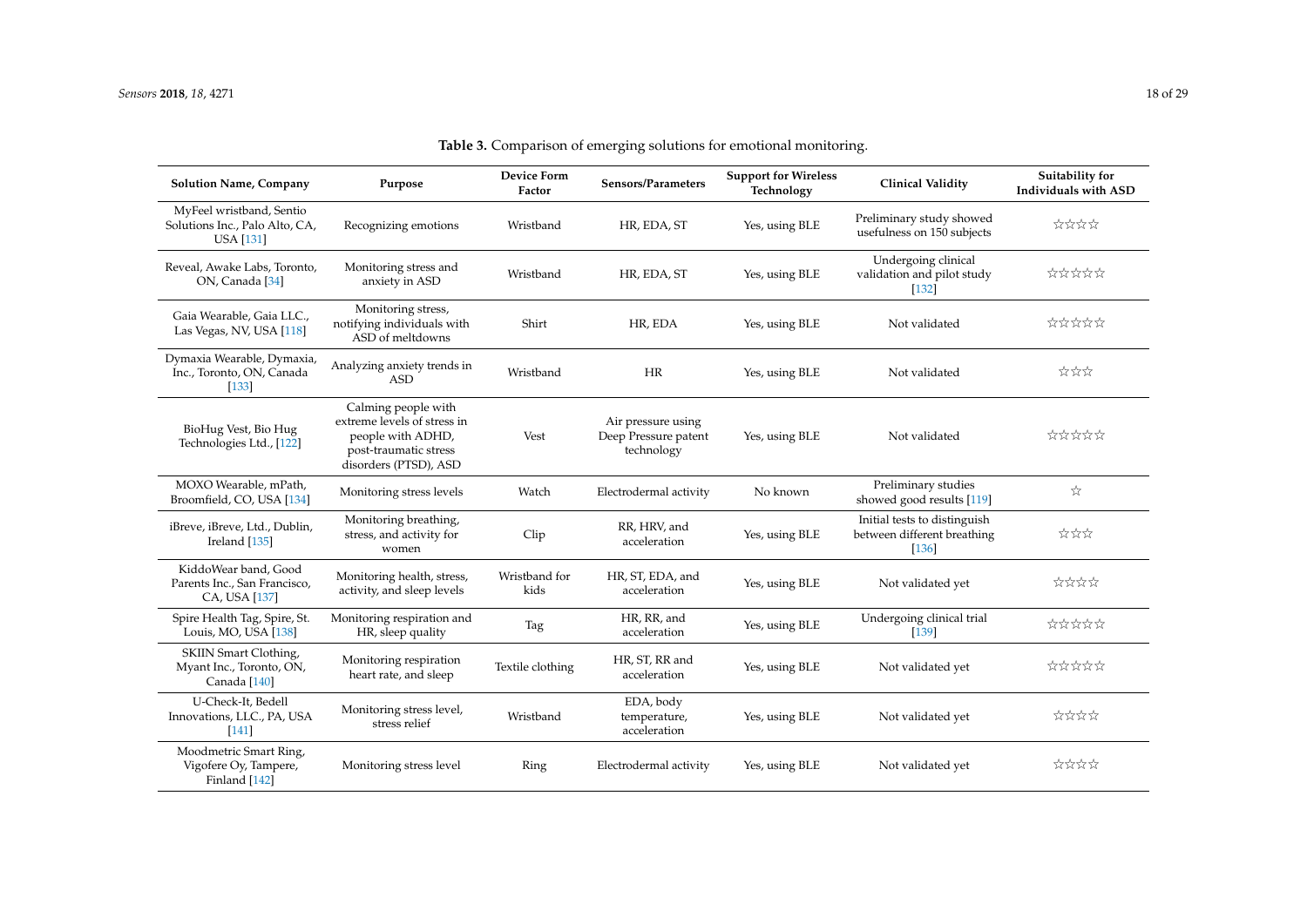<span id="page-19-0"></span>

| TouchPoints wristband.<br>Touchpoint Solution <sup>™</sup> , [120] | Stress and anxiety relief                                      | Wristband               | Bi-lateral alternating<br>stimulation -tactile<br>(BLAST) | No             | Patent-pending<br>neuro-scientific technology                     | ****       |
|--------------------------------------------------------------------|----------------------------------------------------------------|-------------------------|-----------------------------------------------------------|----------------|-------------------------------------------------------------------|------------|
| The Pip, Galvanic, Inc.,<br>Calgary, AB, Canada [143]              | Monitoring and reducing<br>stress level                        | Teardrop-shape          | Electrodermal activity                                    | Yes, using BLE | Not validated yet                                                 | ☆          |
| Thync, Thync Global Inc.,<br><b>USA</b> [126]                      | Improving mood (reduce<br>stress, relax, and help in<br>sleep) | Wearable on<br>forehead | Neurostimulation<br>(TENS and tDCS)                       | Yes, using BLE | Not validated yet                                                 | ☆          |
| Muse, InteraXon [129]                                              | Monitoring brain activity<br>and stress-relief                 | Headband                | EEG sensor                                                | Yes, using BLE | Preliminary tests [144] and<br>undergoing clinical trial<br>[139] | ☆          |
| HeartGuide, Omron<br>Healthcare, Milton Keynes,<br>UK [130]        | Monitoring blood pressure,<br>heart rate, sleep quality        | Wristband               | Optical blood<br>pressure sensor                          | Yes, using BLE | Undergoing clinical<br>validation but not<br>validated yet.       | ****       |
| Leaf Urban, Bellabeat, San<br>Francisco, CA, USA [145]             | Stress prediction, sleep<br>monitoring                         | Bracelet, necklace      | Monitor activity,<br>sleep, and RR                        | Yes, using BLE | Not validated yet                                                 | <b>☆☆☆</b> |

## **Table 3.** *Cont.*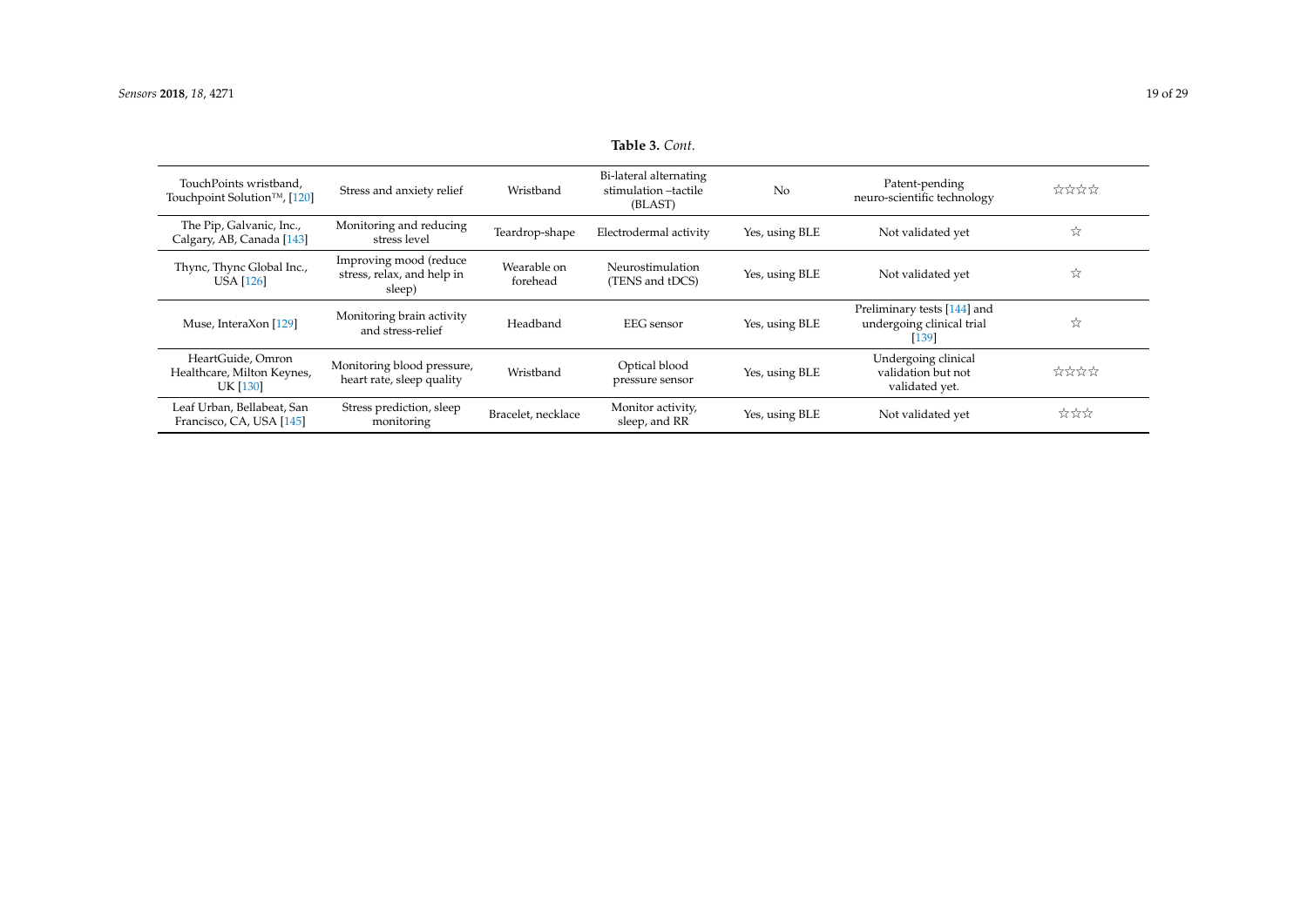#### <span id="page-20-0"></span>**5. Discussion**

In the previous section, we reviewed an extensive list of products and solutions used for physiological monitoring or emotional state recognition application. As seen in Section [4,](#page-7-0) the majority of the reviewed devices are designed for the general population. As can be seen in Figure [1,](#page-20-1) the proportion of products that are specifically designed for people with ASD is very small. While this seems disappointing at first glance, some physiological monitoring devices can still be adopted for use in people with ASD. The devices can be divided into two categories; the first focus purely on physiological measurement, while others are aimed at analyzing the physiological signals, with the potential to make algorithmically-based interpretations of the person's emotional state. By building on the available devices for physiological measurements, specific applications for ASD may then focus on the analysis methods, without having to again validate the physiological measurement methods. Best of breed solutions may be combined, as needed. Also, some of the physiological measurement devices reviewed in this paper can be useful for multiple data analysis such as stress detection, quality of sleep assessment, and physical activity classification. Examples of those devices include: GoBe2 from Healbe, Corp., Biostamp nPoint from MC10, Inc., and AIO Sleeve from Komodo Technologies, Inc.

<span id="page-20-1"></span>

**Figure 1.** Proportion of products designed for general population vs. people with ASD. **Figure 1.** Proportion of products designed for general population vs. people with ASD.

Another finding of this review is that although there are several research efforts driven mainly by academic institutions to develop wearable emotion monitoring technologies for people with ASD, by academic institutions to develop wearable emotion monitoring technologies for people with ASD, a small number of wearable devices can make their way to market mainly due to the relatively small market size of people with ASD. This challenge can be addressed by forming a consortium of stakeholders including health service management, service providers, researchers, product stakeholders including health service management, service providers, researchers, product designers, clinicians, engineers, entrepreneurs, and venture capitals to develop a strategy and business model business model that can ensure a suitable market size and attainable profits while adequately that can ensure a suitable market size and attainable profits while adequately providing wearable<br>in the contract of the contract of the contract of the contract of the contract of the contract of the contract assistive technology for the under-represented users. Another finding of this review is that although there are several research efforts driven mainly

When parents and caregivers assess the potential of using assistive wearable technology for emotional assessment, there needs to follow a multi-element approach. First, they need to consider a suitable device type for the particular user. Users, caregivers or service providers should identify the intended purpose of utilizing such technology and how it may complement their current intervention and stress management programs. with ASD with ASD will ultimately decide if they will adopt the will adopt the wearable device. The will adopt

Then, parents and caregivers will need to take into account important attributes for individuals with ASD who will ultimately decide if they will adopt the wearable device. Therefore, caregivers and service providers need to carefully consider those attributes for individuals with ASD when choosing and using an assistive wearable technology. These include the durability of the device, but more notive the comfort of the device which is often reported as the meet important for importantly the comfort of the device, which is often reported as the most important factor [\[58\]](#page-25-18).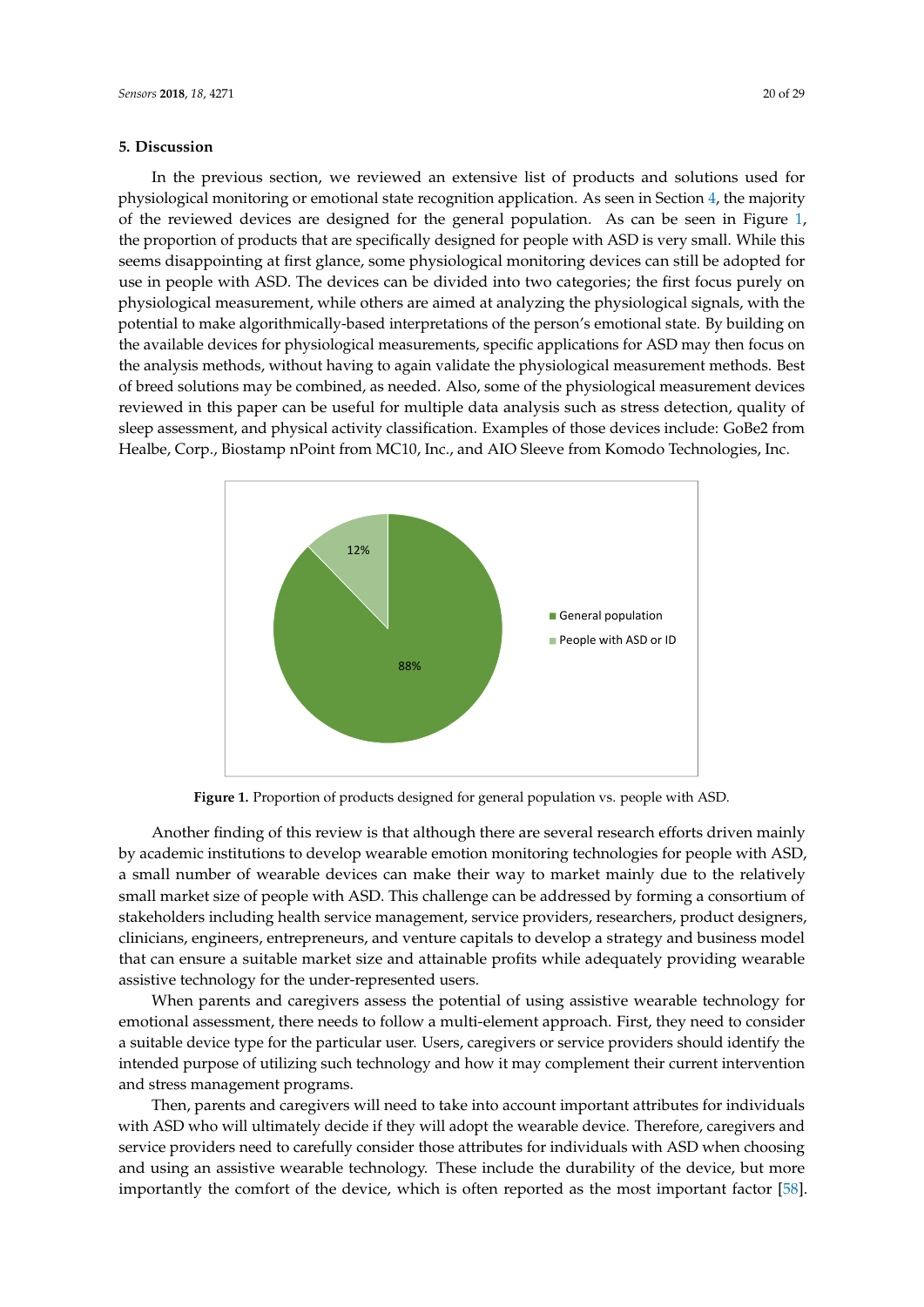Almost half of individuals with ASD and their parents prefer to use designs that are unlikely to be

noticed and this is crucial for long-term monitoring. The device should be as similar to mainstream products as possible to mitigate the risk of associated stigma. They also reported a preference for devices that are made of flexible materials and are soft and are easy to wear and remove when needed.

About half of the surveyed individuals prefer to use wearable technology which can monitor body signals such as heartbeat and respiration and those are related to difficulties with monitoring or being aware of their own emotional state. More interestingly, they asked for devices that give them alerts when signs of negative emotions are detected (e.g., the user is stressed).

According to the survey of Koo et al. [\[58\]](#page-25-18), parents or caregivers of individuals with ASD report that they prefer functions related to wearable technology that aid awareness and management. For instance, parents would like to be able to monitor the vital body signals of care receivers to understand their emotions and anxiety level so they can help them to relieve stress. Specifically, they reported that one of the most common challenges for individuals with ASD is regulating their own emotions and managing their anxiety and having control over sources of stress. Based on those findings, the type of wearable technology and device form factor should be carefully selected.

Another important aspect when selecting an appropriate wearable assistive device is to ensure the validity and effectiveness of the device for its intended use. This review has revealed that for physiological monitoring devices seen in Section [4.2,](#page-8-0) there is almost an absence of scientifically the validated data against gold standards for wearable physiological measurement. However, researchers often use cross validation against another commonly used device which has widely accepted effectiveness and good reliability. Figure 2 shows that almost half of the commercially available devices have used commonly-used devices for testing and showing preliminary validity on a small number of people. Another quarter of the reviewed devices have received regulatory clearance (e.g., FDA Clearance) which does not prove its clinical validity, though. The rest of the products have not proven their clinical validity through scientific peer-reviewed studies. physiological monitoring devices seen in Section 4.2, the in Section 4.2, the in Section 4.2, the interest of scientifical lynn reclarince, which does not prove its clinical validity, the again the rest of the product

<span id="page-21-1"></span>

**Figure 2.** The chart shows the proportion of reviewed commercial devices (in Section 4.2) and their **Figure 2.** The chart shows the proportion of reviewed commercial devices (in Section [4.2\)](#page-8-0) and their type of validation, if validated.

As seen in Section 2.3, people with ASD may have different physiological response to stressors. As seen in Section [2.3,](#page-5-0) people with ASD may have different physiological response to stressors.  $T_{\rm{max}}$  in addition to the unique device device device design requirements, specific algorithms and data algorithms and data  $T_{\rm{max}}$ Therefore, in addition to the unique device design requirements, specific algorithms and data analytics tools should be developed to serve people with ASD.

#### <span id="page-21-0"></span>who had an and emotion monitoring devices are become monitoring popular and are able to to **6. Conclusions**

Wearable physiological and emotion monitoring devices are becoming popular and are able to perform multiple functions. In addition to the usefulness of those devices for the general population,  $\frac{1}{\sqrt{2}}$  which are research and to report the research and to report the range of solutions in  $\frac{1}{\sqrt{2}}$ they have the potential to help people with ASD, their parents, and caregivers. The main aim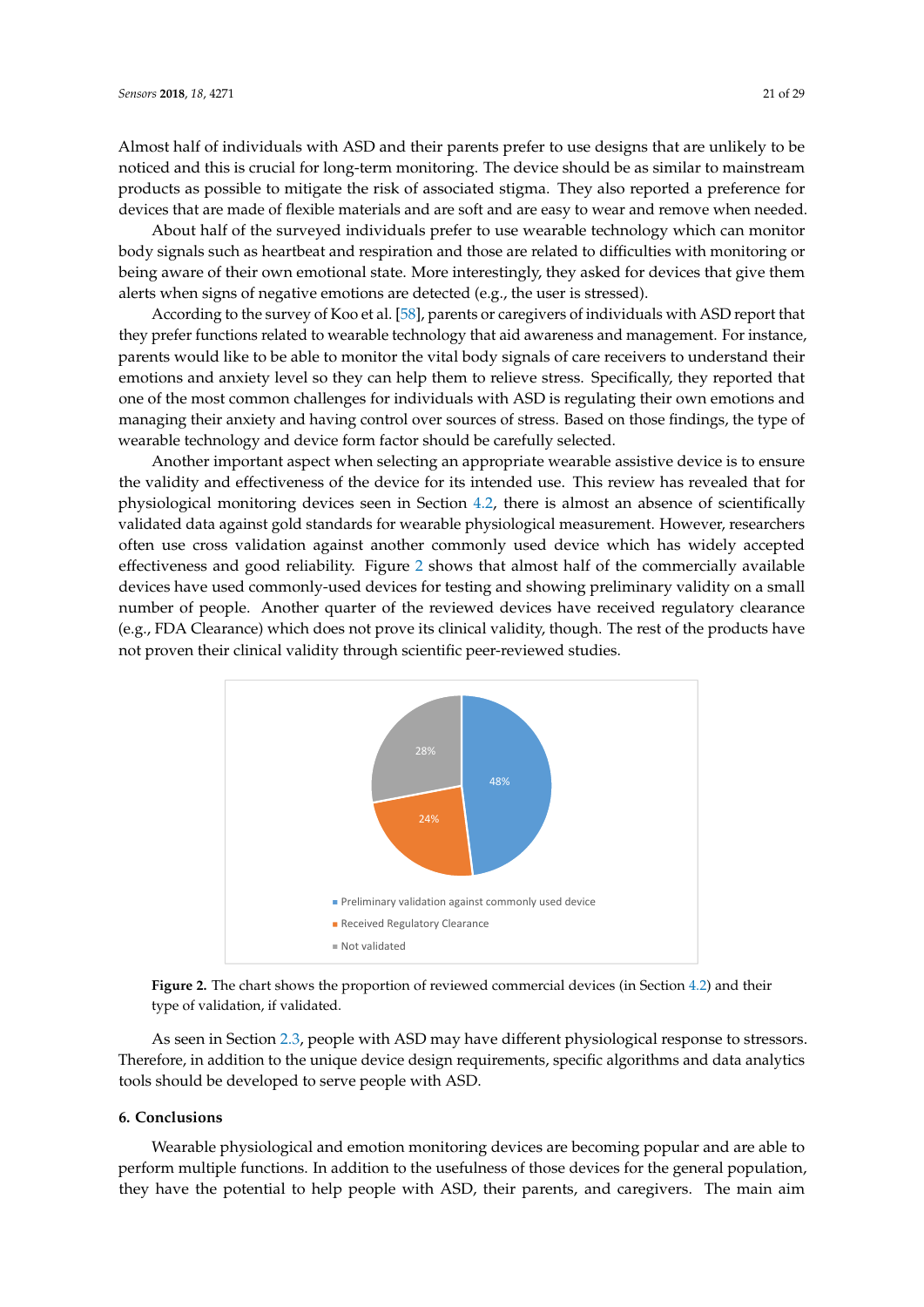of this work was to give a comprehensive overview of the research and to report the range of solutions in the area of physiological and emotion monitoring and recognition. In this review paper, we have reported commercial products, emerging solutions as well as research works to evaluate, compare and analyze the functions they can perform, the sensors and parameters they collect. Also, we have commented on the suitability of those devices for people with ASD. In preparing this paper, we studied the literature extensively from various aspects. Based on consultations with clinicians including psychologists, we believe that the key parameters in any device are the heart rate and electrodermal activity. Therefore, potential developers of related application should have those sensors at a minimum. We also analyzed relevant studies in which individuals with ASD were interviewed and their preferences for the wearable technology were documented. In summary, the target device should small, flexible, unobtrusive, and discreet in design. Examples of potential devices are watches and smart clothing (such as vest). There are challenges for the potential clinical adoption of those wearable technologies. First, most existing devices on the market are designed for the general population with little attention to people with ASD, though this appears to be changing. Second, the use of these devices requires training for users and their caregivers. Third, even when devices are designed for people for ASD, the cost of purchasing and gaining continuous service for some devices can be expensive for parents and caregivers. Therefore, support from the health service and disability sector is important. Collaboration between health services and business, such as entrepreneurs, venture capitals, and caregivers, to manage this cost, will help in taking the first steps to the adoption of this technology and ultimately reduce the economic burden on carers.

**Author Contributions:** Conceptualization, M.T.-E. and B.O.; methodology, M.T.-E.; writing—original draft preparation, M.T.-E. and C.R.; review and editing, P.G., B.O., C.R.; project administration, M.T.-E.; funding acquisition, M.T.-E.

**Funding:** This research was supported by funding from the charity RESPECT and the People Programme (Marie Curie Actions) of the European Union's Seventh Framework Programme (FP7/2007–2013) under REA grant agreement no. PCOFUND-GA-2013-608728.

**Acknowledgments:** The authors would like to acknowledge support from the Daughters of Charity Disability Services and its clinicians for recommended wearable device form factors, colors, and materials suitable for individuals with autism spectrum disorders.

**Conflicts of Interest:** The authors declare no conflict of interest. The funders had no role in the design of the study; in the collection, analyses, or interpretation of data; in the writing of the manuscript, or in the decision to publish the results.

#### **Abbreviations**

The following abbreviations are used in this manuscript:

| BLE  | Bluetooth Low-Energy                        |
|------|---------------------------------------------|
| HR   | Heart Rate                                  |
| HRV  | Heart Rate Variability                      |
| RR   | Respiration Rate                            |
| RSA  | Respiratory Sinus Arrhythmia                |
| SТ   | Skin Temperature                            |
| EDA  | Electrodermal Activity                      |
| PPG  | Photoplethysmogramy                         |
| BVP  | Blood Volume Pulse                          |
| ECG  | Electrocardiogramy                          |
| EEG  | Electroencephalogramy                       |
| EMG  | Electromyography                            |
| FDA  | Drug and Food Administration                |
| TENS | Transcutaneous electrical nerve stimulation |
| tDCS | Transcranial direct current stimulation     |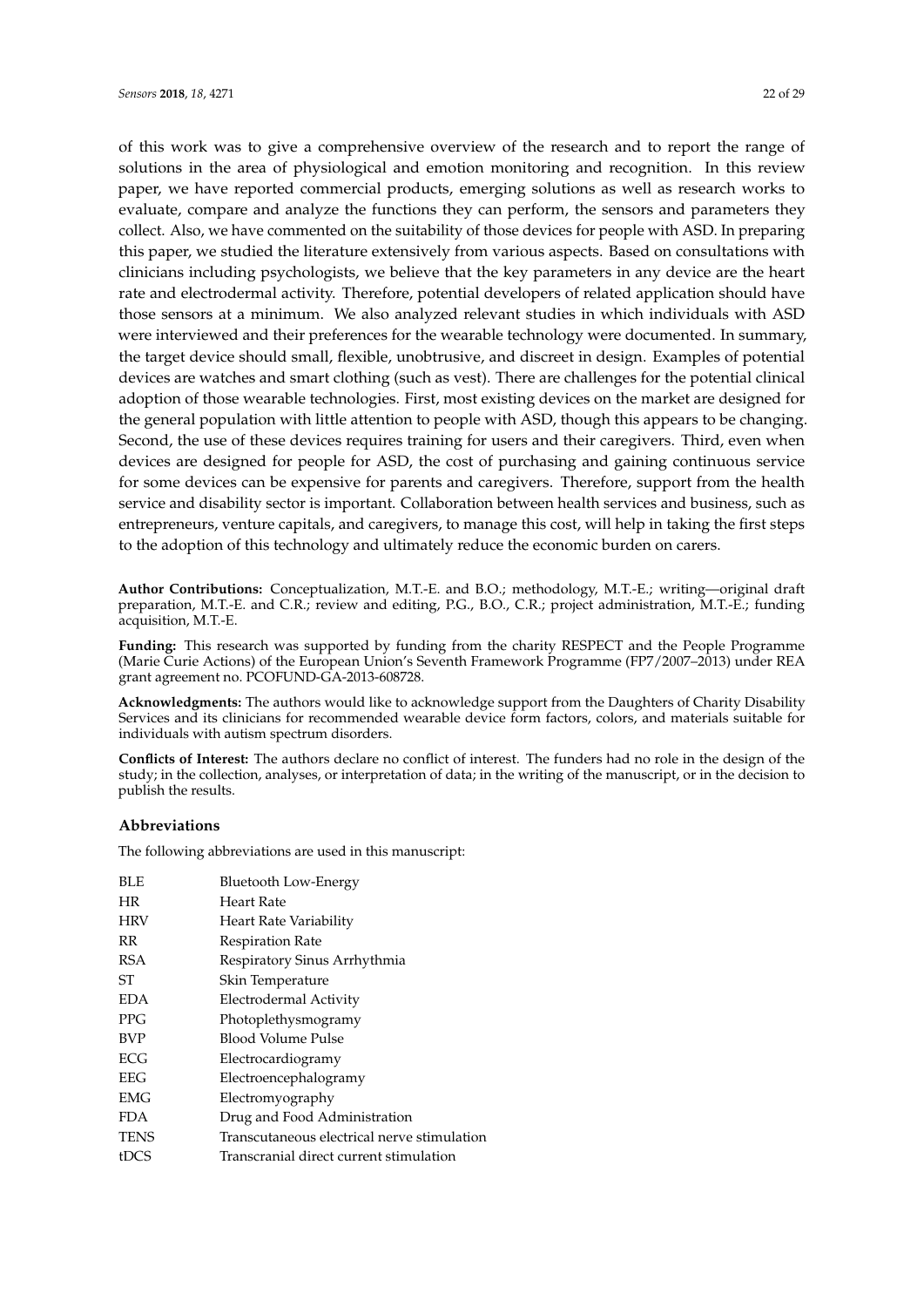# **References**

- <span id="page-23-0"></span>1. Salazar, F.; Baird, G.; Chandler, S.; Tseng, E.; O'sullivan, T.; Howlin, P.; Pickles, A.; Simonoff, E. Co-occurring psychiatric disorders in preschool and elementary school-aged children with autism spectrum disorder. *J. Autism Dev. Disord.* **2015**, *45*, 2283–2294. [\[CrossRef\]](http://dx.doi.org/10.1007/s10803-015-2361-5) [\[PubMed\]](http://www.ncbi.nlm.nih.gov/pubmed/25737019)
- <span id="page-23-1"></span>2. White, S.W.; Oswald, D.; Ollendick, T.; Scahill, L. Anxiety in children andadolescents with autism spectrum disorders. *Clin. Psychol. Rev.* **2009**, *29*, 216–229. [\[CrossRef\]](http://dx.doi.org/10.1016/j.cpr.2009.01.003) [\[PubMed\]](http://www.ncbi.nlm.nih.gov/pubmed/19223098)
- <span id="page-23-2"></span>3. White, S.W.; Oswald, D.; Ollendick, T.; Scahill, L.; Strang, J.F.; Kenworthy, L.; Daniolos, P.; Case, L.; Wills, M.C.; Martin, A.; et al. Depression and anxiety symptoms in children and adolescents with autism spectrum disorders without intellectual disability. *Res. Autism Spectr. Disord.* **2012**, *6*, 406–412. [\[CrossRef\]](http://dx.doi.org/10.1016/j.rasd.2011.06.015)
- <span id="page-23-3"></span>4. Tantam, D. The challenge of adolescents and adults with asperger syndrome. *Child Adolesc. Psychiatr. Clin. N. Am.* **2003**, *12*, 143–163. [\[CrossRef\]](http://dx.doi.org/10.1016/S1056-4993(02)00053-6)
- <span id="page-23-4"></span>5. Farrugia, S.; Hudson, J. Anxiety in adolescents with Asperger syndrome: Negative thoughts, behavioural problems, and life interference. *Focus Autism Dev. Disabil.* **2006**, *21*, 25–35. [\[CrossRef\]](http://dx.doi.org/10.1177/10883576060210010401)
- <span id="page-23-5"></span>6. Bitsika, V.; Sharpley, C.F. Which Aspects of Challenging Behaviour Are Associated with Anxiety across two Age Groups of Young Males with an Autism Spectrum Disorder? *J. Dev. Phys. Disabil.* **2016**, *28*, 685–701. [\[CrossRef\]](http://dx.doi.org/10.1007/s10882-016-9502-4)
- <span id="page-23-6"></span>7. Fitzpatrick, S.E.; Srivorakiat, L.; Wink, L.K.; Pedapati, E.V.; Erickson, C.A. Aggression in autism spectrum disorder: Presentation and treatment options. *Neuropsychiatr. Dis. Treat.* **2016**, *12*, 1525–1538. [\[CrossRef\]](http://dx.doi.org/10.2147/NDT.S84585) [\[PubMed\]](http://www.ncbi.nlm.nih.gov/pubmed/27382295)
- <span id="page-23-19"></span><span id="page-23-7"></span>8. Bird, G.; Cook, R. Mixed emotions: The contribution of alexithymia to the emotional symptoms of autism. *Transl. Psychiatry.* **2013**, *3*, e285. [\[CrossRef\]](http://dx.doi.org/10.1038/tp.2013.61)
- <span id="page-23-8"></span>9. Malik, M.; Bigger, J.T.; Camm, A.J.; Kleiger, R.E.; Malliani, A.; Moss, A.J.; Schwartz, P.J. Heart rate variability: Standards of measurement, physiological interpretation, and clinical use. *Eur. Heart J.* **1996**, *14*, 354–381. [\[CrossRef\]](http://dx.doi.org/10.1093/oxfordjournals.eurheartj.a014868)
- <span id="page-23-9"></span>10. Jeyhani, V.; Mahdiani, S.; Peltokangas, M.; Vehkaoja, A. Comparison of HRV parameters derived from photoplethysmography and electrocardiography signals. In Proceedings of the 37th Annual International Conference of the IEEE Engineering in Medicine and Biology Society (EMBC), Milan, Italy, 25–29 August 2015; pp. 5952–5955.
- <span id="page-23-10"></span>11. Moraes, J.L.; Rocha, M.X.; Vasconcelos, G.G.; Vasconcelos Filho, J.E.; de Albuquerque, V.H.C.; Alexandria, A.R. Advances in photopletysmography signal analysis for biomedical applications. *Sensors* **2018**, *18*, 1894. [\[CrossRef\]](http://dx.doi.org/10.3390/s18061894)
- <span id="page-23-11"></span>12. Yasuma, F.; Hayano, J. Respiratory sinus arrhythmia: Why does the heartbeat synchronize with respiratory rhythm? *Chest* **2004**, *125*, 683–690. [\[CrossRef\]](http://dx.doi.org/10.1378/chest.125.2.683)
- <span id="page-23-12"></span>13. Tonhajzerova, I.; Mestanik, M.; Mestanikova, A.; Jurko, A. Respiratory sinus arrhythmia as a non-invasive index of 'brain-heart' interaction in stress. *Indian J. Med. Res.* **2016**, *144*, 815–822. [\[CrossRef\]](http://dx.doi.org/10.4103/ijmr.IJMR_1447_14) [\[PubMed\]](http://www.ncbi.nlm.nih.gov/pubmed/28474618)
- <span id="page-23-13"></span>14. Vinkers, C.H.; Penning, R.; Hellhammer, J.; Verster, J.C.; Klaessens, J.H.; Olivier, B.; Kalkman, C.J. The effect of stress on core and peripheral body temperature in humans. *Stress* **2013**, *16*, 520–530. [\[CrossRef\]](http://dx.doi.org/10.3109/10253890.2013.807243) [\[PubMed\]](http://www.ncbi.nlm.nih.gov/pubmed/23790072)
- <span id="page-23-14"></span>15. Villarejo, M.V.; Zapirain, B.G.; Zorrilla, A.M. A Stress Sensor Based on Galvanic Skin Response (GSR) Controlled by ZigBee. *Sensors* **2012**, *12*, 6075–6101. [\[CrossRef\]](http://dx.doi.org/10.3390/s120506075) [\[PubMed\]](http://www.ncbi.nlm.nih.gov/pubmed/22778631)
- <span id="page-23-15"></span>16. Parlak, O.; Keene, S.T.; Marais, A.; Curto, V.F.; Salleo, A. Molecularly selective nanoporous membrane-based wearable organic electrochemical device for noninvasive cortisol sensing. *Sci. Adv.* **2018**, *4*, eaar2904. [\[CrossRef\]](http://dx.doi.org/10.1126/sciadv.aar2904)
- <span id="page-23-16"></span>17. Marvar, P.J.; Vinh, A.; Salim, T.; Lob, H.E.; Geem, D.; Ressler, K.J.; Harrison, D.G. T Lymphocytes and Vascular Inflammation Contribute to Stress-Dependent Hypertension. *Biol. Psychiatry* **2012**, *71*, 774–782. [\[CrossRef\]](http://dx.doi.org/10.1016/j.biopsych.2012.01.017)
- <span id="page-23-17"></span>18. Trapp, M.; Trapp, E.M.; Egger, J.W.; Domej, W.; Schillaci, G.; Avian, A.; Rohrer, P.M.; Hörlesberger, N.; Magometschnigg, D.; Cervar-Zivkovic, M.; et al. Impact of Mental and Physical Stress on Blood Pressure and Pulse Pressure under Normobaric versus Hypoxic Conditions. *PLoS ONE* **2014**, *9*, e89005. [\[CrossRef\]](http://dx.doi.org/10.1371/journal.pone.0089005)
- <span id="page-23-18"></span>19. Xie, J.; Wen, W.; Liu, G.; Chen, C.; Zhang, J.; Liu, H. Identifying strong stress and weak stress through blood volume pulse. In Proceedings of the International Conference on Progress in Informatics and Computing (PIC), Shanghai, China, 23–25 December 2016.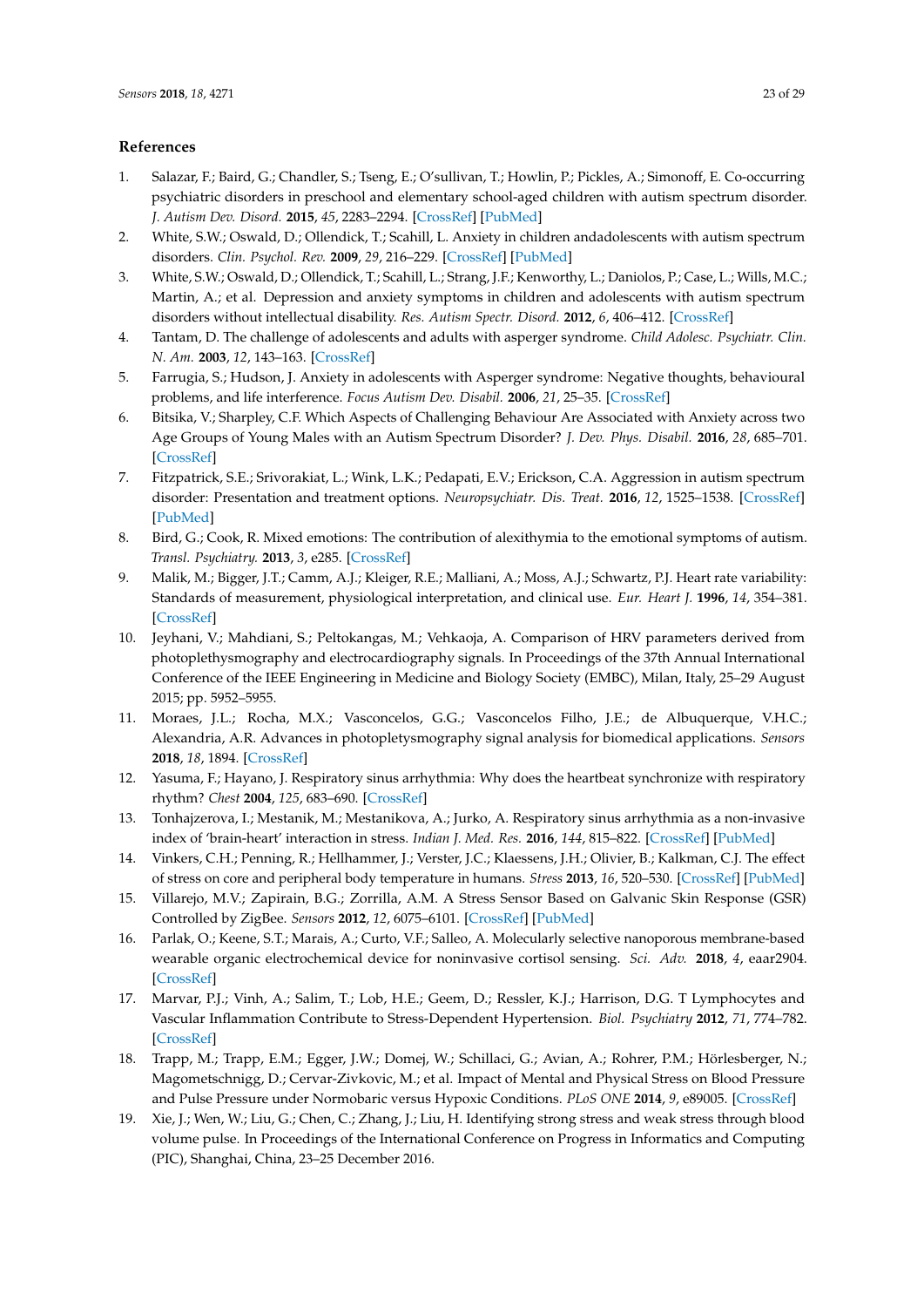- <span id="page-24-0"></span>20. Leader, D. Understanding Oxygen Saturation. VeryWellHealth. Available online: [https://www.verywellhealth.](https://www.verywellhealth.com/oxygen-saturation-914796) [com/oxygen-saturation-914796](https://www.verywellhealth.com/oxygen-saturation-914796) (accessed on 5 October 2018).
- <span id="page-24-1"></span>21. Aeschliman, S.D.; Blue, M.S.; Williams, K.B.; Cobb, C.M.; MacNeill, S.R. A preliminary study on oxygen saturation levels of patients during periodontal surgery with and without oral conscious sedation using diazepam. *J. Periodontol.* **2003**, *74*, 1056–1059. [\[CrossRef\]](http://dx.doi.org/10.1902/jop.2003.74.7.1056)
- <span id="page-24-2"></span>22. Health Library—Electromyography (EMG). Available online: [https://www.hopkinsmedicine.org/](https://www.hopkinsmedicine.org/healthlibrary/test_procedures/neurological/electromyography_92,p07656) [healthlibrary/test\\_procedures/neurological/electromyography\\_92,p07656](https://www.hopkinsmedicine.org/healthlibrary/test_procedures/neurological/electromyography_92,p07656) (accessed on 10 October 2018).
- <span id="page-24-3"></span>23. Luijcks, R.; Hermens, H.J.; Bodar, L.; Vossen, C.J.; van Os, J.; Lousberg, R. Experimentally Induced Stress Validated by EMG Activity. *PLoS ONE* **2014**, *9*, e95215. [\[CrossRef\]](http://dx.doi.org/10.1371/journal.pone.0095215)
- <span id="page-24-4"></span>24. Taelman, J. Analysis of Electrophysiological Measurements during Stress Monitoring. Ph.D. Thesis, Katholieke Universiteit Leuven, Leuven, Belgium, 2011. Available online: [ftp://ftp.esat.kuleuven.be/](ftp://ftp.esat.kuleuven.be/sista/jtaelman/reports/phd_Joachim.pdf) [sista/jtaelman/reports/phd\\_Joachim.pdf](ftp://ftp.esat.kuleuven.be/sista/jtaelman/reports/phd_Joachim.pdf) (accessed on 10 September 2018).
- <span id="page-24-5"></span>25. Michel, C.M.; Murray, M.M.; Lantz, G.; Gonzalez, S.; Spinelli, L.; Petralta, R.G.D. EEG source imaging. *Clin. Neurophysiol.* **2004**, *115*, 2195–2222. [\[CrossRef\]](http://dx.doi.org/10.1016/j.clinph.2004.06.001)
- <span id="page-24-6"></span>26. Ryu, K.; Myung, R. Evaluation of mental workload with a combined measure based on physiological indices during a dual task of tracking and mental arithmetic. *Inter. J. Ind. Ergon.* **2005**, *35*, 991–1009. [\[CrossRef\]](http://dx.doi.org/10.1016/j.ergon.2005.04.005)
- <span id="page-24-20"></span><span id="page-24-7"></span>27. Harmony, T.; Fernández, T.; Silva, J.; Bernal, J.; Díaz-Comas, L.; Reyes, A.; Marosi, E.; Rodríguez, M. EEG delta activity: An indicator of attention to internal processing during performance of mental tasks. *Int. J. Psychophysiol.* **1996**, *24*, 161–171. [\[CrossRef\]](http://dx.doi.org/10.1016/S0167-8760(96)00053-0)
- <span id="page-24-8"></span>28. Steensel, F.J.A.; Bögels, S.M.; Perrin, S. Anxiety disorders in children and adolescents with autistic spectrum disorders: A meta-analysis. *Clin. Child. Fam. Psychol. Rev.* **2011**, *14*, 302–317. [\[CrossRef\]](http://dx.doi.org/10.1007/s10567-011-0097-0) [\[PubMed\]](http://www.ncbi.nlm.nih.gov/pubmed/21735077)
- <span id="page-24-9"></span>29. Simonoff, E.; Pickles, A.; Charman, T.; Chandler, S.; Loucas, T.; Baird, G. Psychiatric disorders in children with autism spectrum disorders: Prevalence, comorbidity, and associated factors in a population-derived sample. *J. Am. Acad. Child Adolesc. Psychiatry* **2008**, *47*, 921–929. [\[CrossRef\]](http://dx.doi.org/10.1097/CHI.0b013e318179964f) [\[PubMed\]](http://www.ncbi.nlm.nih.gov/pubmed/18645422)
- <span id="page-24-10"></span>30. Merikangas, K.R.; He, J.P.; Burstein, M.; Swanson, S.A.; Avenevoli, S.; Cui, L.; Benjet, C.; Georgiades, K.; Swendsen, J. Lifetime Prevalence of Mental Disorders in US Adolescents: Results from the National Comorbidity Study-Adolescent Supplement (NCS-A). *J. Am. Acad. Child Adolesc. Psychiatry* **2010**, *49*, 980–989. [\[CrossRef\]](http://dx.doi.org/10.1016/j.jaac.2010.05.017) [\[PubMed\]](http://www.ncbi.nlm.nih.gov/pubmed/20855043)
- <span id="page-24-11"></span>31. Jansen, L.M.; Gispen-de Wied, C.C.; Wiegant, V.M.; Westenberg, H.G.; Lahuis, B.E.; van Engeland, H. Autonomic and Neuroendocrine Responses to a Psychosocial Stressor in Adults with Autistic Spectrum Disorder. *J. Autism Dev. Disord.* **2006**, *36*, 891–899. [\[CrossRef\]](http://dx.doi.org/10.1007/s10803-006-0124-z) [\[PubMed\]](http://www.ncbi.nlm.nih.gov/pubmed/16865550)
- <span id="page-24-12"></span>32. Levine, T.P.; Stephen, J.S.; Pescosolido, M.; Rodino, A.; Elia, G.; Lester, B. Physiologic arousal to social stress in children with Autism. *Res. Autism Spectr. Disord.* **2012**, *6*, 177–183. [\[CrossRef\]](http://dx.doi.org/10.1016/j.rasd.2011.04.003) [\[PubMed\]](http://www.ncbi.nlm.nih.gov/pubmed/22081773)
- <span id="page-24-13"></span>33. Goodwin, M.S.; Groden, J.; Velicer, W.F.; Lipsitt, L.P.; Grace, B.M.; Hofmann, S.G.; Groden, G. Cardiovascular arousal in individuals with autism. *Focus Autism Dev. Disabil.* **2006**, *21*, 100–123. [\[CrossRef\]](http://dx.doi.org/10.1177/10883576060210020101)
- <span id="page-24-14"></span>34. Berntson, G.G.; Bigger, J.T.; Eckberg, D.L.; Grossman, P.; Kaufmann, P.G.; Malik, M.; Nagaraja, H.N.; Porges, S.W.; Saul, J.P.; Stone, P.H.; et al. Heart Rate Variability: Origins, Methods, and Interpretive Caveats. *Psychophysiology* **1997**, *34*, 623–648. [\[CrossRef\]](http://dx.doi.org/10.1111/j.1469-8986.1997.tb02140.x)
- <span id="page-24-15"></span>35. Groden, J.; Goodwin, M.S.; Baron, M.G.; Groden, G.; Velicer, W.F.; Lipsitt, L.P.; Hofmann, S.G.; Plummer, B. Assessing Cardiovascular Responses to Stressors in Individuals With Autism Spectrum Disorders. *Focus Autism Dev. Disabil.* **2005**, *20*, 244–252. [\[CrossRef\]](http://dx.doi.org/10.1177/10883576050200040601)
- <span id="page-24-16"></span>36. Kushki, A.; Brian, J.; Dupuis, A.; Anagnostou, E. Functional autonomic nervous system profile in children with autism spectrum disorder. *Mol. Autism* **2014**, *5*, 39. [\[CrossRef\]](http://dx.doi.org/10.1186/2040-2392-5-39) [\[PubMed\]](http://www.ncbi.nlm.nih.gov/pubmed/25031832)
- <span id="page-24-17"></span>37. Goodwin, M.S.; Özdenizci, O.; Cumpanasoiu, C.; Tian, P.; Guo, Y.; Stedman, A.; Peura, C.; Mazefsky, C.; Siegel, M.; Erdoğmuş, D.; et al. Predicting imminent aggression onset in minimally-verbal youth with autism spectrum disorder using preceding physiological signals. In Proceedings of the 12th EAI International Conference on Pervasive Computing Technologies for Healthcare, New York, NY, USA, 21–24 May 2018; pp. 201–207.
- <span id="page-24-18"></span>38. Sappok, T.; Budczies, J.; Dziobek, I.; Bölte, S.; Dosen, A.; Diefenbacher, A. The missing link: Delayed emotional development predicts challenging behavior in adults with intellectual disability. *J. Autism Dev. Dis.* **2014**, *44*, 786–800. [\[CrossRef\]](http://dx.doi.org/10.1007/s10803-013-1933-5) [\[PubMed\]](http://www.ncbi.nlm.nih.gov/pubmed/24002416)
- <span id="page-24-19"></span>39. Rojahn, J.; Schroeder, S.R.; Hoch, T.A. *Self-Injurious Behavior in Intellectual Disabilities*; Elsevier: New York, NY, USA, 2007; Volume 2.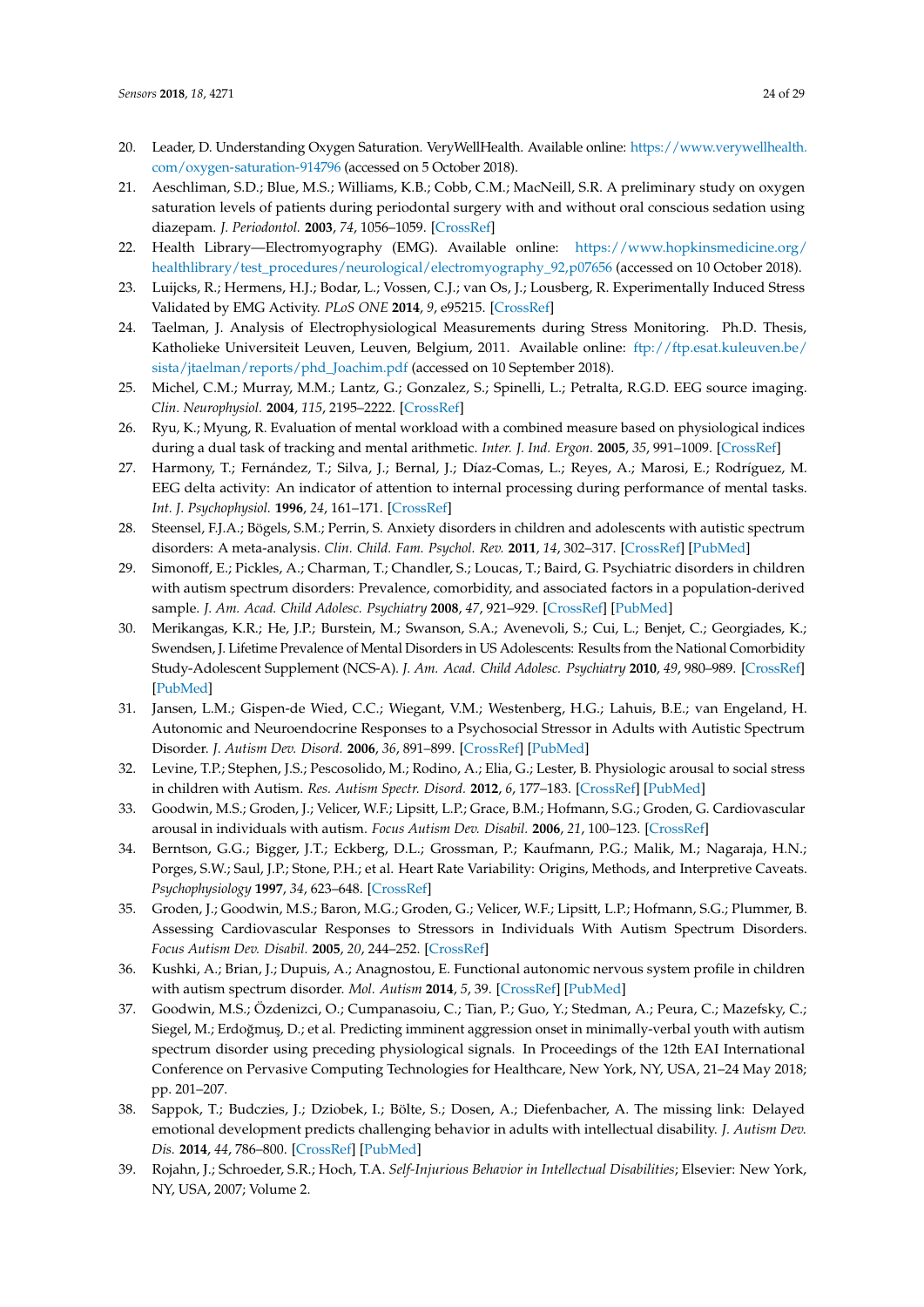- <span id="page-25-0"></span>40. Carr, E.G.; Durand, V.M. Reducing behavior problems through functional communication training. *J. Appl. Behav. Anal.* **1985**, *18*, 111–126. [\[CrossRef\]](http://dx.doi.org/10.1901/jaba.1985.18-111)
- <span id="page-25-1"></span>41. Heslop, P.; Macaulay, F. *Hidden Pain?: Self-Injury and People with Learning Disabilities*; Bristol Crisis Service for Women: Bristol, UK, 2009.
- <span id="page-25-2"></span>42. Leibenluft, E.; Gardner, D.L.; Cowdry, R.W. Special feature the inner experience of the borderline self-mutilator. *J. Personal. Disord.* **1987**, *1*, 317–324. [\[CrossRef\]](http://dx.doi.org/10.1521/pedi.1987.1.4.317)
- <span id="page-25-3"></span>43. Suyemoto, K.L. The functions of self-mutilation. *Clin. Psychol. Rev.* **1998**, *18*, 531–554. [\[CrossRef\]](http://dx.doi.org/10.1016/S0272-7358(97)00105-0)
- <span id="page-25-4"></span>44. Emerson, E. *Challenging Behaviour: Analysis and Intervention in People with Severe Intellectual Disabilities*; Cambridge University Press: New York, NY, USA, 2001.
- <span id="page-25-5"></span>45. Hufnagel, C.; Chambres, P.; Bertrand, P.R.; Dutheil, F. The need for objective measures of stress in autism. *Front. Psychol.* **2017**, *8*, 1–4. [\[CrossRef\]](http://dx.doi.org/10.3389/fpsyg.2017.00064) [\[PubMed\]](http://www.ncbi.nlm.nih.gov/pubmed/28191002)
- <span id="page-25-6"></span>46. Majumder, S.; Mondal, T.; Deen, M.J. Wearable Sensors for Remote Health Monitoring. *Sensors* **2017**, *17*, 130–175. [\[CrossRef\]](http://dx.doi.org/10.3390/s17010130) [\[PubMed\]](http://www.ncbi.nlm.nih.gov/pubmed/28085085)
- <span id="page-25-7"></span>47. Patel, S.; Park, H.; Bonato, P.; Chan, L.; Rodgers, M. A review of wearable sensors and systems with application in rehabilitation. *J. Neuroeng. Rehabil.* **2012**, *9*, 21. [\[CrossRef\]](http://dx.doi.org/10.1186/1743-0003-9-21) [\[PubMed\]](http://www.ncbi.nlm.nih.gov/pubmed/22520559)
- <span id="page-25-8"></span>48. Kamišalic, A.; Fister, I., Jr.; Turkanovic, M.; Karakatic, S. Sensors and functionalities of non-invasive wrist-wearable devices: A review. *Sensors* **2018**, *18*, 1714. [\[CrossRef\]](http://dx.doi.org/10.3390/s18061714) [\[PubMed\]](http://www.ncbi.nlm.nih.gov/pubmed/29799504)
- <span id="page-25-9"></span>49. Gao, W.; Brooks, G.A.; Klonoff, D.C. Wearable physiological systems and technologies for metabolic monitoring. *J. Appl. Physiol.* **2017**, *124*, 548–556. [\[CrossRef\]](http://dx.doi.org/10.1152/japplphysiol.00407.2017) [\[PubMed\]](http://www.ncbi.nlm.nih.gov/pubmed/28970200)
- <span id="page-25-10"></span>50. Li, Q.; Zhang, L.; Tao, X.; Ding, X. Review of flexible temperature sensing networks for wearable physiological monitoring. *Adv. Healthcare Mater.* **2017**, *6*, 1601371. [\[CrossRef\]](http://dx.doi.org/10.1002/adhm.201601371) [\[PubMed\]](http://www.ncbi.nlm.nih.gov/pubmed/28547895)
- <span id="page-25-11"></span>51. Nag, A.; Mukhopadhyay, S.C.; Kosel, J. Wearable Flexible Sensors: A Review. *IEEE Sensors J.* **2017**, *17*, 3949–3960. [\[CrossRef\]](http://dx.doi.org/10.1109/JSEN.2017.2705700)
- <span id="page-25-12"></span>52. Stacey, K.M.; Hill, N.; Woods, D. Physiological monitoring for healthy military personnel. *J. R. Army Med. Corps* **2018**, *164*, 290–292. [\[CrossRef\]](http://dx.doi.org/10.1136/jramc-2017-000851) [\[PubMed\]](http://www.ncbi.nlm.nih.gov/pubmed/29176002)
- <span id="page-25-13"></span>53. Baig, M.M.; GholamHosseini, H.; Moqeem, A.A.; Mirza, F.; Lindén, M. A Systematic Review of Wearable Patient Monitoring Systems—Current Challenges and Opportunities for Clinical Adoption. *J. Med. Syst.* **2017**, *41*, 115. [\[CrossRef\]](http://dx.doi.org/10.1007/s10916-017-0760-1) [\[PubMed\]](http://www.ncbi.nlm.nih.gov/pubmed/28631139)
- <span id="page-25-25"></span><span id="page-25-14"></span>54. Reinertsen, E.; Clifford, G.D. A review of physiological and behavioral monitoring with digital sensors for neuropsychiatric illnesses. *Physiol. Meas.* **2018**, *39*, 05TR01. [\[CrossRef\]](http://dx.doi.org/10.1088/1361-6579/aabf64) [\[PubMed\]](http://www.ncbi.nlm.nih.gov/pubmed/29671754)
- <span id="page-25-24"></span><span id="page-25-15"></span>55. Iqbal, M.H.; Aydin, A.; Brunckhorst, O.; Dasgupta, P.; Ahmed, K. A review of wearable technology in medicine. *J. R. Soc. Med.* **2016**, *109*, 372–380. [\[CrossRef\]](http://dx.doi.org/10.1177/0141076816663560) [\[PubMed\]](http://www.ncbi.nlm.nih.gov/pubmed/27729595)
- <span id="page-25-16"></span>56. Alberdia, A.; Aztiria, A.; Basarab, A. Towards an automatic early stress recognition system for office environments based on multimodal measurements: A review. *J. Biomed. Inform.* **2016**, *59*, 49–75. [\[CrossRef\]](http://dx.doi.org/10.1016/j.jbi.2015.11.007) [\[PubMed\]](http://www.ncbi.nlm.nih.gov/pubmed/26621099)
- <span id="page-25-17"></span>57. Peake, J.M.; Kerr, G.; Sullivan, J.P. A Critical Review of Consumer Wearables, Mobile Applications, and Equipment for Providing Biofeedback, Monitoring Stress, and Sleep in Physically Active Populations. *Front. Physiol.* **2018**, *9*, 743. [\[CrossRef\]](http://dx.doi.org/10.3389/fphys.2018.00743)
- <span id="page-25-18"></span>58. Koo, S.H.; Gaul, K.; Rivera, S.; Pan, T.; Fong, D. Wearable Technology Design for Autism Spectrum Disorders. *Arch. Des. Res.* **2018**, *31*, 37–55. [\[CrossRef\]](http://dx.doi.org/10.15187/adr.2018.02.31.1.37)
- <span id="page-25-19"></span>59. Cabibihan, J.; Javed, H.; Aldosari, M.; Frazier, T.W.; Elbashir, H. Sensing Technologies for Autism Spectrum Disorder Screening and Intervention. *Sensors* **2017**, *17*, 46–71. [\[CrossRef\]](http://dx.doi.org/10.3390/s17010046)
- <span id="page-25-20"></span>60. Taj-Eldin, M.; O'Flynn, B.; Galvin, P.; Ryan, C. A Review of Wearable Tracking and Emotional Monitoring Solutions for Individuals with Autism and Intellectual Disability. In Proceedings of the Fourth International Conference on Smart Portable, Wearable, Implantable and Disability-oriented Devices and Systems, Barcelona, Spain, 22–26 July 2018.
- <span id="page-25-21"></span>61. Fitbit. Available online: <https://www.fitbit.com/shop/charge3> (accessed on 5 October 2018).
- <span id="page-25-22"></span>62. Hexoskin, Inc. Available online: <https://www.hexoskin.com/pages/health-research> (accessed on 6 October 2018).
- <span id="page-25-23"></span>63. Benedetto, S.; Caldato, C.; Bazzan, E.; Greenwood, D.C.; Pensabene, V.; Actis, P. Actis Assessment of the Fitbit Charge 2 for monitoring heart rate. *PLoS ONE* **2018**, *13*, e192691. [\[CrossRef\]](http://dx.doi.org/10.1371/journal.pone.0192691) [\[PubMed\]](http://www.ncbi.nlm.nih.gov/pubmed/29489850)
- 64. Garmin. Available online: <https://buy.garmin.com/en-US/US/p/605739> (accessed on 10 October 2018).
- 65. Scosche. Available online: <https://www.scosche.com/rhythm24-waterproof-armband-heart-rate-monit> (accessed on 10 October 2018).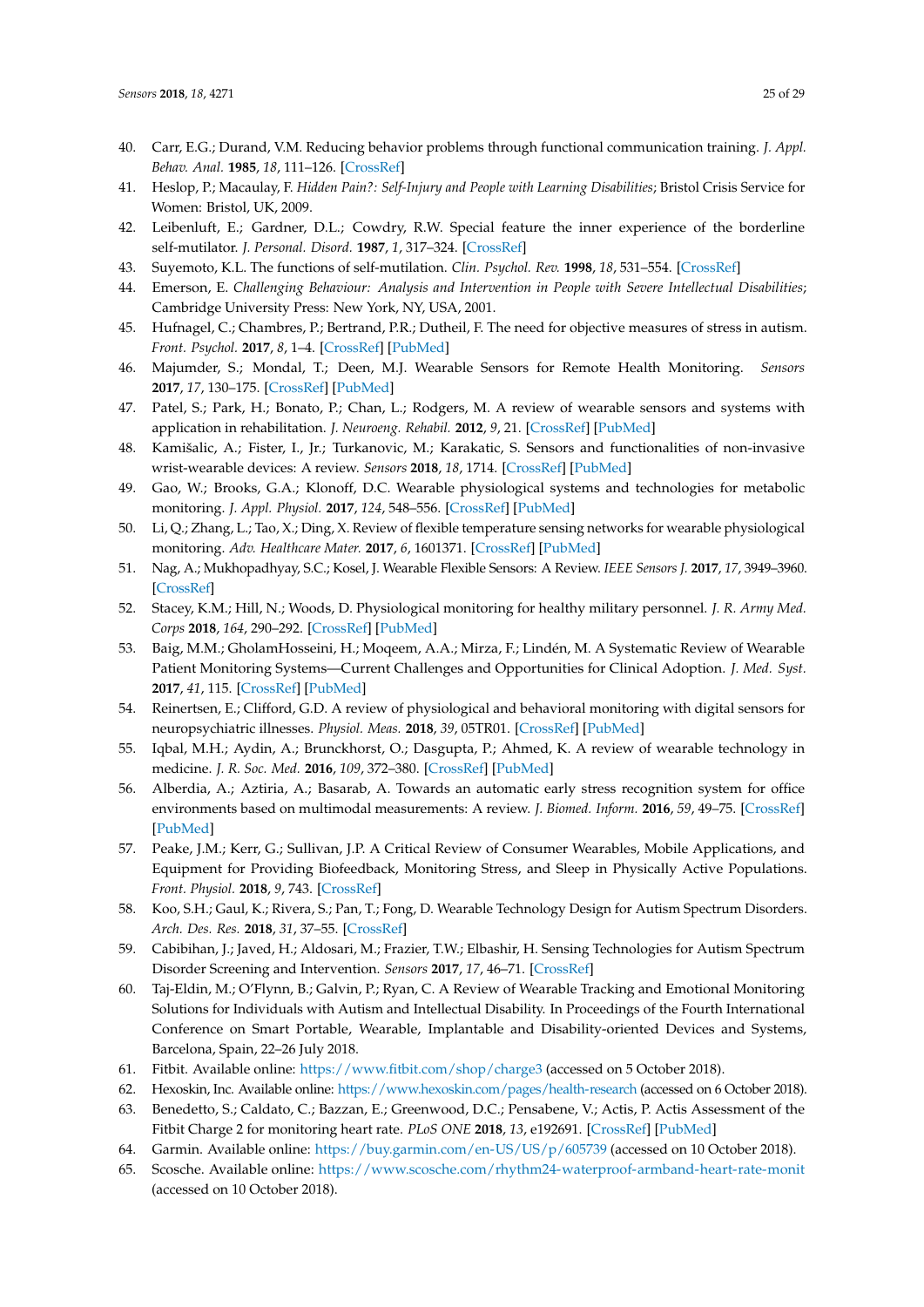- <span id="page-26-10"></span><span id="page-26-9"></span><span id="page-26-8"></span><span id="page-26-7"></span><span id="page-26-6"></span><span id="page-26-5"></span><span id="page-26-4"></span><span id="page-26-3"></span><span id="page-26-2"></span><span id="page-26-1"></span><span id="page-26-0"></span>66. McCarthy, C.; Pradhan, N.; Redpath, C.; Adler, A. Validation of the Empatica E4 wristband. In Proceedings of the IEEE EMBS International Student Conference (ISC), Ottawa, ON, Canada, 29–31 May 2016. [\[CrossRef\]](http://dx.doi.org/10.1109/EMBSISC.2016.7508621)
- <span id="page-26-11"></span>67. Empatica, Inc. Available online: <https://store.empatica.com/products/e4-wristband?variant=39588207747> (accessed on 30 October 2018).
- 68. Empatica Inc. Available online: <https://www.empatica.com/embrace/> (accessed on 23 October 2018).
- 69. Empatica Srl. Available online: [https://blog.empatica.com/embrace-is-now-an-fda-approved-medical](https://blog.empatica.com/embrace-is-now-an-fda-approved-medical-device-bf506d991b1c)[device-bf506d991b1c](https://blog.empatica.com/embrace-is-now-an-fda-approved-medical-device-bf506d991b1c) (accessed on 23 October 2018).
- <span id="page-26-12"></span>70. PulseOn. Available online: <http://pulseon.com/ohr/ohr-tracker> (accessed on 5 October 2018).
- <span id="page-26-13"></span>71. Pieti, J.; Mehrang, S.; Tolonen, J.; Helander, E.; Jimison, H.; Pavel, M.; Korhonen, I. Evaluation of the accuracy and reliability for photoplethysmography based heart rate and beat-to-beat detection during daily activities. In *EMBEC & NBC 2017*; Springer: Singapore, 2017; Volume 65, pp. 145–148.
- 72. The ViSi Mobile. Available online: <http://www.visimobile.com/visi-mobile/> (accessed on 10 October 2018).
- <span id="page-26-14"></span>73. Weenk, M.; van Goor, H.; Frietman, B.; Engelen, L.J.; van Laarhoven, C.J.; Smit, J.; Bredie, S.J.H.; van de belt, T.H. Continuous monitoring of vital signs using wearable devices on the general ward: Pilot study. *JMIR Mhealth Uhealth* **2017**, *5*, e91. [\[CrossRef\]](http://dx.doi.org/10.2196/mhealth.7208) [\[PubMed\]](http://www.ncbi.nlm.nih.gov/pubmed/28679490)
- <span id="page-26-15"></span>74. Zypher Technology. Available online: [https://www.zephyranywhere.com/media/download/bioharness3](https://www.zephyranywhere.com/media/download/bioharness3-user-manual.pdf) [user-manual.pdf](https://www.zephyranywhere.com/media/download/bioharness3-user-manual.pdf) (accessed on 9 October 2018).
- <span id="page-26-24"></span><span id="page-26-16"></span>75. Nepi, D.; Sbrollini, A.; Agostinelli, A. Validation of the heart-rate signal provided by the Zephyr bioharness 3.0. In Proceedings of the Computing in Cardiology Conference (CinC), Vancouver, BC, Canada, 11–14 September 2016; Volume 43, pp. 361–364.
- <span id="page-26-18"></span><span id="page-26-17"></span>76. Equivital, Inc. Available online: [http://www.equivital.com/assets/common/SEM\\_Data\\_Sheet\\_General\\_](http://www.equivital.com/assets/common/SEM_Data_Sheet_General_HIDA3330-DSG-02.2_.2_.pdf) [HIDA3330-DSG-02.2\\_.2\\_.pdf](http://www.equivital.com/assets/common/SEM_Data_Sheet_General_HIDA3330-DSG-02.2_.2_.pdf) (accessed on 10 October 2018).
- <span id="page-26-19"></span>77. Akintola, A.A.; van de Pol, V.; Bimmel, D.; Maan, A.C.; van Heemst, D. comparative analysis of the equivital eq02 lifemonitor with holter ambulatory ecg device for continuous measurement of ecg, heart rate, and heart rate variability: A validation study for precision and accuracy. *Front. Physiol.* **2016**, *7*, 391. [\[CrossRef\]](http://dx.doi.org/10.3389/fphys.2016.00391) [\[PubMed\]](http://www.ncbi.nlm.nih.gov/pubmed/27708585)
- <span id="page-26-21"></span><span id="page-26-20"></span>78. Zephyr Performance Systems. Available online: [https://www.zephyranywhere.com/benefits/physiological](https://www.zephyranywhere.com/benefits/physiological-biomechanical)[biomechanical](https://www.zephyranywhere.com/benefits/physiological-biomechanical) (accessed on 6 September 2018).
- <span id="page-26-22"></span>79. Cherif, N.H.; Mezghani, N.; Gaudreault, N.; Ouakrim, Y.; Mouzoune, I.; Boulay, P. Physiological data validation of the hexoskin smart textile. In Proceedings of the 11th International Joint Conference on Biomedical Engineering System and Technologies (BIOSTEC 2018), Funchal, Portugal, 19–21 January 2018. [\[CrossRef\]](http://dx.doi.org/10.5220/0006588001500156)
- <span id="page-26-23"></span>80. Polar Electro. Available online: [https://www.polar.com/us-en/products/accessories/h10\\_heart\\_rate\\_](https://www.polar.com/us-en/products/accessories/h10_heart_rate_sensor) [sensor](https://www.polar.com/us-en/products/accessories/h10_heart_rate_sensor) (accessed on 10 October 2018).
- 81. Vogelaere, P.; De Meyer, F.; Duquet, W.; Vandevelde, P. Sports tester PE 3000 vs Holter ECG for the measurement of heart frequency. *Sci. Sports* **1986**, *1*, 321–329. [\[CrossRef\]](http://dx.doi.org/10.1016/S0765-1597(87)80024-2)
- 82. Plews, D.J.; Scott, B.; Altini, M.; Wood, M.; Kilding, A.E.; Laursen, P.B. Comparison of heart rate variability recording with smart phone photoplethysmographic, Polar H7 chest strap and electrocardiogram methods. *Int. J. Sports Physiol. Perform.* **2017**, *12*, 1324–1328. [\[CrossRef\]](http://dx.doi.org/10.1123/ijspp.2016-0668) [\[PubMed\]](http://www.ncbi.nlm.nih.gov/pubmed/28290720)
- 83. Polar Electro Oy. Available online: <https://www.polar.com/en/products/pro/V800> (accessed on 10 October 2018).
- 84. Giles, D.; Draper, N.; Neil, W. Validity of the Polar V800 heart rate monitor to measure RR intervals at rest. *Eur. J. Appl. Physiol.* **2016**, *116*, 563–571. [\[CrossRef\]](http://dx.doi.org/10.1007/s00421-015-3303-9) [\[PubMed\]](http://www.ncbi.nlm.nih.gov/pubmed/26708360)
- 85. Polar Electro Oy. Available online: <https://www.polar.com/en/products/compare?product1=91059> (accessed on 12 October 2018).
- 86. Qardio, Inc. Available online: <https://www.getqardio.com/qardiocore-wearable-ecg-ekg-monitor-iphone/> (accessed on 10 October 2018).
- 87. Is QardioCore Clinically Validated? Available online: [https://support.getqardio.com/hc/en-us/articles/](https://support.getqardio.com/hc/en-us/articles/115000256725-Is-QardioCore-clinically-validated-) [115000256725-Is-QardioCore-clinically-validated-](https://support.getqardio.com/hc/en-us/articles/115000256725-Is-QardioCore-clinically-validated-) (accessed on 10 October 2018).
- 88. Under Armour, Inc. Available online: <https://www.underarmour.com/en-us/pid1247081> (accessed on 10 October 2018).
- 89. Heart Rate Variability Logger. Available online: [https://www.marcoaltini.com/blog/heart-rate-variability](https://www.marcoaltini.com/blog/heart-rate-variability-logger-app-details)[logger-app-details](https://www.marcoaltini.com/blog/heart-rate-variability-logger-app-details) (accessed on 10 October 2018).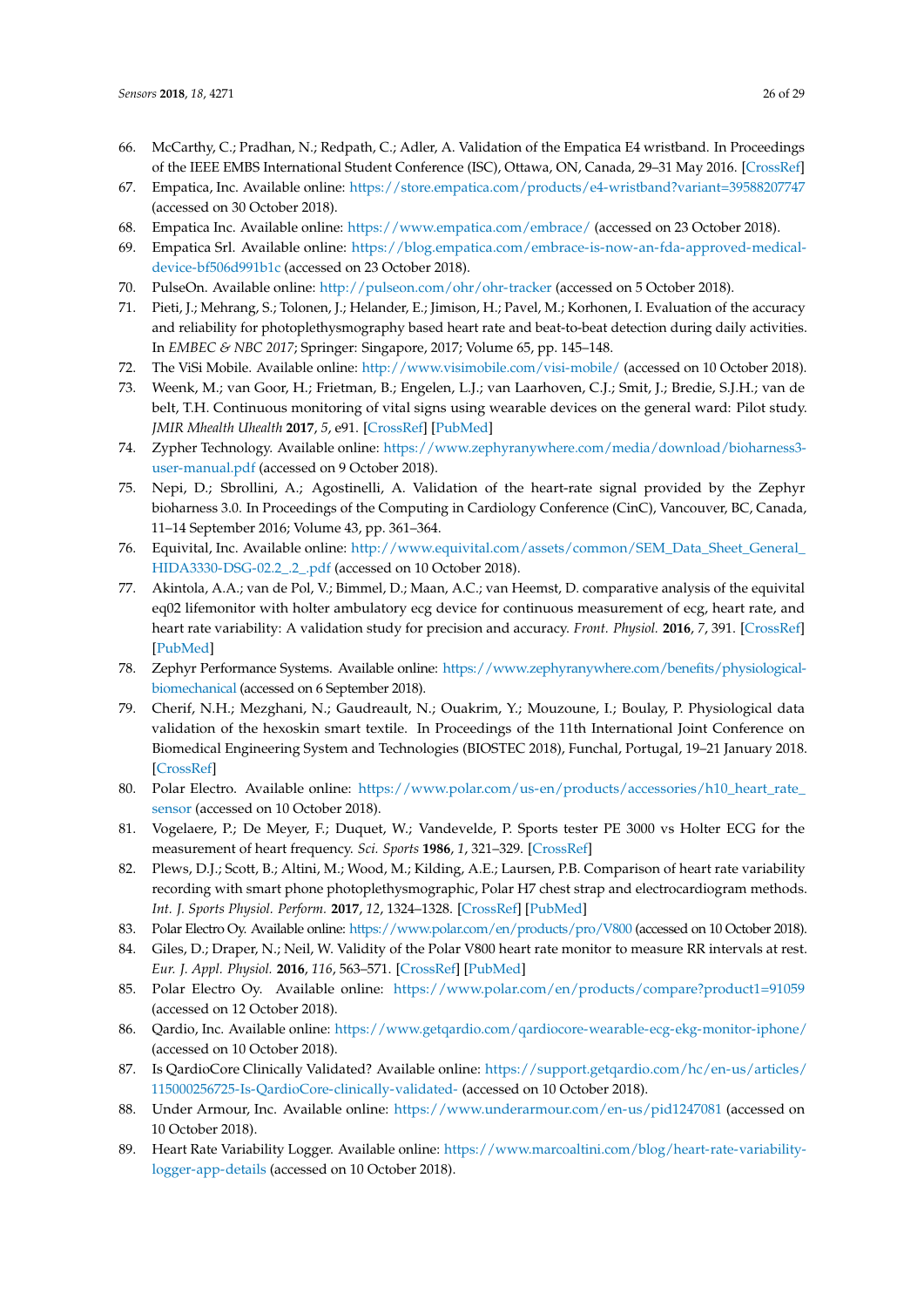- <span id="page-27-11"></span><span id="page-27-10"></span><span id="page-27-9"></span><span id="page-27-8"></span><span id="page-27-7"></span><span id="page-27-6"></span><span id="page-27-5"></span><span id="page-27-4"></span><span id="page-27-3"></span><span id="page-27-2"></span><span id="page-27-1"></span><span id="page-27-0"></span>90. Wahoo Fitness. Available online: [https://eu.wahoofitness.com/devices/heart-rate-monitors/wahoo-tickr](https://eu.wahoofitness.com/devices/heart-rate-monitors/wahoo-tickr-x-heart-rate-strap)[x-heart-rate-strap](https://eu.wahoofitness.com/devices/heart-rate-monitors/wahoo-tickr-x-heart-rate-strap) (accessed on 10 October 2018).
- 91. Elite HRV. Available online: <https://elitehrv.com/compatible-devices> (accessed on 10 October 2018).
- <span id="page-27-32"></span><span id="page-27-12"></span>92. Suunto. Available online: [https://www.suunto.com/Products/sports-watches/suunto-9/suunto-9-baro](https://www.suunto.com/Products/sports-watches/suunto-9/suunto-9-baro-black/)[black/](https://www.suunto.com/Products/sports-watches/suunto-9/suunto-9-baro-black/) (accessed on 9 October 2018).
- <span id="page-27-28"></span><span id="page-27-13"></span>93. Suunto, Inc. Available online: <https://www.suunto.com/Products/Heart-Rate-Belts/SuuntoSmartSensor/> (accessed on 9 October 2018).
- <span id="page-27-15"></span>94. Bouillod, A.; Cassirame, J.; Bousson, J.M.; Sagawa, Y., Jr.; Tordi, N. Accuracy of the Suunto system for heart rate variability analysis during a tilt-test. *Rev. Bras. Cineantropometria Desempenho Hum.* **2015**, *17*, 409–417. [\[CrossRef\]](http://dx.doi.org/10.5007/1980-0037.2015v17n4p409)
- <span id="page-27-23"></span>95. Apple. Available online: <https://www.apple.com/ie/apple-watch-series-4/> (accessed on 5 October 2018).
- <span id="page-27-24"></span><span id="page-27-14"></span>96. Hernando, D.; Roca, S.; Sancho, J.; Alesanco, Á.; Bailón, R. Validation of the apple watch for heart rate variability measurements during relax and mental stress in healthy subjects. *Sensors* **2018**, *18*, 2619. [\[CrossRef\]](http://dx.doi.org/10.3390/s18082619) [\[PubMed\]](http://www.ncbi.nlm.nih.gov/pubmed/30103376)
- <span id="page-27-25"></span>97. Healbe, Inc. Available online: <https://healbe.com/us/gobe2/> (accessed on 15 October 2018).
- 98. MC10 Inc. Available online: <https://www.mc10inc.com/our-products#biostamp-npoint> (accessed on 8 September 2018).
- <span id="page-27-26"></span>99. MC10 Inc. Available online: [https://www.mc10inc.com/press-media/fda-510k-clearance-for-the-biostamp](https://www.mc10inc.com/press-media/fda-510k-clearance-for-the-biostamp-npoint-system)[npoint-system](https://www.mc10inc.com/press-media/fda-510k-clearance-for-the-biostamp-npoint-system) (accessed on 10 October 2018).
- 100. VialConnect. Available online: <https://vitalconnect.com/solutions/vitalpatch/> (accessed on 10 September 2018).
- <span id="page-27-31"></span>101. Lief Therapeutics, Inc. Available online: <https://store.getlief.com/products/lief-device> (accessed on 15 October 2018).
- <span id="page-27-27"></span>102. Komodo Technologies. Available online: <http://komodotec.com/product/aio-sleeve/> (accessed on 10 September 2018).
- 103. Brain Power, LLC. Available online: <http://www.brain-power.com/> (accessed on 23 October 2018).
- <span id="page-27-29"></span><span id="page-27-16"></span>104. Using Technology to Recognise Emotions in Autistic People, Graduation Report, University of Twente. Available online: [https://essay.utwente.nl/73095/1/Graduation\\_report\\_Notenboom.pdf](https://essay.utwente.nl/73095/1/Graduation_report_Notenboom.pdf) (accessed on 10 October 2018).
- <span id="page-27-30"></span><span id="page-27-17"></span>105. Imani, S.; Bandodkar, A.J.; Mohan, A.M.V.; Kumar, R.; Yu, S.; Wang, J.; Mercier, P.P. A wearable chemical–electrophysiological hybrid biosensing system for real-time health and fitness monitoring. *Nat. Commun.* **2016**, *7*, 11650. [\[CrossRef\]](http://dx.doi.org/10.1038/ncomms11650) [\[PubMed\]](http://www.ncbi.nlm.nih.gov/pubmed/27212140)
- <span id="page-27-18"></span>106. Yoon, S.; Sim, J.K.; Cho, Y. A flexible and wearable human stress monitoring patch. *Sci. Rep.* **2016**, *6*, 23468. [\[CrossRef\]](http://dx.doi.org/10.1038/srep23468)
- <span id="page-27-19"></span>107. Williams, M.A.; Roseway, A.; O'Dowd, C.; Czerwinski, M.; Moriss, M.M. Swarm: An actuated wearable for mediating affect. In Proceedings of the Ninth International Conference on Tangible, Embedded, and Embodied Interaction, Stanford, CA, USA, 16–19 January 2015.
- <span id="page-27-20"></span>108. Guo, C.; Chen, Y.V.; Qian, Z.C.; Ma, Y.; Dinh, H.; Anasingaraju, S. Designing a Smart Scarf to Influence Group Members' Emotions in Ambience: Design Process and User Experience. In Proceedings of the International Conference on Universal Access in Human-Computer Interaction, Toronto, ON, Canada, 17–22 July 2016; pp. 392–402.
- <span id="page-27-21"></span>109. Hui, T.K.L.; Sherratt, R.S. Coverage of Emotion Recognition for Common Wearable Biosensors. *Biosensors* **2018**, *8*, 30. [\[CrossRef\]](http://dx.doi.org/10.3390/bios8020030)
- <span id="page-27-22"></span>110. Tang, T.Y.; Zhejiang, W. Helping Neuro-typical Individuals to "Read" the Emotion of Children with Autism Spectrum Disorder: An Internetof-Things Approach. In Proceedings of the 15th International Conference on Interaction Design and Children, Manchester, UK, 21–24 June 2016.
- 111. Torrado, J.C.; Gomez, J.; Montoro, G. Emotional Self-Regulation of Individuals with Autism Spectrum Disorders: Smartwatches for Monitoring and Interaction. *Sensor* **2017**, *17*, 1359. [\[CrossRef\]](http://dx.doi.org/10.3390/s17061359) [\[PubMed\]](http://www.ncbi.nlm.nih.gov/pubmed/28604607)
- 112. AlHanai, T.W.; Ghassemi, M.M. Predicting Latent Narrative Mood using Audio and Physiologic Data. In Proceedings of the Association for the Advancement of Artificial Intelligence (AAAI) Conference, San Francisco, CA, USA, 4–9 February 2017.
- 113. Northrup, C.M.; Lantz, J.; Hamlin, T. Wearable stress sensors for children with autism spectrum disorder with in situ alerts to caregivers via a mobile phone. *Iproceedings* **2016**, *2*. [\[CrossRef\]](http://dx.doi.org/10.2196/iproc.6119)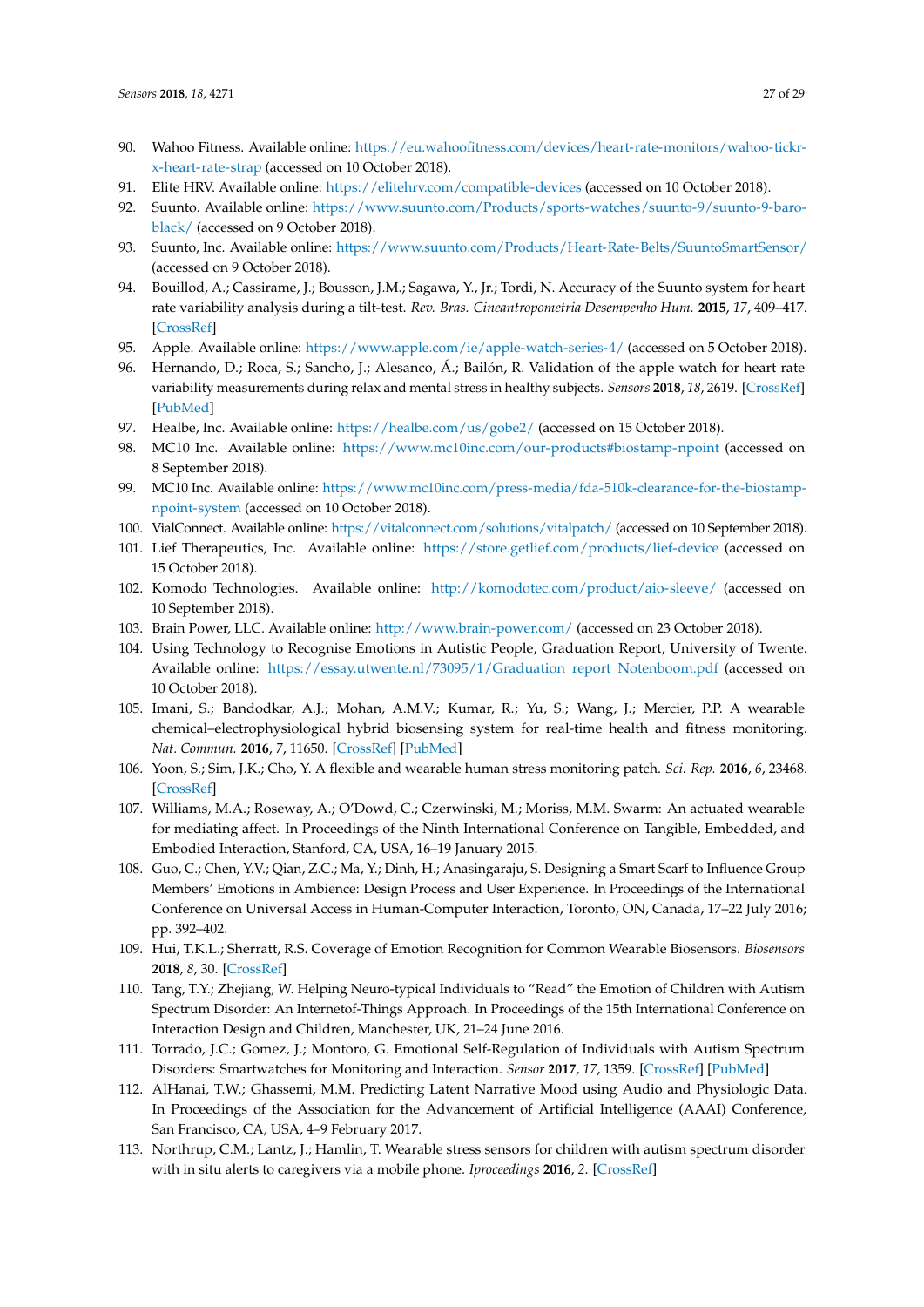- <span id="page-28-30"></span><span id="page-28-23"></span><span id="page-28-21"></span><span id="page-28-19"></span><span id="page-28-0"></span>114. Simm, W.; Ferrario, M.A.; Gradinar, A.; Smith, M.T.; Forshaw, S.; Smith, I.; Whittl, J. Anxiety and Autism: Towards Personalized Digital Health. In Proceedings of the 2016 CHI Conference on Human Factors in Computing Systems, San Jose, CA, USA, 7–12 May 2016.
- <span id="page-28-32"></span><span id="page-28-1"></span>115. Sentio Solutions Inc. Available online: <https://www.myfeel.co/science> (accessed on 10 October 2018).
- <span id="page-28-2"></span>116. Awake Labs, Inc. Available online: <http://awakelabs.com/home/> (accessed on 6 September 2018).
- <span id="page-28-3"></span>117. Kushki, A.; Anagnostou, E. Anxiety Meter. U.S. Patent 20160000365A1, 7 January 2016.
- <span id="page-28-4"></span>118. Gaia LLC. Available online: <https://www.gaiawearables.com/> (accessed on 23 September 2018).
- <span id="page-28-33"></span><span id="page-28-5"></span>119. Hedman, E.B. In-Situ Measurement of Electrodermal activity during Occupational Therapy. Master's Thesis, University of Colorado, Denver, CO, USA, 2010. Available online: [https://static1.squarespace.com/](https://static1.squarespace.com/static/540e15d2e4b0271ac53fa946/t/54821edae4b0090d4b367956/1417813722496/hedman-masters.pdf) [static/540e15d2e4b0271ac53fa946/t/54821edae4b0090d4b367956/1417813722496/hedman-masters.pdf](https://static1.squarespace.com/static/540e15d2e4b0271ac53fa946/t/54821edae4b0090d4b367956/1417813722496/hedman-masters.pdf) (accessed on 23 October 2018).
- <span id="page-28-34"></span><span id="page-28-17"></span><span id="page-28-6"></span>120. TouchPoint, Inc. Available online: [https://www.touchpointeurope.com/products/touchpoint-kit-single](https://www.touchpointeurope.com/products/touchpoint-kit-single-person)[person](https://www.touchpointeurope.com/products/touchpoint-kit-single-person) (accessed on 6 June 2018).
- <span id="page-28-18"></span><span id="page-28-7"></span>121. Serin, A.; Hageman, N.S.; Kade, E. The Therapeutic Effect of Bilateral Alternating Stimulation Tactile Form Technology on the Stress Response. *J. Biotechnol. Biomed. Sci.* **2018**, *1*, 42–47. [\[CrossRef\]](http://dx.doi.org/10.14302/issn.2576-6694.jbbs-18-1887)
- <span id="page-28-20"></span><span id="page-28-8"></span>122. Bio Technologies. Available online: <http://www.biohug.com/Vest> (accessed on 23 October 2018).
- <span id="page-28-24"></span><span id="page-28-22"></span><span id="page-28-9"></span>123. Muaremi, A.; Arnrich, B.; Tröster, G. Towards Measuring Stress with Smartphones and Wearable Devices During Workday and Sleep. *Bionanoscience* **2013**, *3*, 172–183. [\[CrossRef\]](http://dx.doi.org/10.1007/s12668-013-0089-2) [\[PubMed\]](http://www.ncbi.nlm.nih.gov/pubmed/25530929)
- <span id="page-28-10"></span>124. Gjoreski, M.; Luštrek, M.; Gams, M.; Gjoreski, H. Monitoring stress with a wrist device using context. *J. Biomed. Inform.* **2017**, *73*, 159–170. [\[CrossRef\]](http://dx.doi.org/10.1016/j.jbi.2017.08.006) [\[PubMed\]](http://www.ncbi.nlm.nih.gov/pubmed/28803947)
- <span id="page-28-25"></span><span id="page-28-11"></span>125. Padmaja, B.; Prasad, V.R.; Sunitha, K.V. A Machine Learning Approach for Stress Detection using a Wireless Physical Activity Tracker. *Int. J. Mach. Learn. Comput.* **2018**, *8*, 33–38. [\[CrossRef\]](http://dx.doi.org/10.18178/ijmlc.2018.8.1.659)
- <span id="page-28-26"></span><span id="page-28-12"></span>126. Thync Global Inc. Available online: <https://www.thync.com/> (accessed on 16 October 2018).
- <span id="page-28-27"></span><span id="page-28-13"></span>127. Yoshimoto, S.; Babygirija, R.; Dobner, A.; Ludwig, K.; Takahashi, T. Anti-stress effects of transcutaneous electrical nerve stimulation (TENS) on colonic motility in rats. *Dig. Dis. Sci.* **2012**, *57*, 1213–1221. [\[CrossRef\]](http://dx.doi.org/10.1007/s10620-012-2040-8)
- <span id="page-28-31"></span><span id="page-28-29"></span><span id="page-28-28"></span><span id="page-28-14"></span>128. Fregni, F.; Macedo, I.C.; Spezia-Adachi, L.N.; Scarabelot, V.L.; Laste, G.; Souza, A.; Sanches, P.R.S.; Caumo, W.; Torres, I.L.S. Transcranial direct current stimulation (tDCS) prevents chronic stress-induced hyperalgesia in rats. *Brain Stimul.* **2018**, *11*, 299–301. [\[CrossRef\]](http://dx.doi.org/10.1016/j.brs.2017.11.009)
- <span id="page-28-16"></span><span id="page-28-15"></span>129. ChooseMuse, Inc. Available online: <http://www.choosemuse.com/> (accessed on 16 October 2018).
- 130. Healthcare Inc. Available online: [https://www.cnet.com/videos/medical-grade-blood-pressure-in-a](https://www.cnet.com/videos/medical-grade-blood-pressure-in-a-fitness-watch-omron-heartguide-measures-your-hypertension/)[fitness-watch-omron-heartguide-measures-your-hypertension/](https://www.cnet.com/videos/medical-grade-blood-pressure-in-a-fitness-watch-omron-heartguide-measures-your-hypertension/) (accessed on 7 October 2018).
- 131. Sentio Solutions Inc. Available online: <https://www.myfeel.co/reserve> (accessed on 15 October 2018).
- 132. Awake Labs. Available online: <https://awakelabs.com/news-clinical-trial-community-pilot/> (accessed on 17 October 2018).
- 133. Dymaxia Inc. Available online: <https://dymaxiainc.com/> (accessed on 23 October 2018).
- 134. mPath. Available online: <http://www.buildempathy.com/the-moxo-sensor/> (accessed on 23 October 2018).
- 135. iBreve, Ltd. Available online: <https://www.ibreve.com/> (accessed on 15 October 2018).
- 136. Europa. Available online: <https://ec.europa.eu/eipp/desktop/en/projects/project-9143.html> (accessed on 17 October 2018).
- 137. KiddoWear, Inc. Available online: <https://www.kiddowear.com/> (accessed on 15 October 2018).
- 138. Spire, Inc. Available online: <https://spire.io/pages/spire-health-tag-main> (accessed on 15 October 2018).
- 139. Federal Drug Adminstraton. Available online: <https://clinicaltrials.gov/ct2/show/results/NCT02786771> (accessed on 16 October 2018).
- 140. SKIIN, Inc. Available online: [https://skiin.com/technology/](https://skiin.com/technology /) (accessed on 15 October 2018).
- 141. Bedell Innovations. Available online: <https://betapage.co/product/u-check-it> (accessed on 15 October 2018).
- 142. Moodmetric. Available online: <http://www.moodmetric.com/> (accessed on 15 October 2018).
- 143. Galvanic, Inc. Available online: <https://thepip.com/en-eu/> (accessed on 16 October 2018).